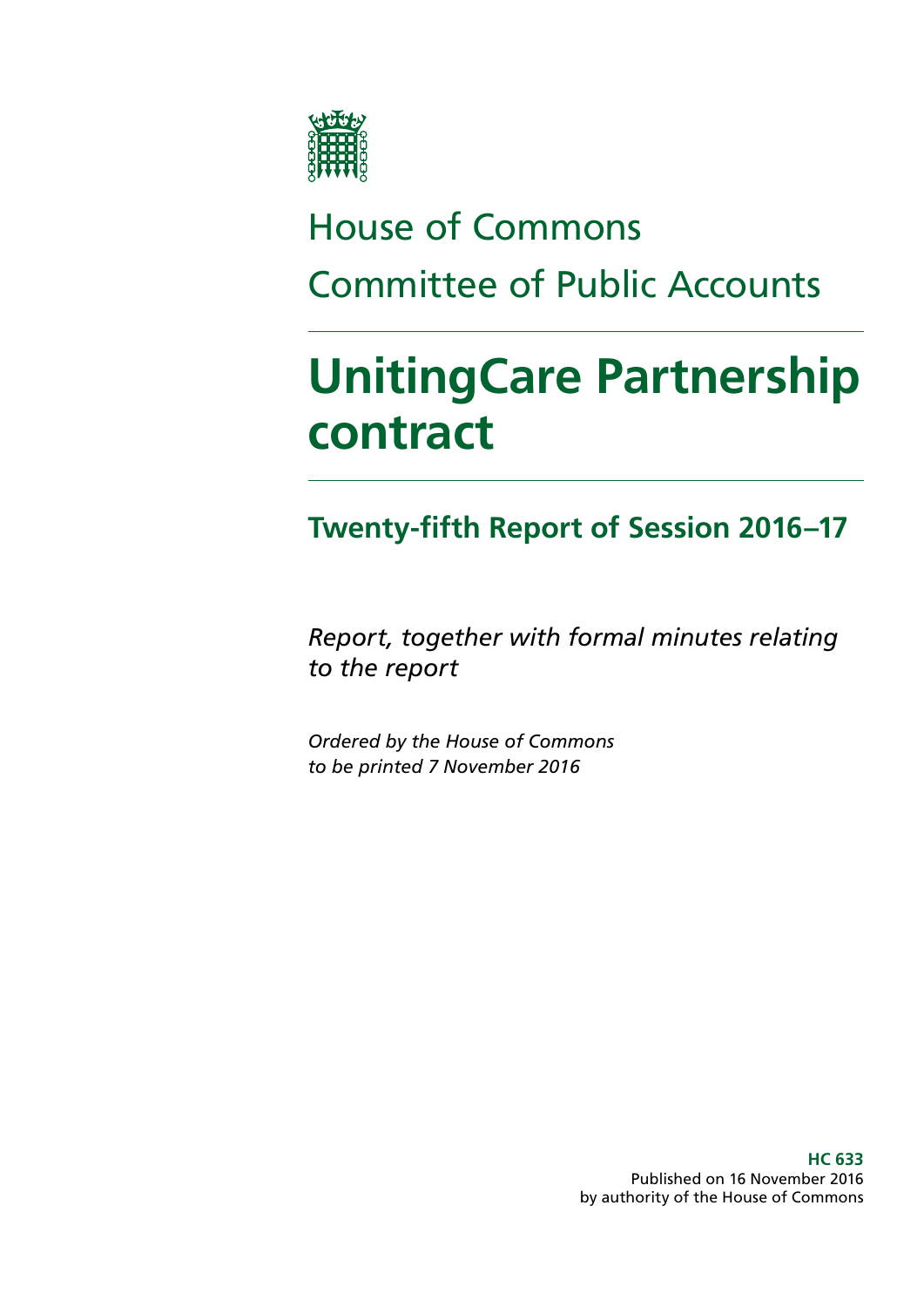#### **The Committee of Public Accounts**

The Committee of Public Accounts is appointed by the House of Commons to examine "the accounts showing the appropriation of the sums granted by Parliament to meet the public expenditure, and of such other accounts laid before Parliament as the committee may think fit" (Standing Order No.148).

#### **Current membership**

[Meg Hillier](http://www.parliament.uk/biographies/commons/meg-hillier/1524) (*Labour (Co-op), Hackney South and Shoreditch*) (Chair) [Mr Richard Bacon](http://www.parliament.uk/biographies/commons/mr-richard-bacon/1451) (*Conservative, South Norfolk*) [Philip Boswell](https://www.parliament.uk/biographies/commons/philip-boswell/4388) (*Scottish National Party, Coatbridge, Chryston and Bellshill*) [Charlie Elphicke](https://www.parliament.uk/biographies/commons/Charlie-Elphicke/3971) (*Conservative, Dover*) [Chris Evans](http://www.parliament.uk/biographies/commons/chris-evans/4040) (*Labour (Co-op), Islwyn*) [Caroline Flint](http://www.parliament.uk/biographies/commons/caroline-flint/389) (*Labour, Don Valley*) [Kevin Foster](http://www.parliament.uk/biographies/commons/kevin-foster/4451) (*Conservative, Torbay*) [Simon Kirby](https://www.parliament.uk/biographies/commons/simon-kirby/3929) (*Conservative, Brighton, Kemptown*) [Kwasi Kwarteng](https://www.parliament.uk/biographies/commons/kwasi-kwarteng/4134) (*Conservative, Spelthorne*) [Nigel Mills](http://www.parliament.uk/biographies/commons/nigel-mills/4136) (*Conservative, Amber Valley*) [Bridget Phillipson](http://www.parliament.uk/biographies/commons/bridget-phillipson/4046) (*Labour, Houghton and Sunderland South*) [John Pugh](http://www.parliament.uk/biographies/commons/john-pugh/1454) (*Liberal Democrat, Southport*) [Karin Smyth](http://www.parliament.uk/biographies/commons/karin-smyth/4444) (*Labour, Bristol South*) [Mrs Anne-Marie Trevelyan](http://www.parliament.uk/biographies/commons/mrs-anne-marie-trevelyan/4531) (*Conservative, Berwick-upon-Tweed*)

#### **Powers**

Powers of the Committee of Public Accounts are set out in House of Commons Standing Orders, principally in SO No.148. These are available on the Internet via [www.parliament.uk.](http://www.parliament.uk)

#### **Publication**

Committee reports are published on the [Committee's website](http://www.parliament.uk/business/committees/committees-a-z/commons-select/public-accounts-committee/) and in print by Order of the House.

Evidence relating to this report is published on the [inquiry publications](https://www.parliament.uk/business/committees/committees-a-z/commons-select/public-accounts-committee/inquiries/parliament-2015/unitingcare-partnership-contract-16-17/publications/)  [page](https://www.parliament.uk/business/committees/committees-a-z/commons-select/public-accounts-committee/inquiries/parliament-2015/unitingcare-partnership-contract-16-17/publications/) of the Committee's website.

#### **Committee staff**

The current staff of the Committee are Dr Stephen McGinness (Clerk), Dr Mark Ewbank (Second Clerk), George James (Senior Committee Assistant), Sue Alexander and Ruby Radley (Committee Assistants), and Tim Bowden (Media Officer).

#### **Contacts**

All correspondence should be addressed to the Clerk of the Committee of Public Accounts, House of Commons, London SW1A 0AA. The telephone number for general enquiries is 020 7219 4099; the Committee's email address is [pubaccom@parliament.uk.](mailto:pubaccom@parliament.uk)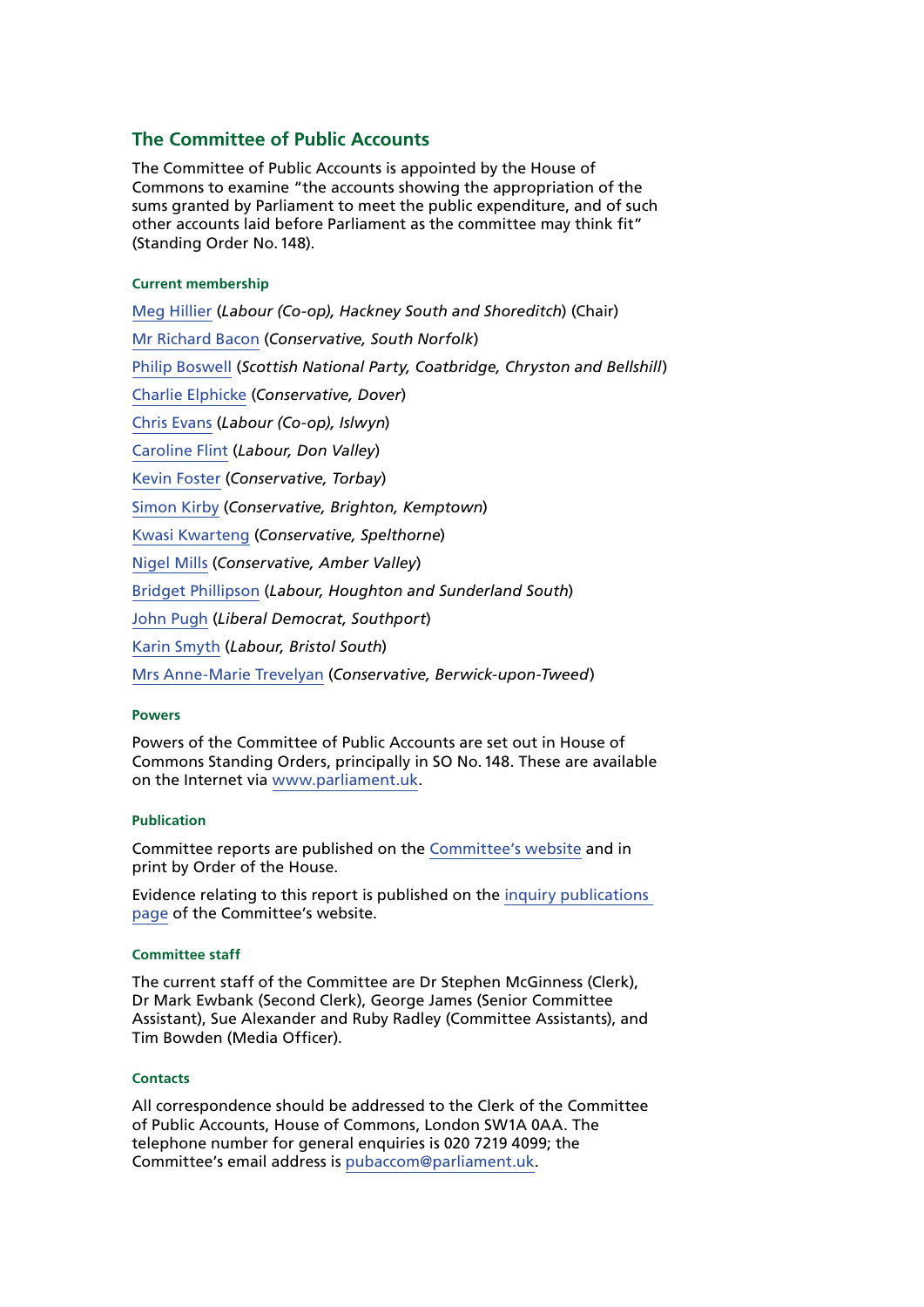## **Contents**

| <b>Summary</b>                                                |                                                        | 3  |
|---------------------------------------------------------------|--------------------------------------------------------|----|
|                                                               | <b>Introduction</b>                                    | 4  |
|                                                               | <b>Conclusions and recommendations</b>                 | 5  |
| 1                                                             | The contract collapse                                  | 8  |
|                                                               | The CCG's commissioning responsibility                 | 8  |
|                                                               | Bidding for the contract                               | 9  |
|                                                               | Starting the contract without resolving all the issues | 10 |
|                                                               | Impact of the contract's collapse                      | 11 |
| $\mathbf{2}$                                                  | <b>Commercial skills and oversight</b>                 | 13 |
|                                                               | Improving commercial expertise                         | 13 |
|                                                               | Improving oversight                                    | 13 |
| <b>Formal Minutes</b>                                         |                                                        | 15 |
| <b>Witnesses</b>                                              |                                                        | 16 |
| <b>Published written evidence</b>                             |                                                        |    |
| List of Reports from the Committee during the current session |                                                        |    |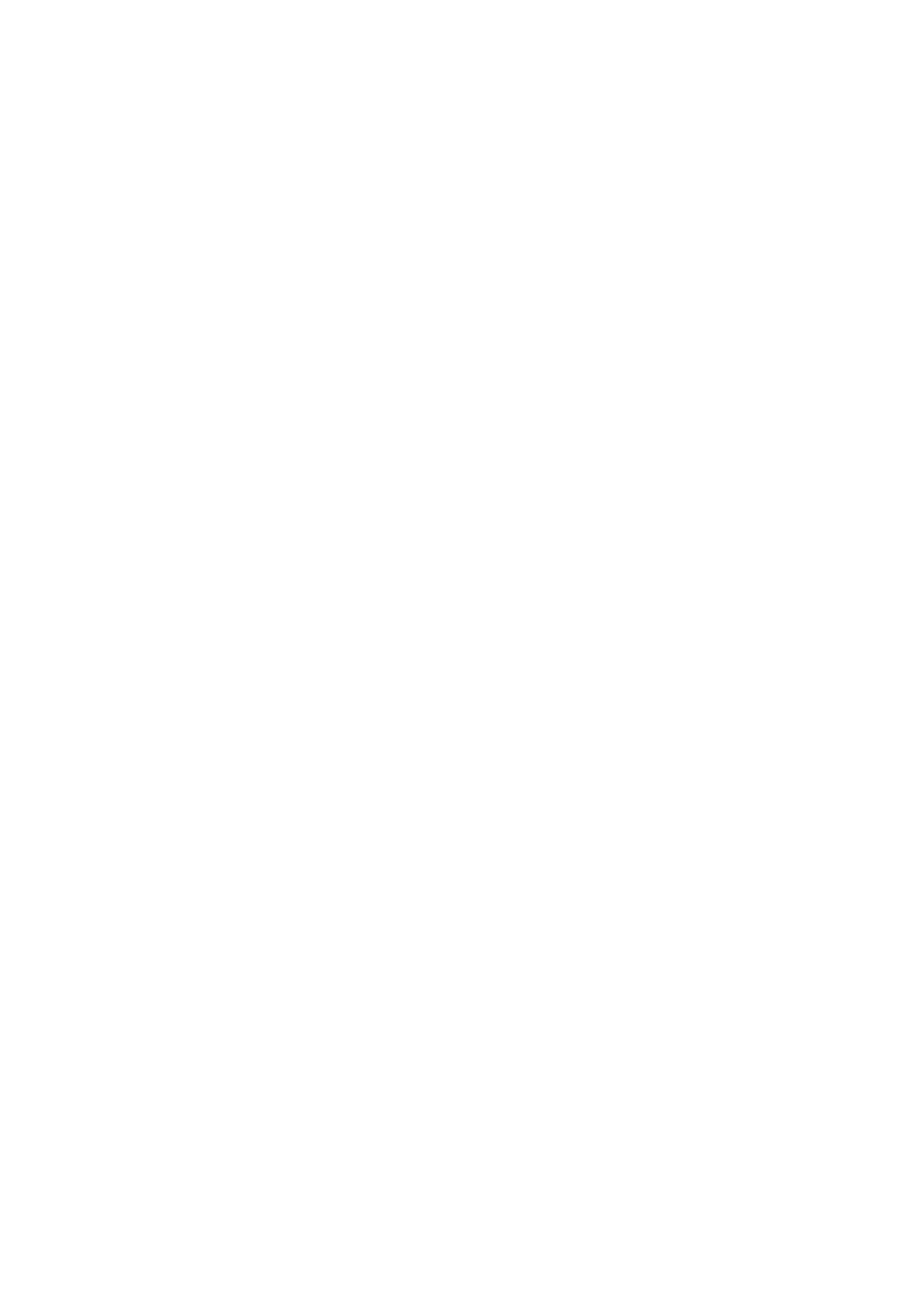## <span id="page-4-0"></span>Summary

In December 2015 an £800 million contract for UnitingCare Partnership to provide older people's and adult community services collapsed after only eight months because it ran into financial difficulties. Cambridgeshire and Peterborough Clinical Commissioning Group (the CCG) attempted to design a more integrated and improved service for patients in the area. But, in contracting out responsibility for commissioning local health services, it lost sight of its own commissioning responsibilities. The procurement exercise was undermined from the start by poor commercial expertise, a lack of realistic pricing, and weak oversight. The CCG accepted the lowest bid on the table, without seeking proper assurance that the two trusts, which had combined to form the UnitingCare Partnership, could deliver for that price. It was then grossly irresponsible of the trusts and the CCG to rush ahead with the contract without having resolved significant differences in their understanding of the contract price or indeed the scope of services that were included in that price. The catalogue of failures resulted in unforeseen costs and losses, and services for patients in Cambridgeshire are likely to suffer as a result. Following the collapse of the Hinchingbrooke franchise, this Committee made a specific recommendation that the NHS should improve its commercial skills, yet it still lacks the expertise to ensure that patient services are procured effectively. This is all the more worrying as local initiatives proposed in sustainability and transformation plans may still include CCGs using new or untested contracting arrangements. With the NHS budget so stretched, innovative solutions are likely to be part of attempts to make the NHS financially sustainable. NHS England and NHS Improvement must improve the oversight and supervision of contracting arrangements and avoid such catastrophic failures in future.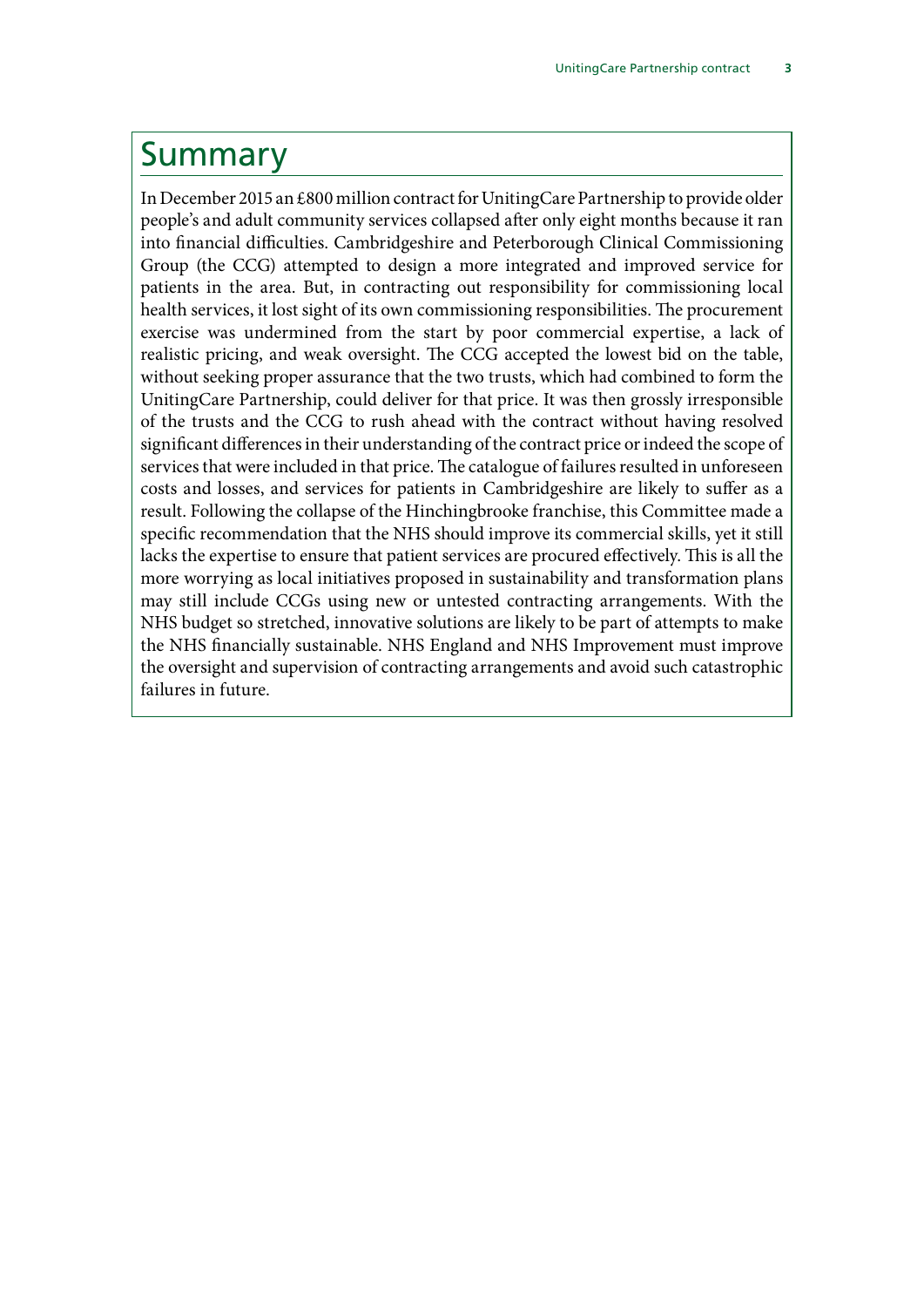# <span id="page-5-0"></span>Introduction

Cambridgeshire and Peterborough Clinical Commissioning Group (the CCG) needed to change the way its older people's and adult community services were provided, as it faced a funding shortfall of £250 million in the five years to 2018–19. It wanted to provide a better and more integrated service to patients, while at the same time making efficiencies through reduced hospital admissions. In November 2014, following a competitive tendering process, it awarded a five-year contract for £726 million to UnitingCare Partnership, a limited liability partnership, to provide these services in Cambridgeshire and Peterborough. The partners in UnitingCare Partnership were Cambridge University Hospitals NHS Foundation Trust and Cambridgeshire and Peterborough NHS Foundation Trust. The contract began in April 2015 but was terminated in December that year after only eight months, because of a failure to reach agreement on contract cost. The termination led to unfunded costs incurred by UnitingCare Partnership totalling at least £16 million, which had to be shared between the two trust partners and the CCG, worsening their financial positions and reducing the money now available to provide patient services in Cambridgeshire and Peterborough.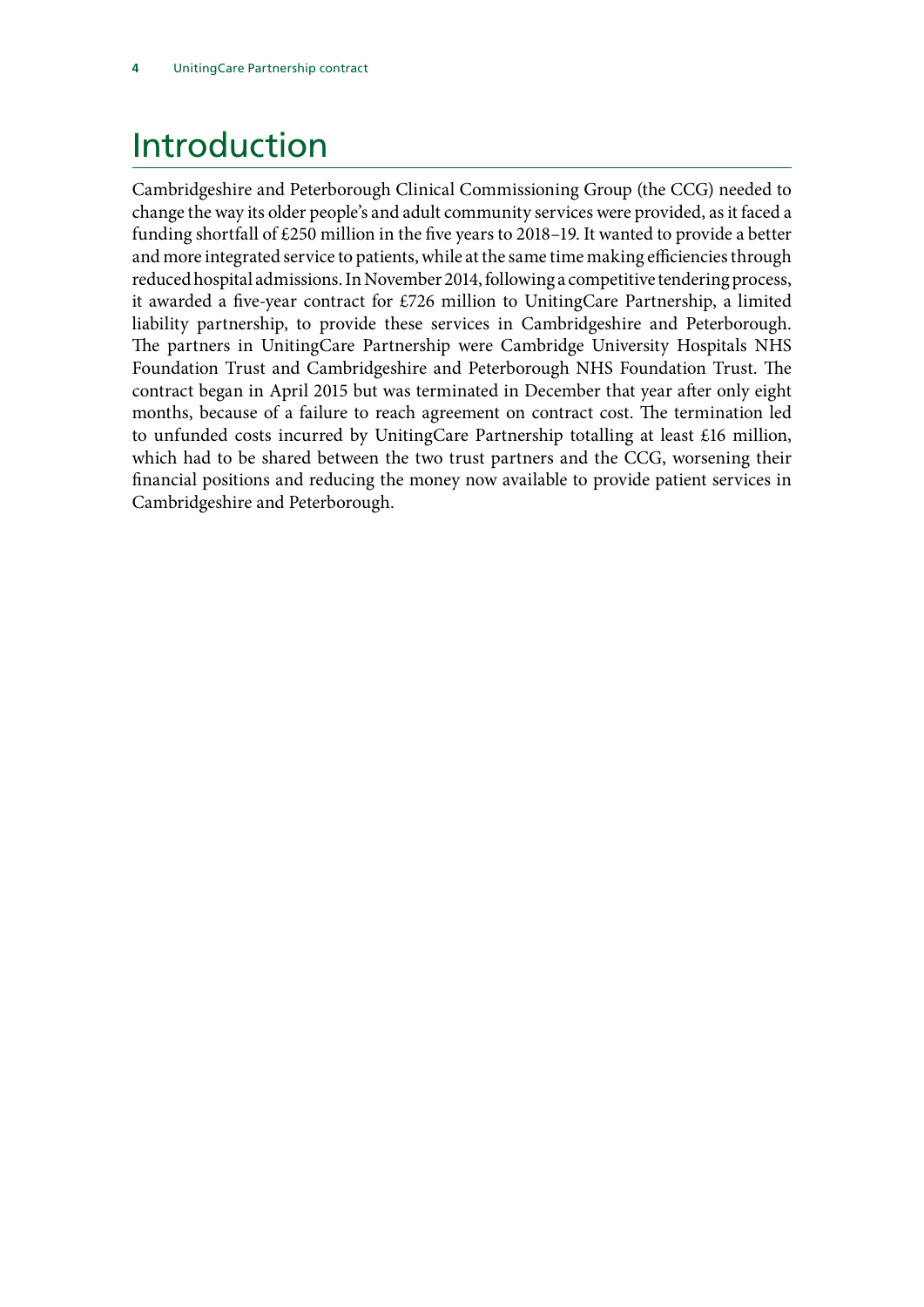## <span id="page-6-0"></span>Conclusions and recommendations

1. **By putting the contract for older people's and adult community services out to tender, Cambridgeshire and Peterborough Clinical Commissioning Group (the CCG) tried to outsource its own responsibility to commission local health services.** In an attempt to transform service delivery, the CCG signed a contract in November 2014 with UnitingCare Partnership, a limited liability partnership, to commission a more integrated approach to older people's and adult community services in Cambridgeshire and Peterborough. But the contract collapsed after only eight months because it ran into financial difficulties. The CCG now accepts that it cannot outsource the difficult decisions that come with trying to integrate services in challenging financial circumstances. It acknowledges that it needs to manage future risks collectively with the trusts rather than trying to transfer them to providers. It recognises that shared management of risk, with a focus on good outcomes for patients, will be important if it is to succeed in implementing its sustainability and transformation plan.

**Recommendation:** *Local commissioners should take responsibility for designing more integrated systems of healthcare themselves, drawing on skills from within the NHS. They must not abdicate commissioning responsibilities to a body which is not clearly accountable to the taxpayer.*

2. **There was a fundamental mismatch between what the CCG expected to pay for the contract and what UnitingCare Partnership expected to receive.** At £726 million, UnitingCare Partnership's bid was significantly lower than its competitors which helped it to win the contract. But the bid did not make clear that UnitingCare Partnership expected to negotiate a 20% funding increase from the CCG through contract variations as the project progressed. The lack of transparency meant that the CCG could not assess all the bids it received on a level playing field. The CCG was then naïve in failing to assess properly the viability of the UnitingCare Partnership bid or to challenge it on the costs and level of contingency it had built in. Instead, it accepted the lowest bid on the table. As part of its attempts to improve its oversight of complex local procurements, NHS England is preparing a checklist for CCGs to follow in future. Even without a checklist this lack of basic scrutiny is cause for concern.

#### **Recommendation:** *NHS England's new checklist for CCGs should set out the minimum steps that CCGs should take to assess the realism and viability of bids.*

3. **It was grossly irresponsible of the trusts and the CCG to rush ahead with the contract without sufficient clarity on the costs and the risks.** Fearing that delays in the timetable would impact on staff and patients, the CCG and UnitingCare Partnership signed the contract before they had reached agreement on many important contractual issues. The CCG did not have a full understanding of the current cost of the services being provided, nor had it provided a complete list of the scope of services to be included in the contract. Notably, neither party was clear on who would pay some basic costs, such as any VAT liability incurred through the contract. As a limited liability partnership UnitingCare Partnership was outside NHS VAT arrangements. This meant that its subcontractors were no longer able to recover VAT on these services, as they had previously when providing services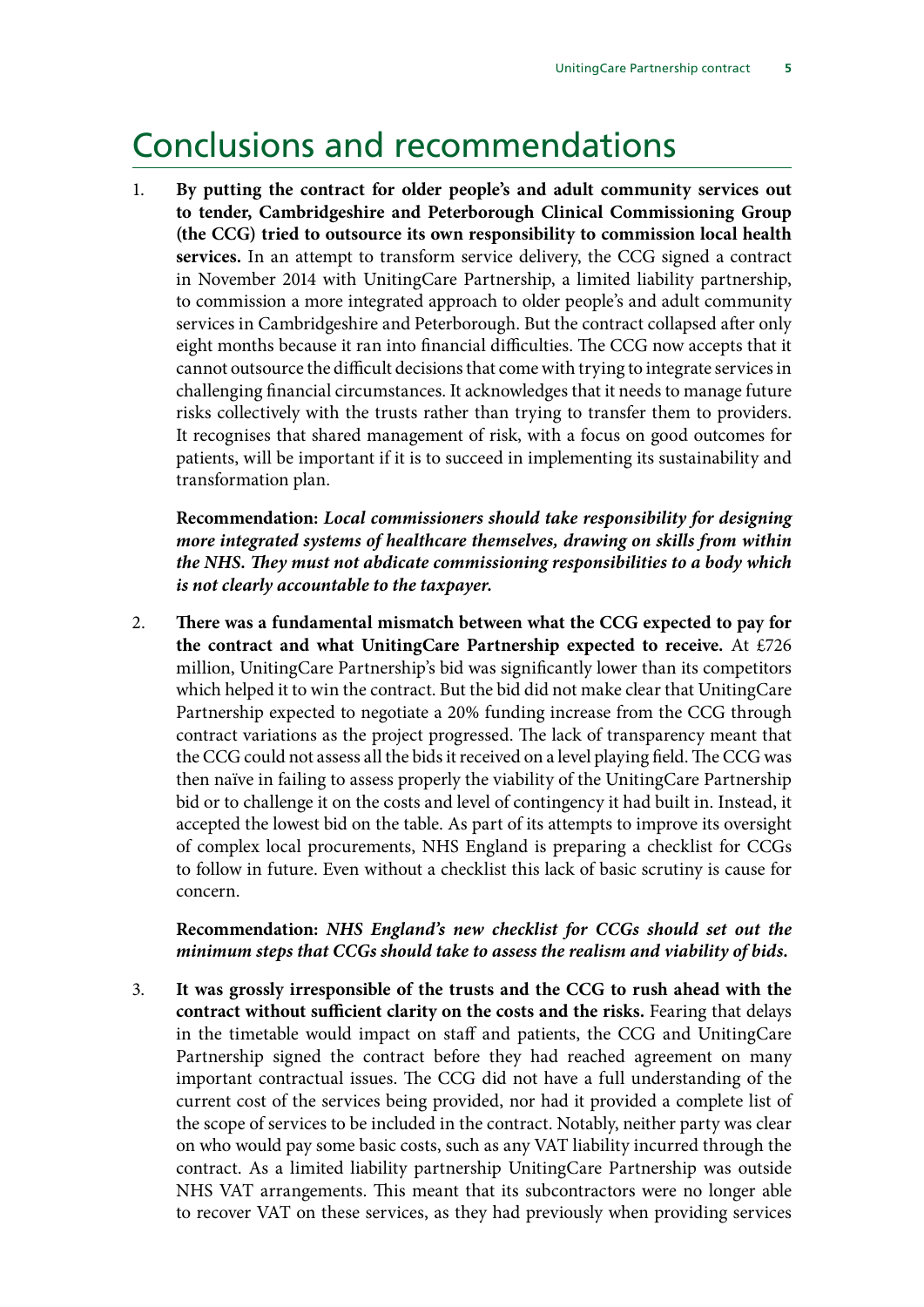directly to the CCG. The Partnership had not factored these additional costs into its contract price, and nor was the CCG expecting to foot the bill. Despite these clear warning signs, both sides pressed ahead and signed the contract without resolving the outstanding issues.

**Recommendation:** *NHS England and NHS Improvement need to introduce safeguards so that CCGs and trusts cannot start a contract unless they have agreed the cost and scope of the services to be provided.*

4. **Services for patients in Cambridgeshire are likely to suffer due to this failed contract.** The contract's failure worsened the finances of an already struggling local health economy, leaving unfunded costs of £16 million to be shared between local trusts and the CCG. The CCG is now in deficit, and has not been able to afford to bring in all of the service improvements it had planned. It is costing the CCG more to commission services than it expected to have been paying UnitingCare Partnership, and it cannot afford to commission all of the services that were promised under the contract. Furthermore, the contract collapse meant that £178 million of expected efficiency savings have not materialised, leaving even less money available for other health care services. Through its sustainability and transformation plans, the CCG is trying to work out what services it can afford from its reduced resources, and it is considering closures or reorganisations of other health services such as the minor injuries unit in South East Cambridgeshire.

**Recommendation:** *In its sustainability and transformation plan the CCG should be clear about the impact of this contract failure on its ability to deliver health care services to the people of Cambridgeshire and Peterborough.*

5. **This contract collapse is yet another case of the NHS lacking the commercial skills to procure patient services effectively.** The astonishing array of errors in this contract shows that the health sector is still not getting the commercial basics right. The procurement adviser on this contract, the NHS Strategic Projects Team, proved not to be fit for purpose and NHS England has since abolished it. NHS England told us that one of the seven key lessons arising from this contract is that it needs to improve its commercial expertise, which is currently spread too thinly. In the meantime the CCG is still relying on consultants and is about to sign a £800,000 contract with McKinsey for advice on how to improve its financial position. We are concerned that the health sector has still not improved its commercial skills, as we recommended in our session on the failure of the Hinchingbrooke franchise more than 18 months ago. If it does not do so urgently then more money will be wasted.

**Recommendation:** *By April 2017, NHS England should report back to us on what specifically it has done to improve the quality of commercial skills available to local NHS bodies, as identified in its seven key lessons for the future.*

6. **The elaborate contract set-up exposed gaps in regulatory and oversight arrangements which, if not addressed, may reoccur in local initiatives proposed as part of sustainability and transformation plans.** Cambridge University Hospitals NHS Foundation Trust and Cambridgeshire and Peterborough NHS Foundation Trust chose to form a limited liability partnership to hold the contract with the CCG. This arrangement reduced the risk to the two shareholder trusts.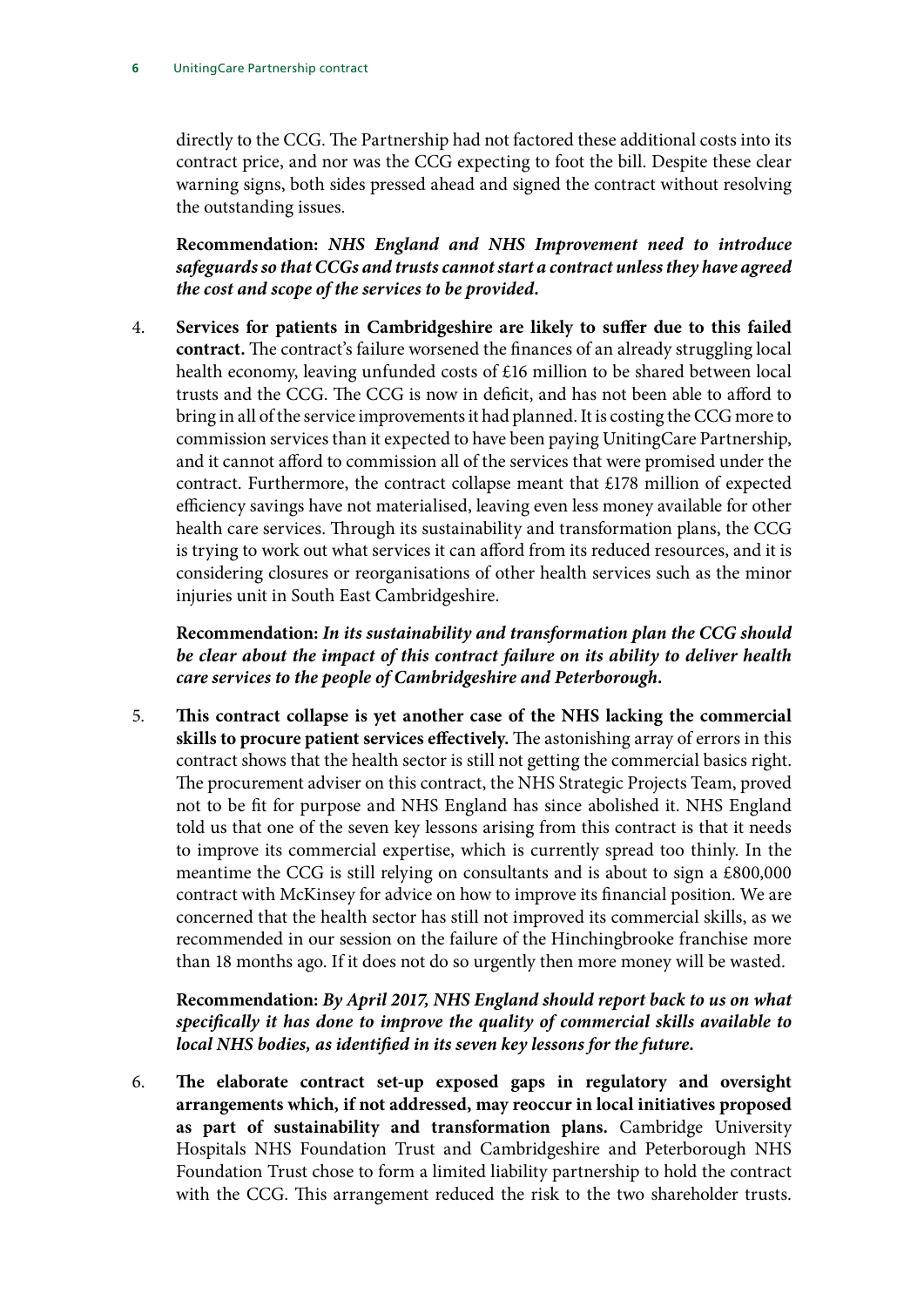But it also meant that there was a new private sector body which did not fall within existing health sector oversight arrangements and for which accountability to the public and to Parliament was not clear. NHS England and NHS Improvement accept that there were gaps in their oversight of this contract but it is worrying that such fundamental mistakes are still being made. Sustainability and transformation plans will encourage more innovative and integrated ways of providing health care so we are concerned that NHS England still plans to allow CCGs to use novel contracting arrangements in future, given the failings of this contract.

**Recommendation:** *Before local areas start to implement their sustainability and transformation plans from April 2017, NHS England should report back to us on how it plans to ensure that any innovative arrangements for providing services can be scrutinised by the full range of health oversight bodies.*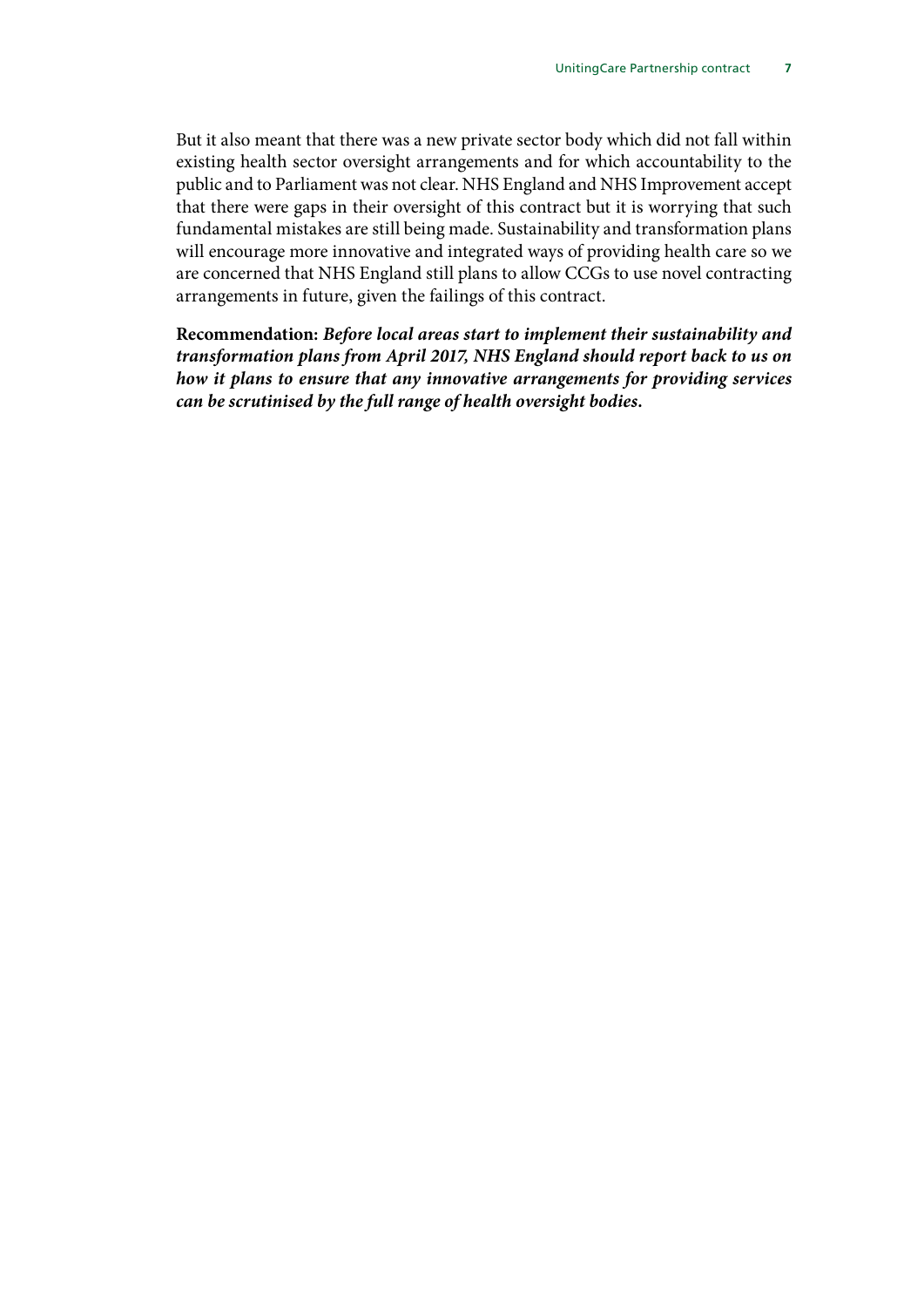# <span id="page-9-0"></span>**1** The contract collapse

1. On the basis of a report by the Comptroller and Auditor General, we took evidence from NHS England, NHS Improvement, the Cambridgeshire and Peterborough Clinical Commissioning Group (the CCG), Cambridge University Hospitals NHS Foundation Trust and Cambridgeshire and Peterborough NHS Foundation Trust about the collapse of the UnitingCare Partnership contract in Cambridgeshire and Peterborough.<sup>1</sup>

2. In November 2014, the CCG awarded a five-year contract to provide older people's and adult community services in Cambridgeshire and Peterborough. It wanted to address a funding shortfall, of £250 million in the five years to 2018–19, by contracting with one provider to design a more integrated service that would provide better outcomes for patients while making efficiencies through reduced hospital admissions. The successful bidder, with a bid of £726 million, was UnitingCare Partnership, a limited liability partnership of two local trusts, Cambridge University Hospitals NHS Foundation Trust and Cambridgeshire and Peterborough NHS Foundation Trust. UnitingCare Partnership subcontracted with a range of bodies, including the two trusts themselves, other NHS providers and private sector and voluntary organisations. The contract began in April 2015 but was terminated in December that year after only eight months, because of a failure to reach agreement on contract cost.<sup>2</sup>

### **The CCG's commissioning responsibility**

3. We asked the CCG why it had decided to contract out the commissioning of services to a third party, given that the commissioning of services is the role of the CCG itself. The CCG explained it had hoped that by commissioning one organisation for all of the services, that the organisation would find ways of integrating pathways of care to get the best outcomes, which the CCG had failed to do until that point.<sup>3</sup> The CCG acknowledged that it had tried to outsource the responsibility for transforming care pathways. It accepted now that CCGs should not outsource difficult decisions that they should be taking themselves, and that the commissioner is responsible for the NHS services for their local populations.<sup>4</sup> The CCG confirmed that it believes it is now able to fulfil the commissioning role and is investing in developing the organisation to be fit for purpose to do so.<sup>5</sup>

4. The CCG explained that, following the contract's collapse, it has developed relationships with providers so that they now collectively own the risks and challenges in the system, "rather than seeking to transfer that risk back and forth across the commissioner-provider divide."6 We noted that this shared risk management will be particularly important in developing and implementing the sustainability and transformation plans, for which the CCG is the lead organisation.<sup>7</sup> We challenged NHS England and the CCG about why it was necessary to set up complicated arrangements to deliver these services.<sup>8</sup> NHS England told us that there may, on an exceptional basis, be a need to bring separate organisations

5 Qq [59–63](http://data.parliament.uk/writtenevidence/committeeevidence.svc/evidencedocument/public-accounts-committee/unitingcare-partnership-contract/oral/38268.pdf)

- 7 Qq [64, 84](http://data.parliament.uk/writtenevidence/committeeevidence.svc/evidencedocument/public-accounts-committee/unitingcare-partnership-contract/oral/38268.pdf)
- 8 Qq [98–99](http://data.parliament.uk/writtenevidence/committeeevidence.svc/evidencedocument/public-accounts-committee/unitingcare-partnership-contract/oral/38268.pdf)

<sup>1</sup> C&AG's Report, *[Investigation into the collapse of the UnitingCare Partnership contract in Cambridgeshire and](https://www.nao.org.uk/wp-content/uploads/2016/07/The-collapse-of-the-UnitingCare-Partnership-contract-in-Cambridgeshire-and-Peterborough.pdf)  [Peterborough](https://www.nao.org.uk/wp-content/uploads/2016/07/The-collapse-of-the-UnitingCare-Partnership-contract-in-Cambridgeshire-and-Peterborough.pdf)*, Session 2016–17, HC512, 14 July 2016

<sup>2</sup> [C&AG's Report,](https://www.nao.org.uk/wp-content/uploads/2016/07/The-collapse-of-the-UnitingCare-Partnership-contract-in-Cambridgeshire-and-Peterborough.pdf) paras 1–4 and summary para 1

<sup>3</sup> Qq [58, 59](http://data.parliament.uk/writtenevidence/committeeevidence.svc/evidencedocument/public-accounts-committee/unitingcare-partnership-contract/oral/38268.pdf)

<sup>4</sup> Qq [81–83](http://data.parliament.uk/writtenevidence/committeeevidence.svc/evidencedocument/public-accounts-committee/unitingcare-partnership-contract/oral/38268.pdf)

<sup>6</sup> Q [63](http://data.parliament.uk/writtenevidence/committeeevidence.svc/evidencedocument/public-accounts-committee/unitingcare-partnership-contract/oral/38268.pdf)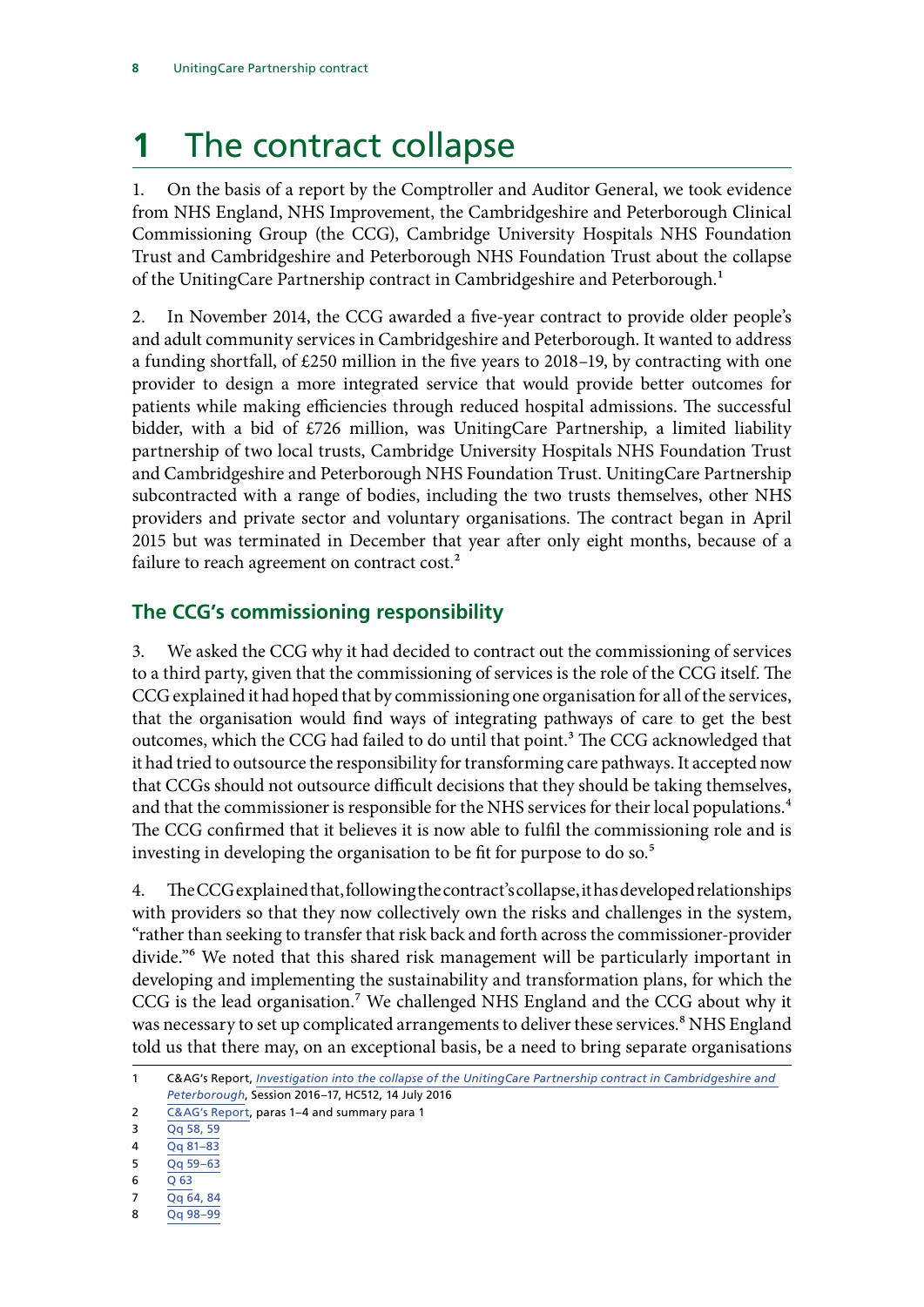<span id="page-10-0"></span>together as a shared endeavour again in future. It also told us it has identified seven lessons to learn from this particular procurement before any similar arrangements are put in place:9 We summarise how it described those lessons to us as follows:

- i) Design the service properly from the outset, rather than developing it during the procurement;
- ii) Insist on transparency from legacy providers, including open book access to cost data;
- iii) Increase the NHS's commercial capability so that basic mistakes can be avoided;
- iv) Get complete clarity about the role of external advisers and how their individual inputs should be brought together into coherent advice;
- v) Do not change the terms of the procurement part way through the process
- vi) Do not go live until all issues between commissioners and providers are resolved; and
- vii) NHS England and NHS Improvement should work better together, rather than regulating in organisational silos.

### **Bidding for the contract**

5. We asked why the CCG had set its budget for the contract at £752 million. The CCG explained that a budget of this level would create the efficiency savings it needed to close the CCG's budget shortfall. The CCG told us that it had based it on its existing spending and on efficiencies being delivered in other parts of the country. It agreed that its budget did reflect the financial pressures it was under but it told us that it thought the budget had been planned alongside the new service model.<sup>10</sup> We asked the CCG and the trusts whether it had been reasonable to expect to make a 10% efficiency gain over the five years of the contract. The trusts explained that their expected savings had been based on projects that had been tried elsewhere, just not all together and not on this scale. The CCG commented "In retrospect, I think that that [the 10% efficiency gain] may well have been a flawed expectation". NHS England took the view that as the contract was terminated after only a few months, nobody could know whether the expectation of savings due over five years had been realistic.<sup>11</sup>

6. UnitingCare Partnership submitted a bid of  $£726$  million, which was considerably cheaper than other bids.<sup>12</sup> The trusts both wanted to win the contract: Cambridgeshire and Peterborough NHS Foundation Trust was concerned about the viability of its other services if it did not win the contract, but told us that it believed its bid to be appropriate, based on the limited available data.<sup>13</sup> Cambridge University Hospitals NHS Foundation Trust told us that it had bid primarily because it wanted to look after the local population better in the right part of the hospital and to reduce disruption in secondary elective care,

- 12 Qq [119, 120](http://data.parliament.uk/writtenevidence/committeeevidence.svc/evidencedocument/public-accounts-committee/unitingcare-partnership-contract/oral/38268.pdf)
- 13 Qq [97, 113](http://data.parliament.uk/writtenevidence/committeeevidence.svc/evidencedocument/public-accounts-committee/unitingcare-partnership-contract/oral/38268.pdf)

<sup>9</sup> Qq [86–90, 100](http://data.parliament.uk/writtenevidence/committeeevidence.svc/evidencedocument/public-accounts-committee/unitingcare-partnership-contract/oral/38268.pdf)

<sup>10</sup> Qq [101–102, 113](http://data.parliament.uk/writtenevidence/committeeevidence.svc/evidencedocument/public-accounts-committee/unitingcare-partnership-contract/oral/38268.pdf)

<sup>11</sup> Qq [111, 112, 117](http://data.parliament.uk/writtenevidence/committeeevidence.svc/evidencedocument/public-accounts-committee/unitingcare-partnership-contract/oral/38268.pdf)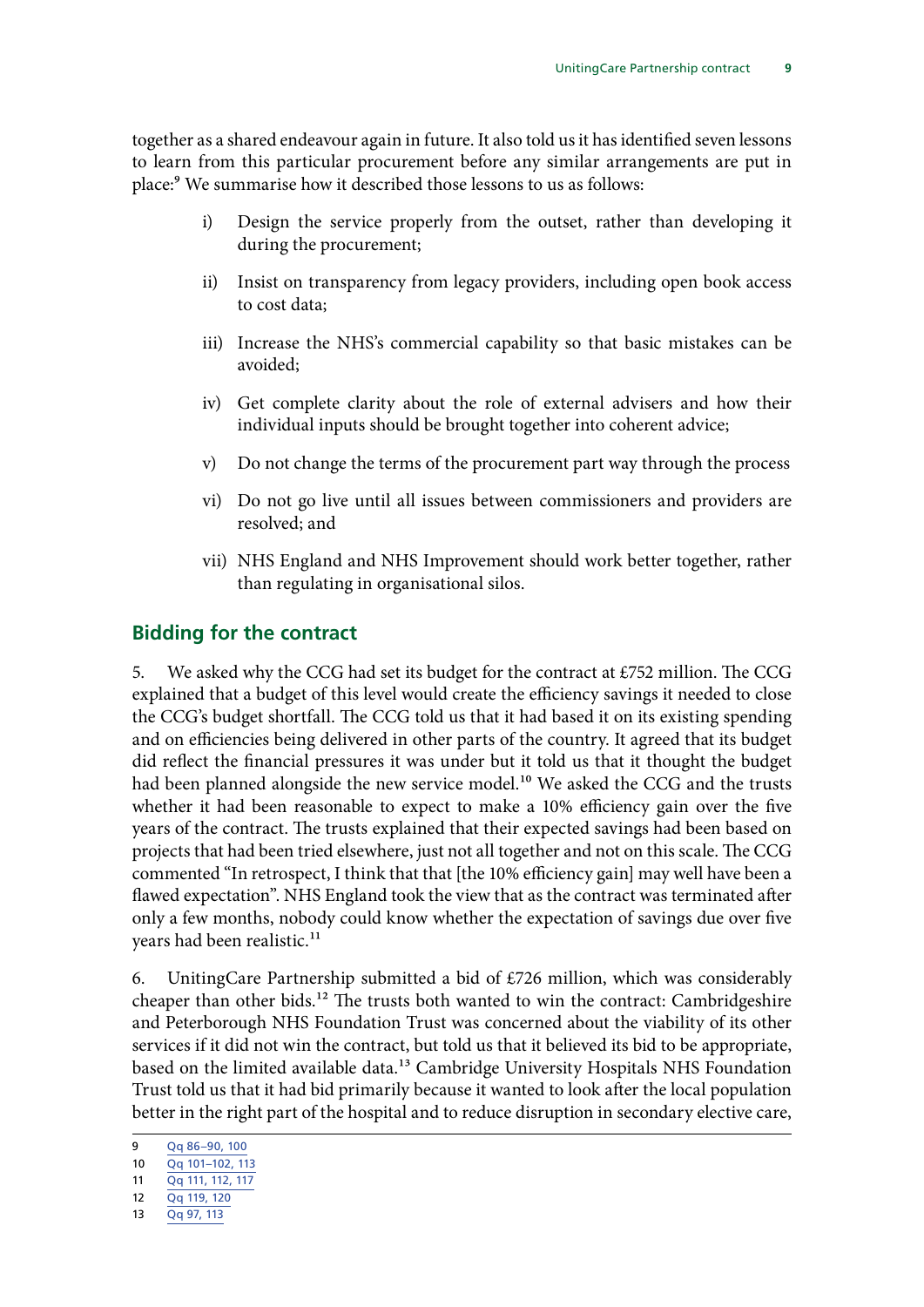<span id="page-11-0"></span>planned surgery and tertiary services.<sup>14</sup> We asked whether adequate contingency had been built into the bid given that there was uncertainty about costs, or whether UnitingCare Partnership had effectively bought the contract, hoping to make good any deficit through later contract renegotiation. The trusts denied that they had deliberately undercut other bidders.<sup>15</sup>

7. Despite its bid of £726 million, UnitingCare Partnership's business case assumed that it would receive more than 20% above that amount in additional funding from the CCG over the five year life of the contract.<sup>16</sup> Both trusts told us that they had assumed they would be able to negotiate more income after signing the contract because of gaps in cost data and in the service specification.<sup>17</sup> The trusts had a specific agreement that the CCG would update the contract value to reflect actual spending in 2014–15. But both trusts accepted that they had not informed the CCG that they had assumed so much additional income in their business case. The CCG confirmed that it was not aware of the trusts' expectations for additional income above the bid price.<sup>18</sup>

8. The CCG told us that it had challenged UnitingCare Partnership's bid price, and asked it to confirm that it could provide the services for that sum.<sup>19</sup> At the time of the procurement, the Cambridge University Hospitals NHS Foundation Trust's deficit was not as large and clear to the CCG as it became shortly after the contract was awarded.<sup>20</sup> NHS England commented that it will be issuing a checklist from October this year for any CCG embarking on such a project. This will look at four areas, including whether the provider is actually capable of managing the contract and the risk involved.<sup>21</sup>

### **Starting the contract without resolving all the issues**

9. There were a large number of unresolved issues about the cost and scope of the contract when the CCG chose UnitingCare Partnership as its preferred bidder in October 2014. The contract began in April 2015, but only one month later UnitingCare Partnership requested £34 million of extra funding for the first year.<sup>22</sup> Cambridgeshire and Peterborough NHS Foundation Trust told us that they had faced great pressure to press ahead to start addressing the financial constraints, to improve patient care and to give greater certainty to the 1,200 staff who would transfer to a new employer under the contract. The trust agreed that in retrospect it would have been better to resolve the outstanding issues before signing the contract.<sup>23</sup>

10. The CCG accepts that it did not have an adequate understanding of the costs of service provision from Cambridgeshire Community Services NHS Trust before the contract had started. It told us that it had thought that the money it paid the trust covered the costs, whereas that was not actually the case, commenting that "… so there was an unknown cost, post-transaction [when the contract was signed], that was a surprise".<sup>24</sup> The trusts

17 Qq [115–116, 122](http://data.parliament.uk/writtenevidence/committeeevidence.svc/evidencedocument/public-accounts-committee/unitingcare-partnership-contract/oral/38268.pdf)

- 19 Q [114](http://data.parliament.uk/writtenevidence/committeeevidence.svc/evidencedocument/public-accounts-committee/unitingcare-partnership-contract/oral/38268.pdf)
- 20  $\overline{Q}$  [72](http://data.parliament.uk/writtenevidence/committeeevidence.svc/evidencedocument/public-accounts-committee/unitingcare-partnership-contract/oral/38268.pdf) 21  $\overline{0.172}$  $\overline{0.172}$  $\overline{0.172}$
- 

- 23 O [97](http://data.parliament.uk/writtenevidence/committeeevidence.svc/evidencedocument/public-accounts-committee/unitingcare-partnership-contract/oral/38268.pdf)
- 24 Qq [70–71](http://data.parliament.uk/writtenevidence/committeeevidence.svc/evidencedocument/public-accounts-committee/unitingcare-partnership-contract/oral/38268.pdf)

<sup>14</sup> Q [121](http://data.parliament.uk/writtenevidence/committeeevidence.svc/evidencedocument/public-accounts-committee/unitingcare-partnership-contract/oral/38268.pdf)

<sup>15</sup> Qq [120, 168, 169](http://data.parliament.uk/writtenevidence/committeeevidence.svc/evidencedocument/public-accounts-committee/unitingcare-partnership-contract/oral/38268.pdf)

<sup>16</sup> Q [118,](http://data.parliament.uk/writtenevidence/committeeevidence.svc/evidencedocument/public-accounts-committee/unitingcare-partnership-contract/oral/38268.pdf) [C&AG's Report](https://www.nao.org.uk/wp-content/uploads/2016/07/The-collapse-of-the-UnitingCare-Partnership-contract-in-Cambridgeshire-and-Peterborough.pdf), para 12

<sup>18</sup> Qq [122–128, 183;](http://data.parliament.uk/writtenevidence/committeeevidence.svc/evidencedocument/public-accounts-committee/unitingcare-partnership-contract/oral/38268.pdf) [C&AG's Report](https://www.nao.org.uk/wp-content/uploads/2016/07/The-collapse-of-the-UnitingCare-Partnership-contract-in-Cambridgeshire-and-Peterborough.pdf), para 12

<sup>22</sup> [C&AG's Report,](https://www.nao.org.uk/wp-content/uploads/2016/07/The-collapse-of-the-UnitingCare-Partnership-contract-in-Cambridgeshire-and-Peterborough.pdf) para 11, 14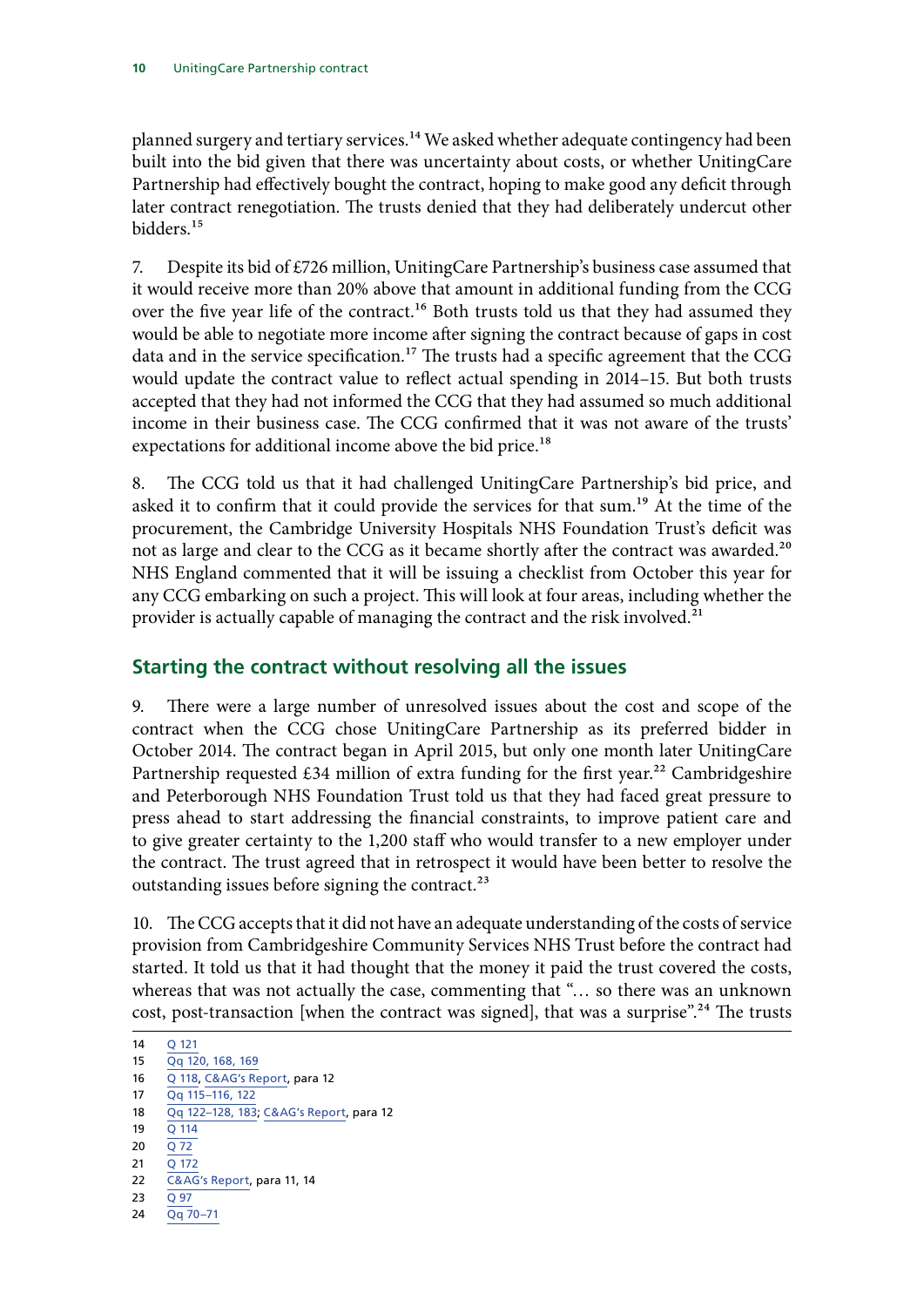<span id="page-12-0"></span>also told us that the full costs of the services being provided were not known when they signed the contract.<sup>25</sup> There were a significant number of areas where the information wasn't clear so they had sought either specific agreements or conditions in the contract. This uncertainty meant that both trusts expected to be able to negotiate further over the contract price.<sup>26</sup>

11. One of the most significant cost issues outstanding was the VAT liability arising from the UnitingCare Partnership arrangements. As a limited liability partnership, UnitingCare Partnership was not itself an NHS body and so fell outside the NHS VAT arrangements. This meant that its subcontractors could not recover VAT on services they provided to UnitingCare Partnership as they had done when those services had been provided directly to the CCG.<sup>27</sup> Cambridgeshire and Peterborough NHS Foundation Trust told us it sought advice on whether VAT would be payable given that the partnership was formed from NHS trusts but that the answer from HM Revenue & Customs was not clear.<sup>28</sup> The CCG subsequently stated that the Trust had received advice on the potential VAT liability in October 2014, before the contract was signed, although HM Revenue & Customs did not make a formal decision until December 2015.29 The trusts did not factor the potential VAT cost into their bid price, but told us that they had managed the risk through discussing this with the CCG.<sup>30</sup> The CCG had not factored the cost in either, but acknowledged that it should have made absolutely explicit in the tender documents that it expected the provider to pay any VAT liability.<sup>31</sup> NHS England pointed out that the VAT rules are quite complicated but stated that this issue should have been resolved before the contract started.32

#### **Impact of the contract's collapse**

12. Local health services in Cambridgeshire already faced significant financial challenges before 2015, but the collapse of the UnitingCare Partnership contract has worsened the finances of the local health economy.<sup>33</sup> After only eight months of the contract, UnitingCare Partnership had already spent £16 million more than the CCG had agreed to pay it, a position which forced it to terminate the contract. The partner trusts and the CCG shared the costs of the contract's collapse but doing so has worsened their financial positions.<sup>34</sup> UnitingCare Partnership's business plan estimated that the new services would create £178 million of savings by 2020. In addition, the CCG told us that patients had really endorsed a more joined-up model for older people's and adult community services.<sup>35</sup> But the potential benefits of the UnitingCare Partnership model did not materialise before the contract collapsed.36

<sup>25</sup> Q [69](http://data.parliament.uk/writtenevidence/committeeevidence.svc/evidencedocument/public-accounts-committee/unitingcare-partnership-contract/oral/38268.pdf)

<sup>26</sup> Qq [115, 116, 122](http://data.parliament.uk/writtenevidence/committeeevidence.svc/evidencedocument/public-accounts-committee/unitingcare-partnership-contract/oral/38268.pdf)

<sup>27</sup> [C&AG's Report,](https://www.nao.org.uk/wp-content/uploads/2016/07/The-collapse-of-the-UnitingCare-Partnership-contract-in-Cambridgeshire-and-Peterborough.pdf) summary, para 4

<sup>28</sup> Qq [174–178](http://data.parliament.uk/writtenevidence/committeeevidence.svc/evidencedocument/public-accounts-committee/unitingcare-partnership-contract/oral/38268.pdf)

<sup>29</sup> Cambridgeshire and Peterborough CCG, [\(UCP0003\)](http://data.parliament.uk/writtenevidence/committeeevidence.svc/evidencedocument/public-accounts-committee/unitingcare-partnership-contract/written/40489.pdf)

<sup>30</sup> Q [180](http://data.parliament.uk/writtenevidence/committeeevidence.svc/evidencedocument/public-accounts-committee/unitingcare-partnership-contract/oral/38268.pdf)

<sup>31</sup>  $\overline{Q}$  [181](http://data.parliament.uk/writtenevidence/committeeevidence.svc/evidencedocument/public-accounts-committee/unitingcare-partnership-contract/oral/38268.pdf)

<sup>32</sup> Qq [177, 186](http://data.parliament.uk/writtenevidence/committeeevidence.svc/evidencedocument/public-accounts-committee/unitingcare-partnership-contract/oral/38268.pdf)

<sup>33</sup> Qq [169, 188–193](http://data.parliament.uk/writtenevidence/committeeevidence.svc/evidencedocument/public-accounts-committee/unitingcare-partnership-contract/oral/38268.pdf), [C&AG's Report,](https://www.nao.org.uk/wp-content/uploads/2016/07/The-collapse-of-the-UnitingCare-Partnership-contract-in-Cambridgeshire-and-Peterborough.pdf) summary paras 1, 16

<sup>34</sup> Qq [188, 189](http://data.parliament.uk/writtenevidence/committeeevidence.svc/evidencedocument/public-accounts-committee/unitingcare-partnership-contract/oral/38268.pdf); [C&AG's Report,](https://www.nao.org.uk/wp-content/uploads/2016/07/The-collapse-of-the-UnitingCare-Partnership-contract-in-Cambridgeshire-and-Peterborough.pdf) paras 15–16

<sup>35</sup> Qq [74, 86](http://data.parliament.uk/writtenevidence/committeeevidence.svc/evidencedocument/public-accounts-committee/unitingcare-partnership-contract/oral/38268.pdf)

<sup>36</sup> [C&AG's Report,](https://www.nao.org.uk/wp-content/uploads/2016/07/The-collapse-of-the-UnitingCare-Partnership-contract-in-Cambridgeshire-and-Peterborough.pdf) para 16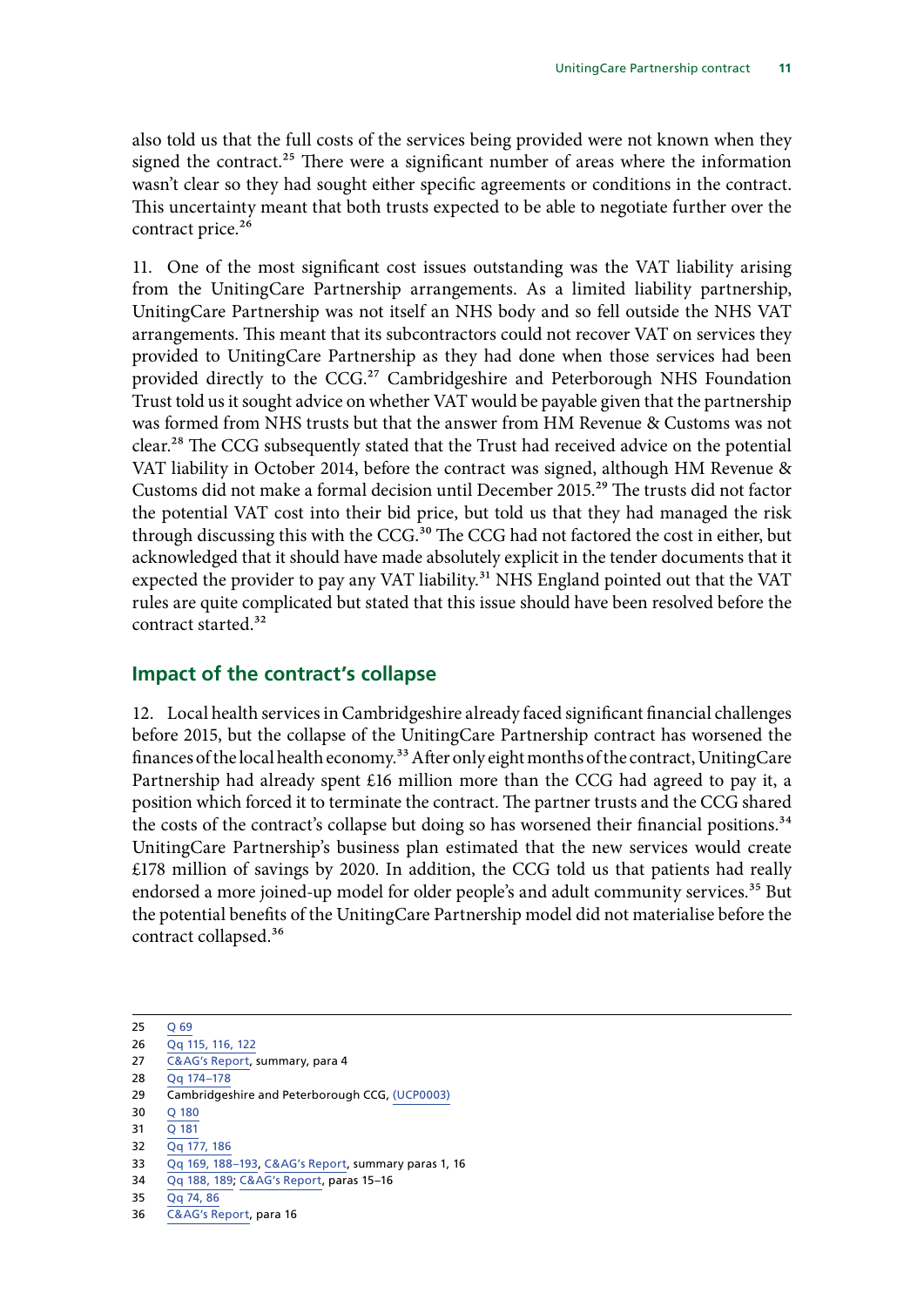13. The CCG could not say exactly how much it is paying for its older people's and adult community services now. But it estimated that for the current year it is paying more than it would have done at UnitingCare Partnership's bid price, but less this year than the Partnership would have ultimately wanted.<sup>37</sup> Despite paying more than the contract value, the CCG has not been able to bring in all of the model's planned services for 2016–17 because it cannot now afford to commission them itself.<sup>38</sup> The CCG now needs to establish how to make the efficiencies it needs to get its finances back on track. The CCG told us that it is having to look across all of its services to work out how it can live within its resources, and is cutting its cloth accordingly. As part of this it will continue to redesign its services for older people and adults in the community and it is trying to accelerate these changes. However, there are some concerns about the continued viability of services such as the minor injury unit in South East Cambridgeshire. The CCG is looking to find different models of provision for urgent care as part of its sustainability and transformation plans.<sup>39</sup>

<sup>37</sup> Q [169](http://data.parliament.uk/writtenevidence/committeeevidence.svc/evidencedocument/public-accounts-committee/unitingcare-partnership-contract/oral/38268.pdf)

<sup>38</sup> Q [201](http://data.parliament.uk/writtenevidence/committeeevidence.svc/evidencedocument/public-accounts-committee/unitingcare-partnership-contract/oral/38268.pdf), [C&AG's Report](https://www.nao.org.uk/wp-content/uploads/2016/07/The-collapse-of-the-UnitingCare-Partnership-contract-in-Cambridgeshire-and-Peterborough.pdf), paras 16, 1.17

<sup>39</sup> Qq [188, 190, 191](http://data.parliament.uk/writtenevidence/committeeevidence.svc/evidencedocument/public-accounts-committee/unitingcare-partnership-contract/oral/38268.pdf)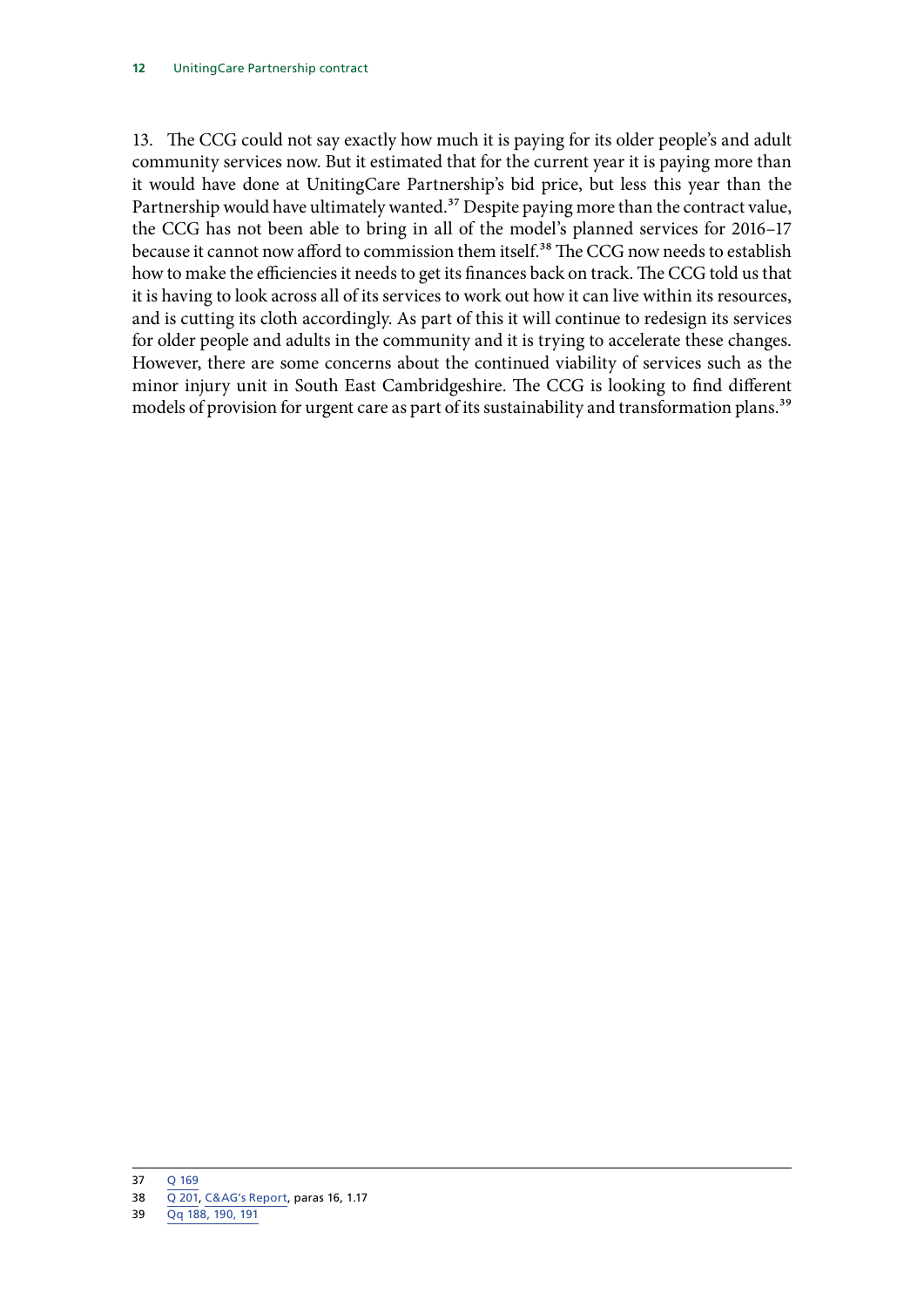# <span id="page-14-0"></span>**2** Commercial skills and oversight

### **Improving commercial expertise**

14. In our 2015 report on the failure of the Hinchingbrooke franchise we concluded that public bodies will not achieve value for money from their contracts until they become more commercially skilled. We recommended that the Department should report back on the steps it was taking to develop the necessary skills within the service.<sup>40</sup> In July 2015, the Government agreed with our recommendation and set out some of these steps, including strengthening its central commercial function to provide guidance and oversight on procurements.<sup>41</sup>

15. However, lessons do not seem to have been learned on improving commercial expertise, as the number of basic errors in this Cambridgeshire and Peterborough procurement shows us. There was still a significant lack of appropriate skills to deliver the contract effectively, as evidenced by the review commissioned by NHS England into the role of the external advisors. The review found that the Cambridgeshire and Peterborough Clinical Commissioning Group (the CCG) engaged several consultants to advise it during the procurement, but there were failures in the way the advice was brought together.<sup>42</sup> Separately, NHS England conducted an internal review and decided to disband the Strategic Projects Team, which had advised the CCG on the procurement, because it was not satisfied with the quality of the team's work.<sup>43</sup>

16. NHS England acknowledged that its commercial expertise is thinly spread. It told us that it needs to standardise some of its approaches to procurement so people do not have to hire their own external advice to get some of the basics right. But it also recognised that it needs to ramp up its commercial expertise in areas such as negotiating drugs prices with individual pharmaceutical companies.<sup>44</sup> Nevertheless, the CCG is still relying on external consultants to help it turn the organisation around and plans to pay McKinsey approximately  $£800,000$  to do this.<sup>45</sup>

### **Improving oversight**

17. Cambridge University Hospitals NHS Foundation Trust and Cambridgeshire and Peterborough NHS Foundation Trust chose to form a limited liability partnership for the contract with the CCG. This arrangement reduced the risk to the two shareholder trusts, neither of which was in a position to become the lead provider. But it also meant that the CCG contracted with a private sector company which did not fall within any health sector oversight arrangements. We asked NHS England who was responsible for

<sup>40</sup> Committee of Public Accounts, *[An update on Hinchingbrooke Health Care NHS Trust](http://www.publications.parliament.uk/pa/cm201415/cmselect/cmpubacc/971/971.pdf), Forty-sixth Report of Session 2014–15*, HC 971, March 2015

<sup>41</sup> HM Treasury: Treasury Minute: Government response on the forty-sixth report from the Committee of Public [Accounts: Session 2014–15](https://www.gov.uk/government/uploads/system/uploads/attachment_data/file/443827/50455_Cm_9091_accessible_v0.1.pdf), Cm 9091, July 2015, paras 5.1 and 5.5

<sup>42</sup> [UnitingCare Partnership procurement review,](https://www.england.nhs.uk/mids-east/wp-content/uploads/sites/7/2016/09/ucp-proc-review-report.pdf) PricewaterhouseCoopers, September 2016

<sup>43</sup> Qq [90, 140–141](http://data.parliament.uk/writtenevidence/committeeevidence.svc/evidencedocument/public-accounts-committee/unitingcare-partnership-contract/oral/38268.pdf)

<sup>44</sup> Qq [210, 211](http://data.parliament.uk/writtenevidence/committeeevidence.svc/evidencedocument/public-accounts-committee/unitingcare-partnership-contract/oral/38268.pdf)

<sup>45</sup> Qq [133, 136](http://data.parliament.uk/writtenevidence/committeeevidence.svc/evidencedocument/public-accounts-committee/unitingcare-partnership-contract/oral/38268.pdf)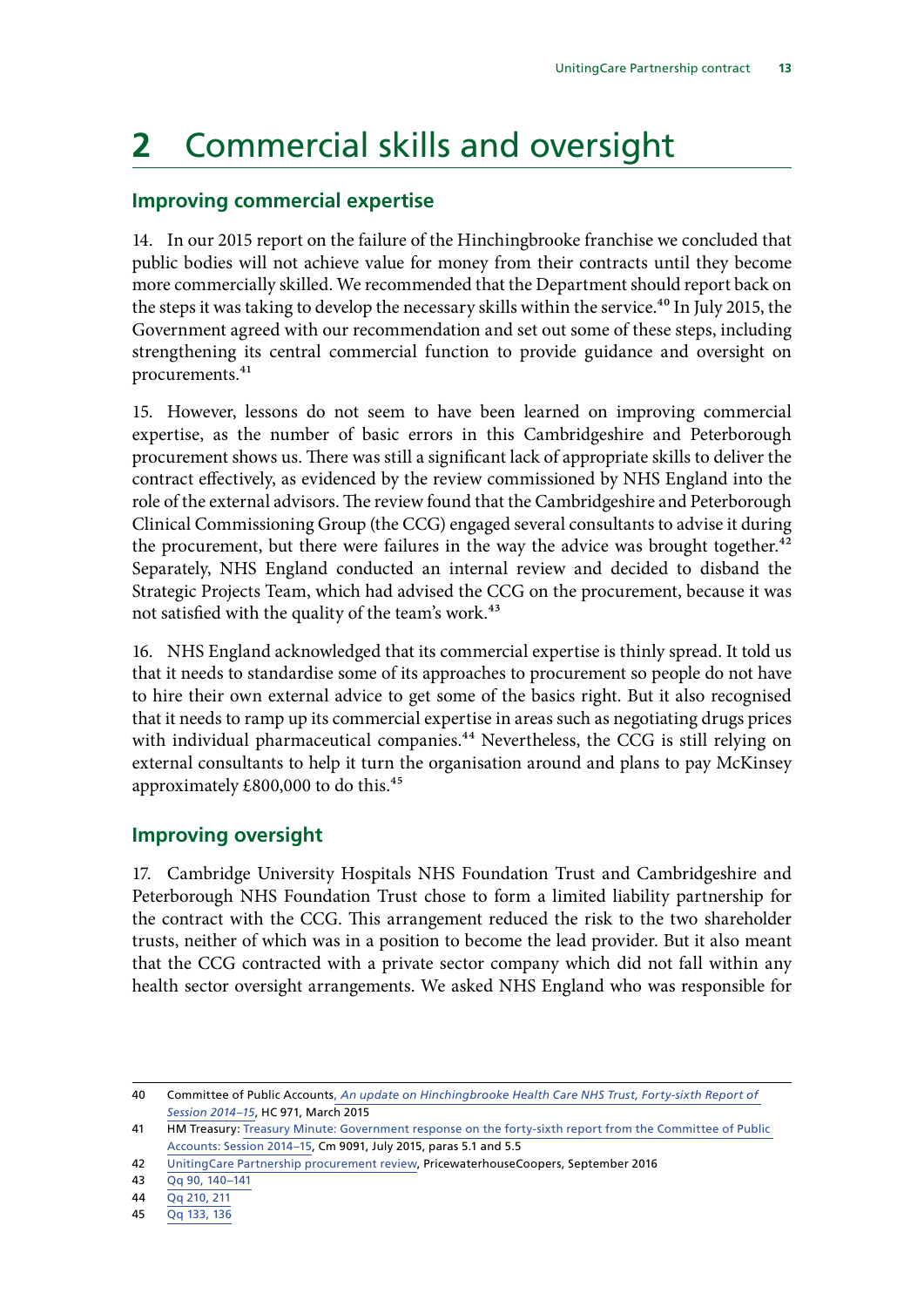the contract, and who Parliament could hold to account. NHS England told us that the statutory boards of the CCG and the two trusts were accountable but did not identify one single accountable officer.<sup>46</sup>

18. The C&AG's report noted that the regulators and oversight bodies acted in accordance with their statutory roles but ultimately regulatory checks on individual bodies' risks did not ensure that the contract was viable.<sup>47</sup> We asked why the seven safeguards set out by NHS England had not been in place during the UnitingCare Partnership contract and asked who should have been responsible for checking the resilience of these partnerships and their commissioning and contracting arrangements. NHS England stated that if there are to be more of these kinds of arrangements, the NHS will have to evolve the way it works nationally, as well as putting in safeguards locally.<sup>48</sup> This will include ensuring that NHS Improvement is clear about the extent to which a limited liability partnership should be regulated itself, rather than as the two statutory bodies that form it, and that the Care Quality Commission is clear on its role.<sup>49</sup> NHS England told us that it and NHS Improvement will create a joint assurance process to start to address this. In the meantime NHS England has already reviewed some procurements taking place in other parts of the country either to stop them altogether or to amend their approach.<sup>50</sup>

19. Under its sustainability and transformation plans, the CCG told us that it still intends to put in place the same model of care in place as had been specified in the contract that collapsed. It said that patients had really endorsed the model and that there had been concern from patients and the public since the contract collapsed that the model would be lost; the CCG's commitment is that it would not be lost. It further explained that a huge effort with patients and the public went into designing the model and "It is the one thing that we definitely need to keep from this."<sup>51</sup> We asked the CCG who was accountable, given that sustainability and transformation plans rely on agreement from local health sector organisations. The CCG stated that it and its partners would focus on what gets the right outcomes for patients and what gets the best use of all resources, both financial and staff resources.<sup>52</sup>

- 47 [C&AG's report](https://www.nao.org.uk/wp-content/uploads/2016/07/The-collapse-of-the-UnitingCare-Partnership-contract-in-Cambridgeshire-and-Peterborough.pdf), para 21
- 48 Q [171](http://data.parliament.uk/writtenevidence/committeeevidence.svc/evidencedocument/public-accounts-committee/unitingcare-partnership-contract/oral/38268.pdf)
- 49  $\overline{0.94}$  $\overline{0.94}$  $\overline{0.94}$
- 50 Qq [172, 210](http://data.parliament.uk/writtenevidence/committeeevidence.svc/evidencedocument/public-accounts-committee/unitingcare-partnership-contract/oral/38268.pdf)
- 51 Q [74](http://data.parliament.uk/writtenevidence/committeeevidence.svc/evidencedocument/public-accounts-committee/unitingcare-partnership-contract/oral/38268.pdf)
- 52 Q [85](http://data.parliament.uk/writtenevidence/committeeevidence.svc/evidencedocument/public-accounts-committee/unitingcare-partnership-contract/oral/38268.pdf)

<sup>46</sup> Qq [93–95, 200;](http://data.parliament.uk/writtenevidence/committeeevidence.svc/evidencedocument/public-accounts-committee/unitingcare-partnership-contract/oral/38268.pdf) [C&AG's report,](https://www.nao.org.uk/wp-content/uploads/2016/07/The-collapse-of-the-UnitingCare-Partnership-contract-in-Cambridgeshire-and-Peterborough.pdf) summary paras 4 and 18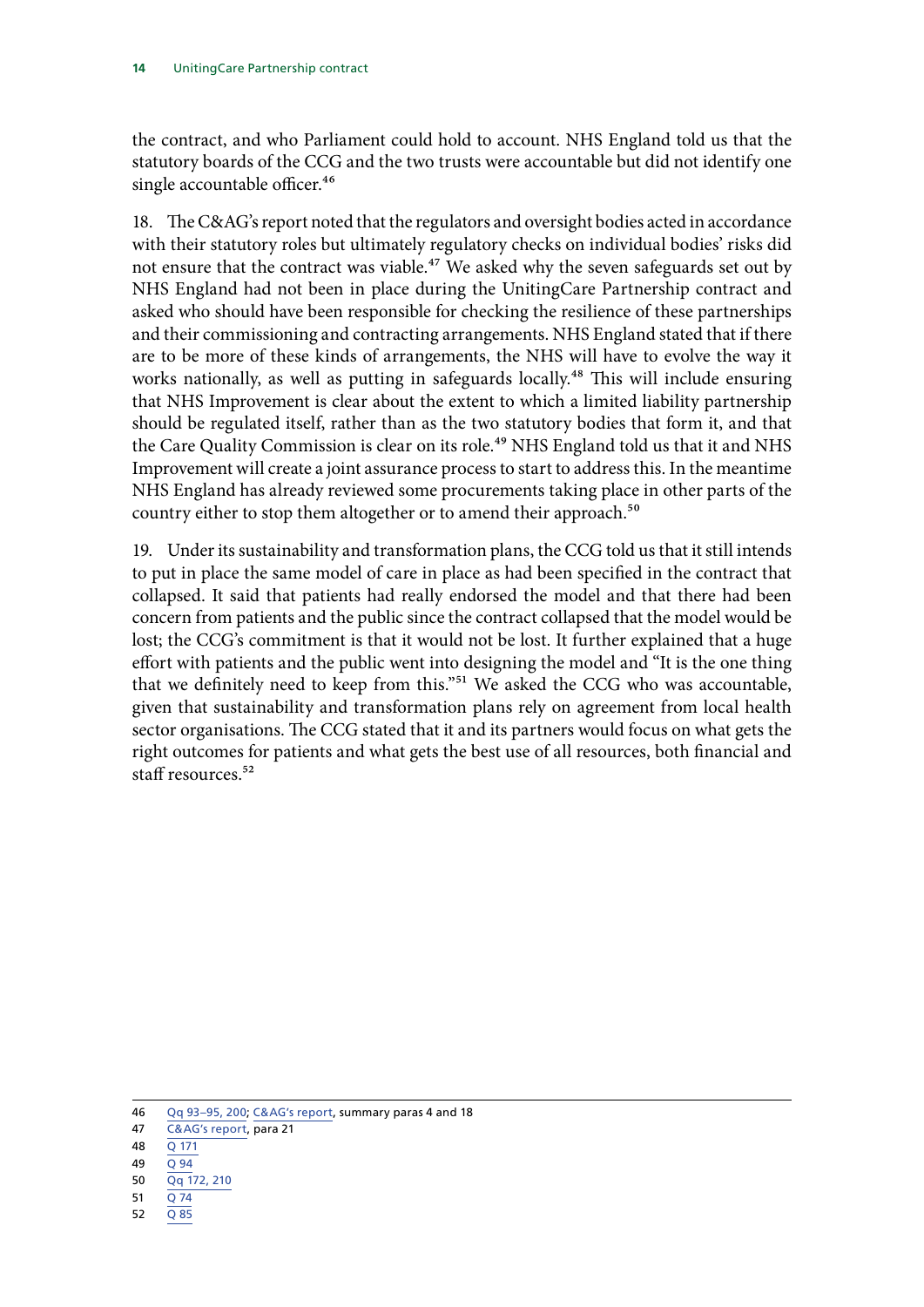# <span id="page-16-0"></span>Formal Minutes

#### **Monday 7 November 2016**

Members present:

Meg Hillier, in the Chair

| Mr Richard Bacon |
|------------------|
| Philip Boswell   |
| Charlie Elphicke |
| Chris Evans      |

Kevin Foster Kwasi Kwarteng Nigel Mills John Pugh

Draft Report (*UnitingCare Partnership contract*), proposed by the Chair, brought up and read.

*Ordered,* That the draft Report be read a second time, paragraph by paragraph.

Paragraphs 1 to 19 read and agreed to.

Introduction agreed to.

Conclusions and recommendations agreed to.

Summary agreed to.

*Resolved,* That the Report be the Twenty-fifth of the Committee to the House.

*Ordered,* That the Chair make the Report to the House.

*Ordered,* That embargoed copies of the Report be made available, in accordance with the provisions of Standing Order No. 134.

[Adjourned till Monday 14 November 2016 at 3.30pm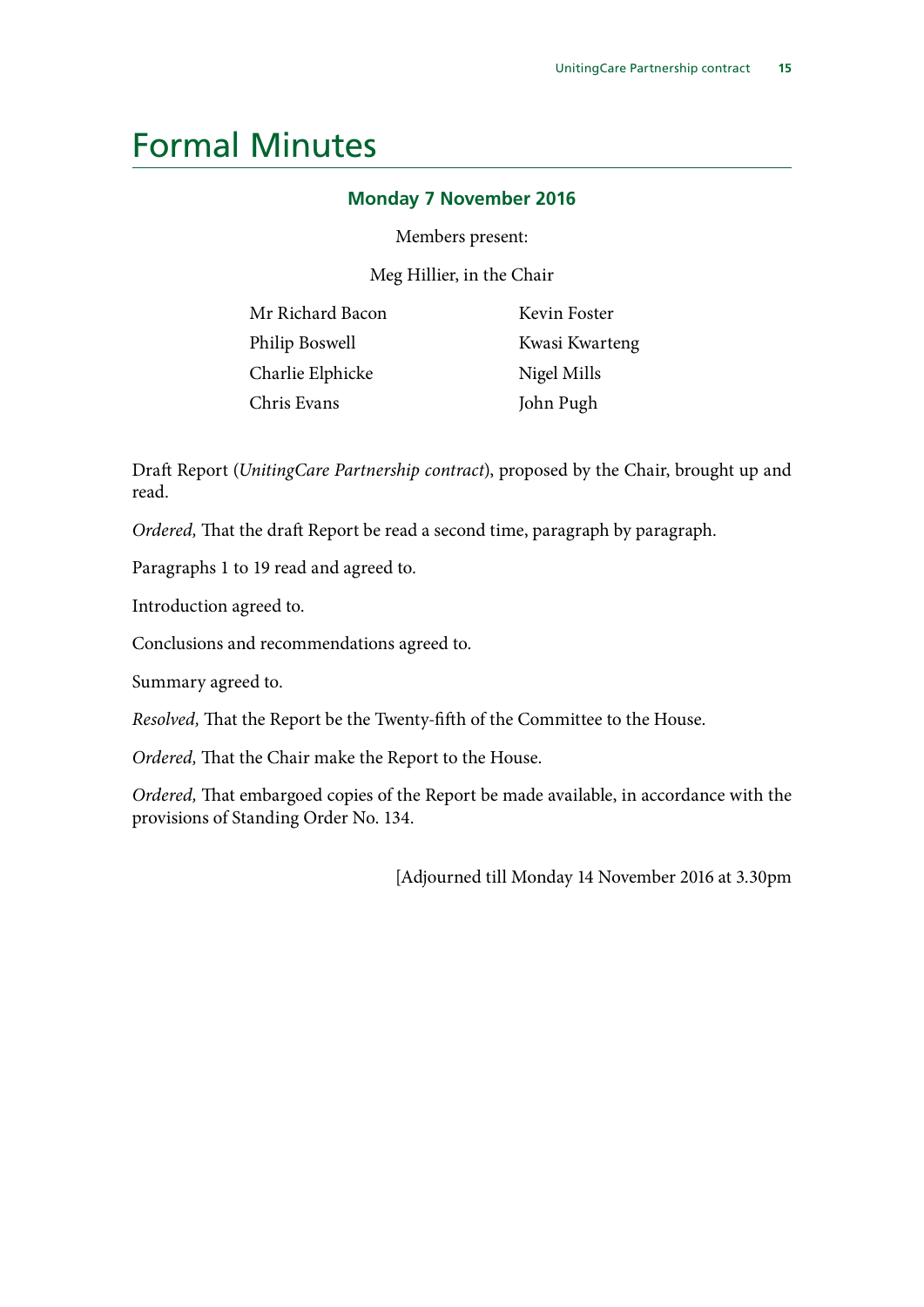## <span id="page-17-0"></span>**Witnesses**

The following witnesses gave evidence. Transcripts can be viewed on the [inquiry publications](https://www.parliament.uk/business/committees/committees-a-z/commons-select/public-accounts-committee/inquiries/parliament-2015/unitingcare-partnership-contract-16-17/publications/) [page](https://www.parliament.uk/business/committees/committees-a-z/commons-select/public-accounts-committee/inquiries/parliament-2015/unitingcare-partnership-contract-16-17/publications/) of the Committee's website.

#### **Wednesday 14 September 2016** *Question number*

**Simon Stevens**, Chief Executive, NHS England [Q1–57](http://data.parliament.uk/writtenevidence/committeeevidence.svc/evidencedocument/public-accounts-committee/unitingcare-partnership-contract/oral/38268.html)

**Simon Stevens**, Chief Executive, NHS England, **Stephen Hay**, Executive Director of Regulation/Deputy Chief Executive, NHS Improvement, **Tracy Dowling**, Chief Officer (Accountable Officer), Cambridgeshire & Peterborough Clinical Commissioning Group, **Roland Sinker**, Chief Executive, Cambridge University Hospitals NHS Foundation Trust, and **Aidan Thomas**, Chief Executive, Cambridgeshire & Peterborough NHS Foundation Trust [Q58–213](http://data.parliament.uk/writtenevidence/committeeevidence.svc/evidencedocument/public-accounts-committee/unitingcare-partnership-contract/oral/38268.html)

Published written evidence

The following written evidence was received and can be viewed on the [inquiry publications](https://www.parliament.uk/business/committees/committees-a-z/commons-select/public-accounts-committee/inquiries/parliament-2015/unitingcare-partnership-contract-16-17/publications/) [page](https://www.parliament.uk/business/committees/committees-a-z/commons-select/public-accounts-committee/inquiries/parliament-2015/unitingcare-partnership-contract-16-17/publications/) of the Committee's website.

UCP numbers are generated by the evidence processing system and so may not be complete.

- 1 Cambridgeshire Community Services NHS Trust [\(UCP0006\)](http://data.parliament.uk/WrittenEvidence/CommitteeEvidence.svc/EvidenceDocument/Public%20Accounts/UnitingCare%20Partnership%20contract/written/41837.html)
- 2 Dr Arnold Fertig [\(UCP0005](http://data.parliament.uk/WrittenEvidence/CommitteeEvidence.svc/EvidenceDocument/Public%20Accounts/UnitingCare%20Partnership%20contract/written/40672.html))
- 3 Healthwatch Cambridgeshire ([UCP0001\)](http://data.parliament.uk/WrittenEvidence/CommitteeEvidence.svc/EvidenceDocument/Public%20Accounts/UnitingCare%20Partnership%20contract/written/37216.html)
- 4 NHS Cambridgeshire and Peterborough Clinical Commissioning Group ([UCP0002\)](http://data.parliament.uk/WrittenEvidence/CommitteeEvidence.svc/EvidenceDocument/Public%20Accounts/UnitingCare%20Partnership%20contract/written/39110.html)
- 5 NHS Cambridgeshire and Peterborough Clinical Commissioning Group ([UCP0003\)](http://data.parliament.uk/WrittenEvidence/CommitteeEvidence.svc/EvidenceDocument/Public%20Accounts/UnitingCare%20Partnership%20contract/written/40489.html)
- 6 NHS England [\(UCP0004](http://data.parliament.uk/WrittenEvidence/CommitteeEvidence.svc/EvidenceDocument/Public%20Accounts/UnitingCare%20Partnership%20contract/written/40671.html))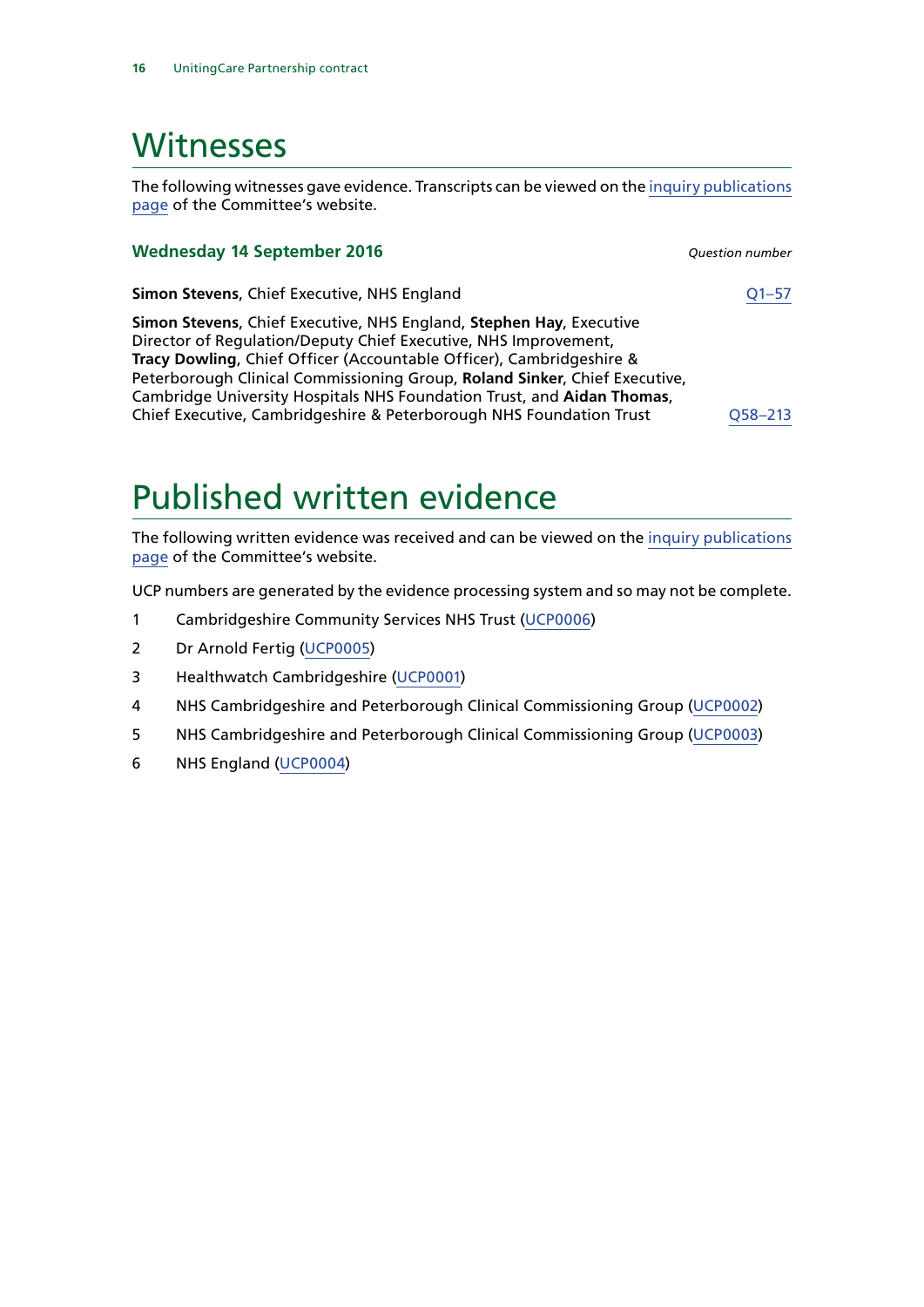# <span id="page-18-0"></span>List of Reports from the Committee during the current session

All publications from the Committee are available on the [publications page](https://www.parliament.uk/business/committees/committees-a-z/commons-select/public-accounts-committee/publications/) of the Committee's website. The reference number of the Government's response to each Report is printed in brackets after the HC printing number.

#### **Session 2016–17**

| <b>First Report</b>     | Efficiency in the criminal justice system                                     | <b>HC 72</b><br>(Cm 9351)  |
|-------------------------|-------------------------------------------------------------------------------|----------------------------|
| Second Report           | Personal budgets in social care                                               | <b>HC 74</b><br>(Cm 9351)  |
| <b>Third Report</b>     | Training new teachers                                                         | <b>HC 73</b><br>(Cm 9351)  |
| Fourth Report           | Entitlement to free early education and childcare                             | <b>HC 224</b><br>(Cm 9351) |
| <b>Fifth Report</b>     | Capital investment in science projects                                        | <b>HC 126</b><br>(Cm 9351) |
| Sixth Report            | Cities and local growth                                                       | <b>HC 296</b><br>(Cm 9351) |
| Seventh Report          | Confiscations orders: progress review                                         | <b>HC 124</b><br>(Cm 9351) |
| Eighth Report           | <b>BBC</b> critical projects                                                  | <b>HC 75</b><br>(Cm 9351)  |
| Ninth Report            | <b>Service Family Accommodation</b>                                           | <b>HC 77</b><br>(Cm 9351)  |
| <b>Tenth Report</b>     | <b>NHS</b> specialised services                                               | <b>HC 387</b><br>(Cm 9351) |
| <b>Eleventh Report</b>  | Household energy efficiency measures                                          | <b>HC 125</b><br>(Cm 9351) |
| <b>Twelfth Report</b>   | Discharging older people from acute hospitals                                 | <b>HC 76</b><br>(Cm 9351)  |
| Thirteenth Report       | Quality of service to personal taxpayers and replacing<br>the Aspire contract | <b>HC 78</b><br>(Cm 9351)  |
| Fourteenth Report       | Progress with preparations for High Speed 2                                   | <b>HC 486</b>              |
| <b>Fifteenth Report</b> | <b>BBC World Service</b>                                                      | <b>HC 298</b>              |
| Sixteenth Report        | Improving access to mental health services                                    | <b>HC 80</b>               |
| Seventeenth Report      | Transforming rehabilitation                                                   | <b>HC 484</b>              |
| Eighteenth Report       | <b>Better Regulation</b>                                                      | <b>HC 487</b>              |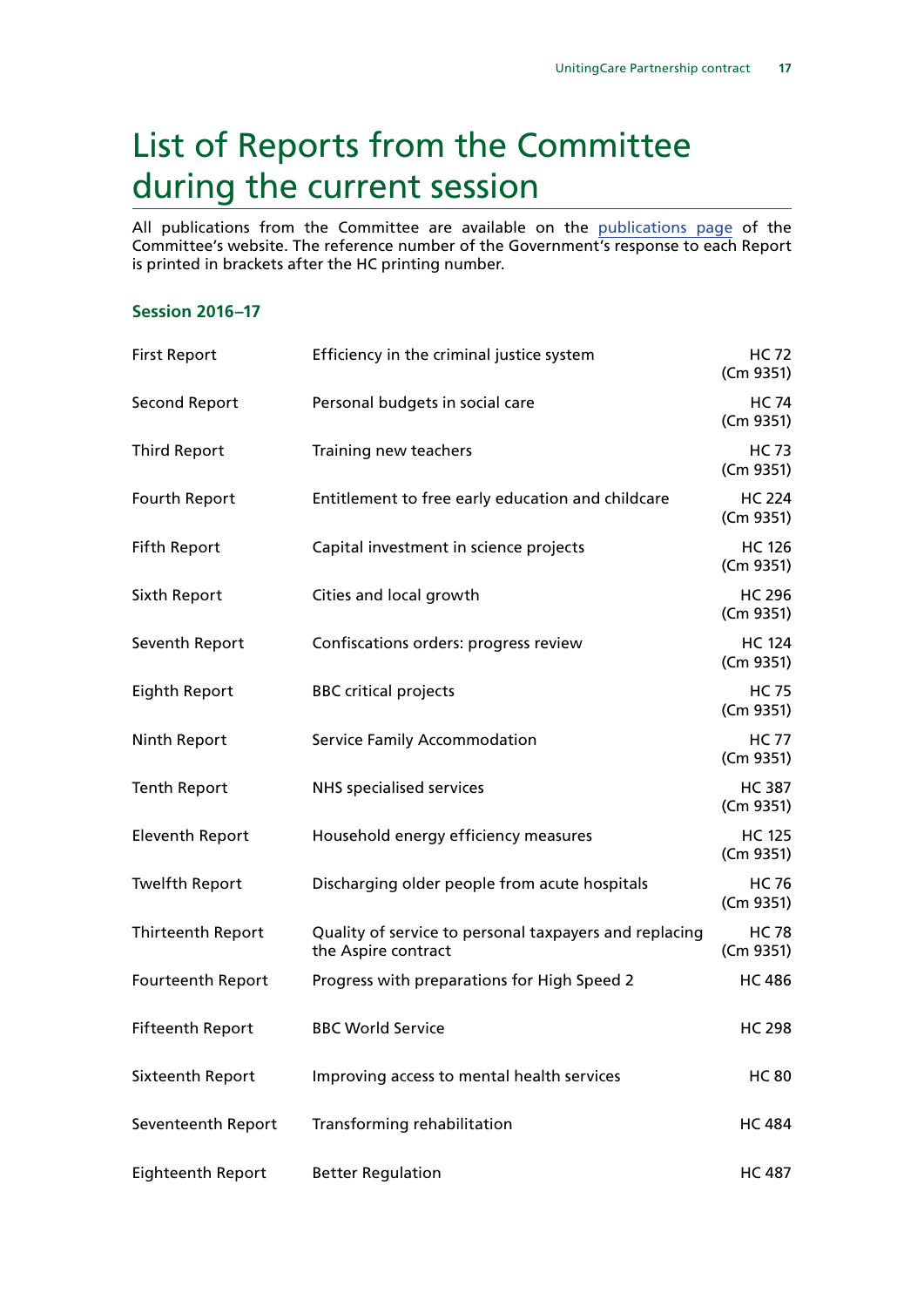| Nineteenth Report           | The Government Balance Sheet                            | <b>HC 485</b> |
|-----------------------------|---------------------------------------------------------|---------------|
| <b>Twentieth Report</b>     | Shared service centres                                  | <b>HC 297</b> |
| <b>Twenty-first Report</b>  | Departments' oversight of arm's-length bodies           | <b>HC 488</b> |
| Twenty-second Report        | Progress with the disposal of public land for new homes | HC 634        |
| <b>Twenty-third Report</b>  | Universal Credit and fraud and error: progress review   | <b>HC 489</b> |
| <b>Twenty-fourth Report</b> | The Sale of former Northern Rock assets                 | <b>HC 632</b> |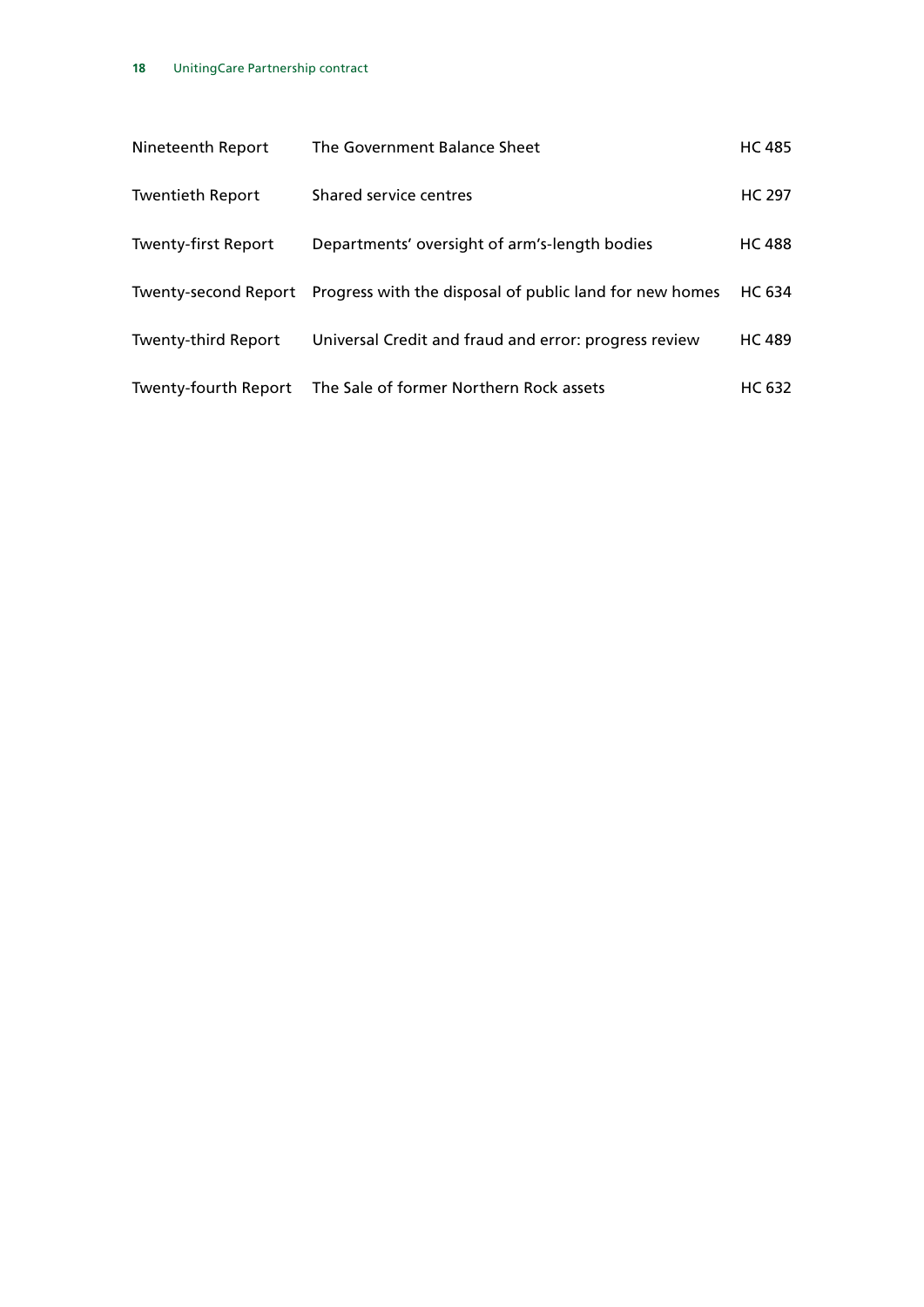

# Public Accounts Committee

## Oral evidence: UnitingCare Partnership Contract, HC 633

Wednesday 14 September 2016

Ordered by the House of Commons to be published on 14 September 2016.

Watch the meeting

Members present: Meg Hillier (Chair); Mr Richard Bacon; Philip Boswell; Chris Evans; Caroline Flint; Kevin Foster; Stephen Phillips; Bridget Phillipson; John Pugh; Karin Smyth.

Sir Amyas Morse, Comptroller and Auditor General, Adrian Jenner, Director of Parliamentary Relations, National Audit Office, Robert White, Director, NAO, and Marius Gallaher, Alternate Treasury Officer of Accounts, HM Treasury, were in attendance.

Questions 1-213

#### Witnesses

[I:](#page-21-0) Simon Stevens, Chief Executive, NHS England.

[II](#page-38-0): Simon Stevens, Chief Executive, NHS England, Stephen Hay, Executive Director of Regulation/Deputy Chief Executive, NHS Improvement, Tracy Dowling, Chief Officer (Accountable Officer), Cambridgeshire & Peterborough CCG, Roland Sinker, Chief Executive, Cambridge University Hospitals NHS FT, and Aidan Thomas, Chief Executive, Cambridgeshire & Peterborough NHS FT.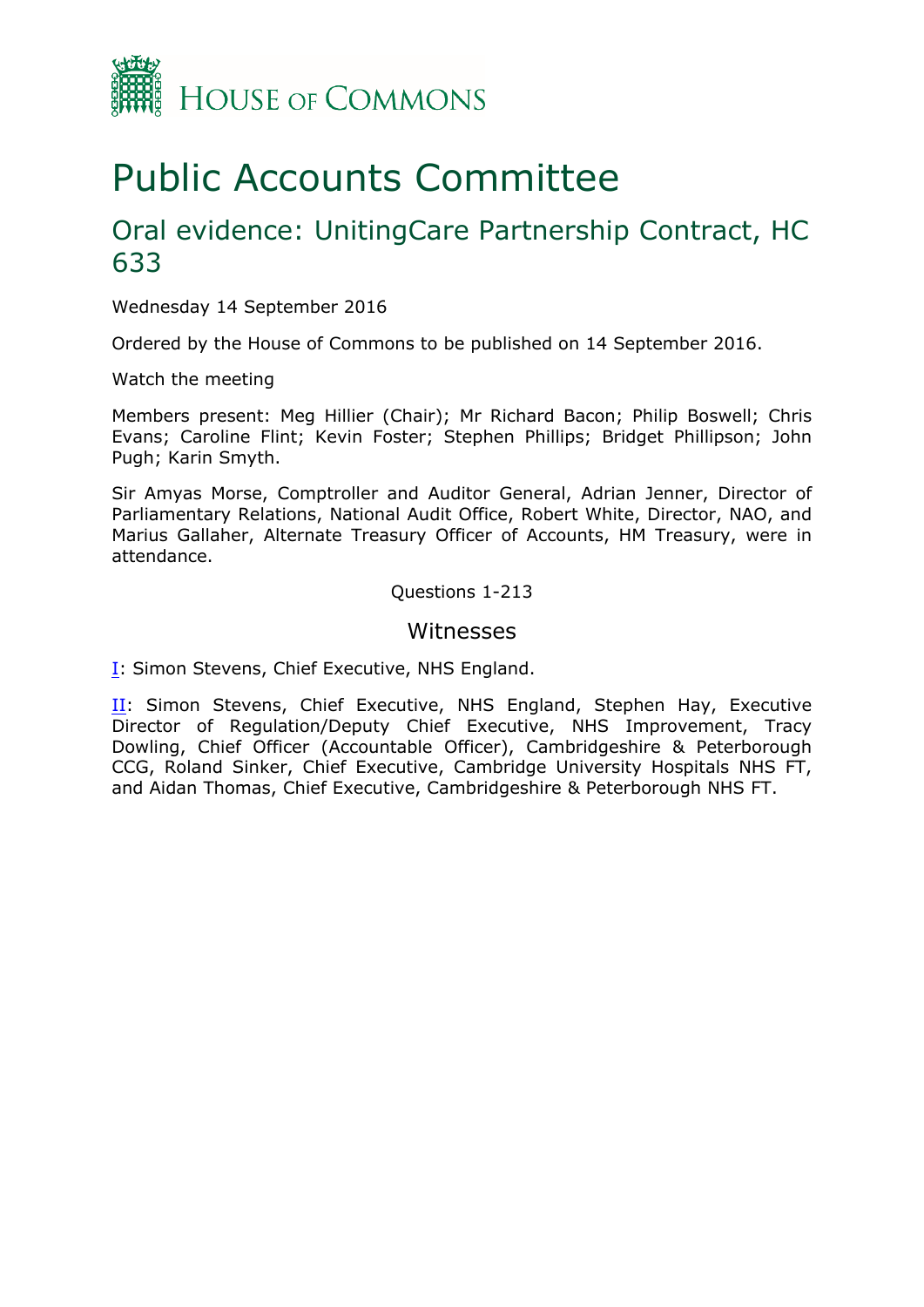

## <span id="page-21-0"></span>Report by the Comptroller and Auditor General

Investigation into the collapse of the UnitingCare Partnership contract in Cambridgeshire and Peterborough (HC 512)

### Examination of witness

Witness: Simon Stevens.

Q1 **Chair:** Welcome to the Public Accounts Committee on Wednesday 14 September 2016. We have two sessions today. We will come to our main session in a moment, on the UnitingCare Partnership and what happened in Cambridgeshire, but I wanted to use the opportunity, while Simon Stevens, head of NHS England, is here, to ask him about the accounts that were laid before Parliament on 21 July. I think yours came later that evening, on Parliament's last day, so this is our first chance to talk to you about those accounts. You may have seen that we asked Chris Wormald about that last week, and we gave you notice of this for today.

Mr Stevens, you have sat in front of us eight times this year—it might even be nine. You have promised that all the issues that we have looked at—mental health issues, specialist commissioning, what is happening with the provider deficits—will be solved by the £10 billion of funding that you have got to 2020. You shake your head; well, that it is going to make a major contribution to it, and the five-year plan on the transformation of the NHS will contribute as well. But the accounts show that you are on a very sticky wicket, don't they?

**Simon Stevens:** Yes, they do show that we have a huge challenge in front of us, and I think that would be consistent with everything I have said to this Committee. As it happens, NHS England in 2015-16 was able to generate a £599 million underspend to contribute to pressures elsewhere in the NHS and the Department of Health group, but let there be no doubt that this is an incredibly financially challenging period for the national health service.

**Chair:** So you have less money, but you still have to deliver all the things that you have to deliver, and the expansions. We have talked, for instance, about specialised services; there is a growing demand there. There is a clear Government commitment on mental health parity, which I think we discussed the last time we saw you. You have less with which to deliver.

I will quote the Comptroller and Auditor General, and you can tell me if you agree with him. He says: "the NHS faces an unprecedented financial challenge which requires long term strategic measures to address." He goes on to say that, when he looks at elements of NHS England's performance report and the Five Year Forward View, there are three challenges, which you would acknowledge and have identified, including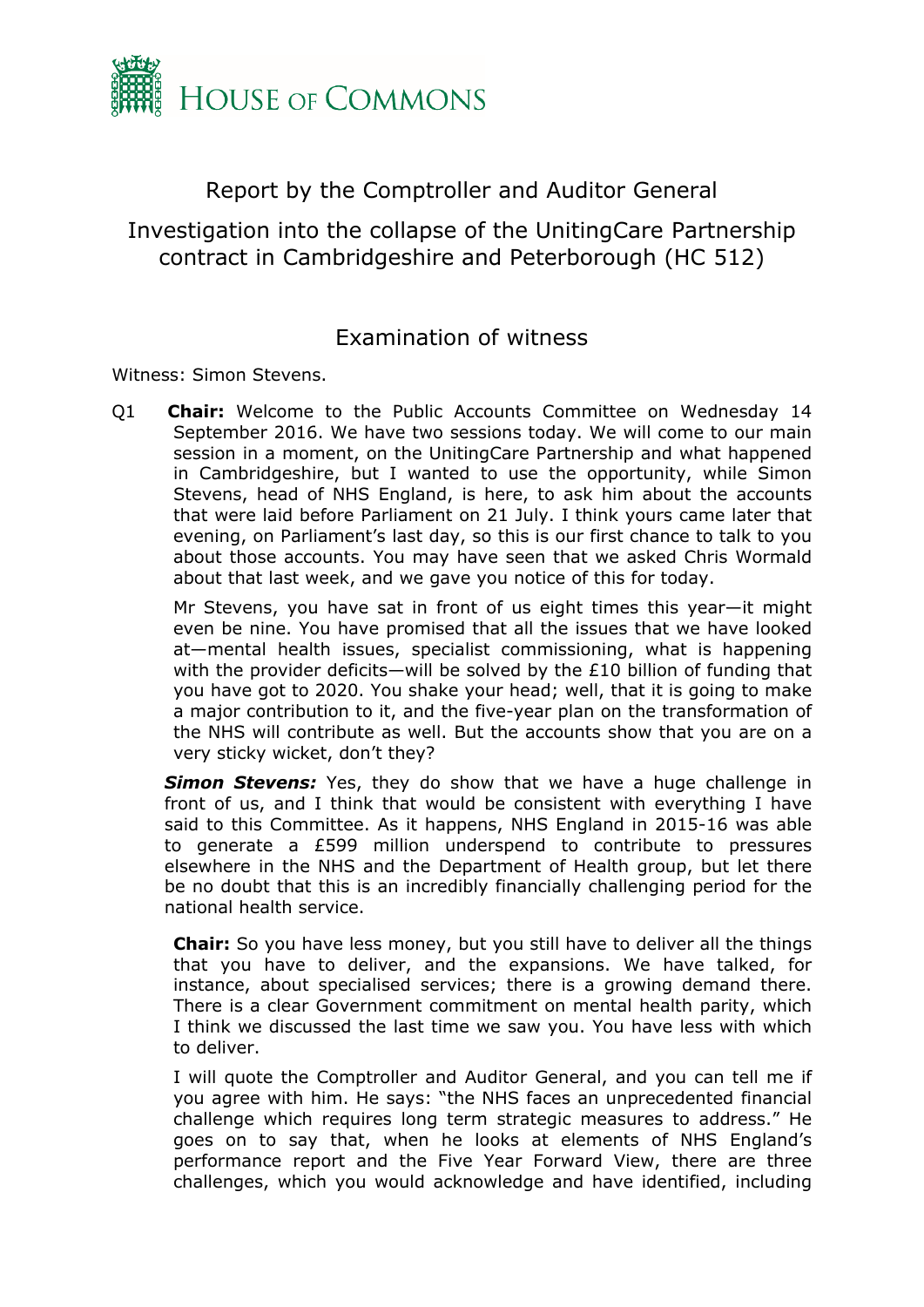

the funding and efficiency gap, and says: "if the NHS fails to match reasonable funding levels with wide-ranging and sometimes controversial system efficiencies, the result will be some combination of worse services, fewer staff, deficits, and restrictions on new treatments." Do you agree with that?

*Simon Stevens:* Were you quoting Sir Amyas or me there?

**Chair:** I was quoting Sir Amyas.

*Simon Stevens:* Because I agree with that entirely. I wasn't sure whether that was one of my quotes.

Q2 **Chair:** You can agree with the Comptroller and Auditor General; I am sure he will be delighted. Then we have NHS Providers coming out again this week, saying that they have not got enough money to do their job. You have previously talked about social care, which I think is a bit of a "get out of jail free" card, frankly, because you are relying on that to help with some of the pressures on the NHS budget.

You say there are challenges. In all of this, do you think you can deliver what you have to deliver under the mandate with the money that you have?

*Simon Stevens:* Well, it would be helpful if we could, for the avoidance of all doubt, clarify what we requested and what we have got.

**Chair:** You are anticipating my questions.

*Simon Stevens:* As it happens, we have set this out carefully for the Health Committee as well, in something called the recap briefing, which is available on its website. It details all the funding settlement for the NHS. At the time the Five Year Forward View was drawn up, we set out a set of ambitions for the NHS. In terms of the spending review settlement that we achieved, that was for five years beginning this year, 2016-17, up to 2020-21. We got, broadly speaking, what we asked for this year, 2016- 17: a kick-start to the funding for the NHS. On that back of that, that will enable us to absorb nearly  $£1$  billion of extra pension costs, cut provider deficits by more than two thirds, as compared with last year, and get going on the agenda for mental health, primary care and other services. So that is year 1.

For year 5, the Forward View said that we estimated that the NHS funding requirement, net of efficiencies, would be somewhere between £8 billion and £21 billion. The spending review settlement that we obtained was within that range—at the lower end, but within that range. That is year 1 and year 5.

We did not get what we originally asked for years 2, 3 and 4—namely, 2017-18, 2018-19 and 2019-20. Whereas it is right that at the end of the five years, the annual funding for the NHS will be within the range that was set in the Forward View, in the intermediate years we have a bigger hill to climb than was first envisaged. That is why it is so important that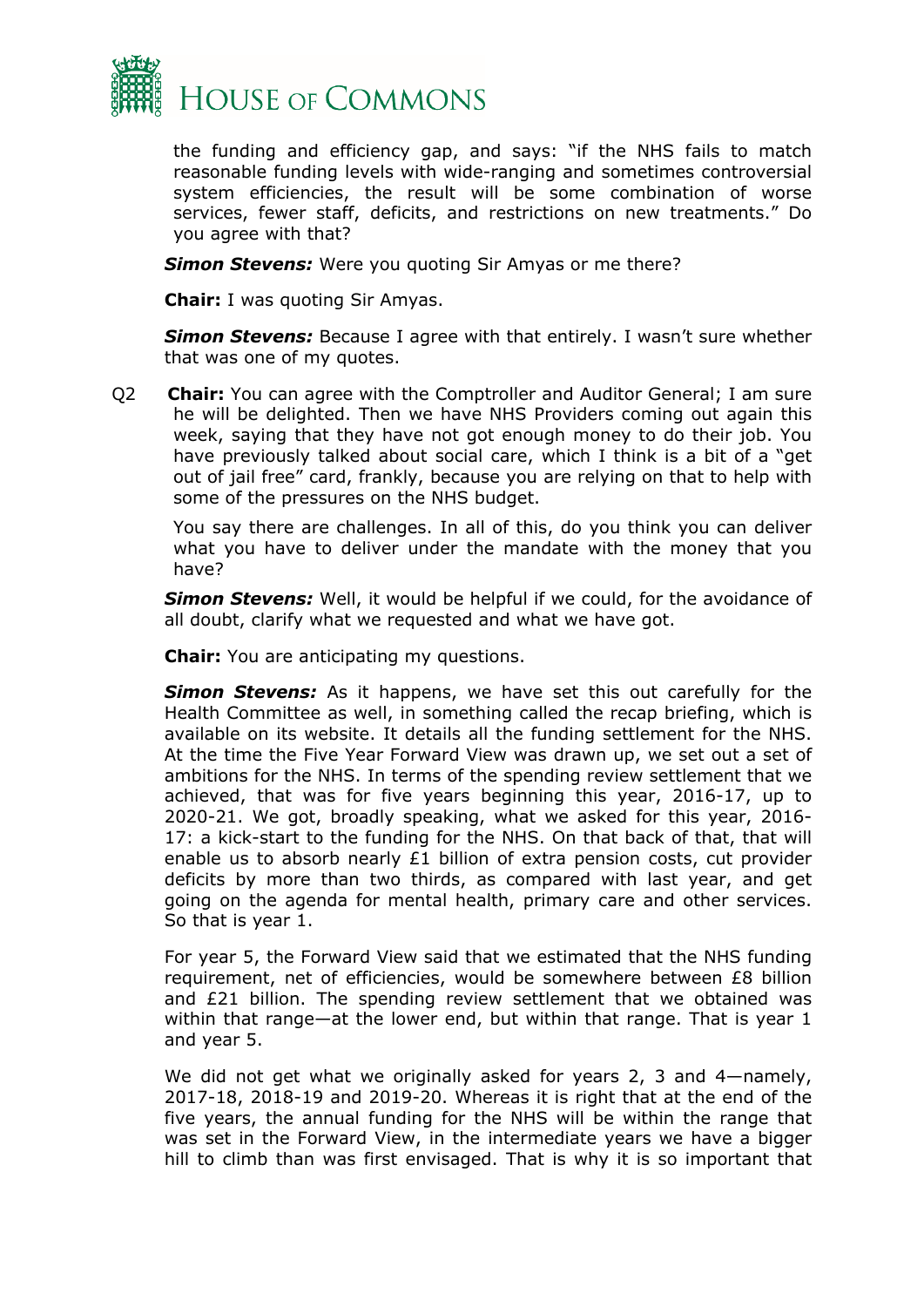

we take measures to drive efficiency and get control of cost this year, to put us in the best position going into next year and the year after.

Q3 **Chair:** I won't rehearse what you know and what we know of all the measures taken to make the books balance, but given what has happened in the accounts, you have set yourself a very stiff task with NHS improvement and transformation to change systems to deliver these efficiencies in a year. Is that really possible?

#### *Simon Stevens:* In a year?

**Chair:** Not all of them in a year, but you need to do a lot in this next year to ensure you don't have the same shenanigans over the accounts as happened with the ones that were laid before us on 21 July.

**Simon Stevens:** I don't think "shenanigans" is a term that would be recognised. Given that these are unqualified accounts for NHS England, I don't think the Comptroller and Auditor General would use the term shenanigans, either. The fact is that, yes, the financial performance of the NHS this year will obviously have a big impact on how we go into next year and the year after. Let's be clear: there are going to be significant challenges, choices and controversies on the back of it. The question you began with was on our ability to fund the mental health improvements and specialised services in other areas, and we will obviously do so in accordance with the funding available.

We have set out in incredible detail what the year-by-year growth in mental health services will be on the back of the fact that the cash available to the NHS is going up from  $£100$  billion last year to  $£119$  billion in 2020-21. This is not the land of milk and honey, but it does provide us with some opportunities.

Q4 **Chair:** Ministers have said repeatedly that they have given the NHS what it has asked for. You have just told us very clearly—and I think most of us knew—that you did ask for more. Do you disagree with Ministers?

*Simon Stevens:* As I say, it is correct to say that for 2020-21, which was the year that the Five Year Forward view talked about—the annual funding increase that the NHS would require—the funding settlement that was available is within that zone. But in the years up until then, we have got a lot of work in hand because we did not get what we originally asked for.

Q5 **Stephen Phillips:** You say that you asked for between £8 billion and £21 billion. That is quite a large range. When you were in negotiations with the Government during the spending review, what did you say they would get for £8 billion and what did you say would happen if they managed to find £21 billion? Let us clarify the base as well. You managed to get £10 billion. Is that right?

*Simon Stevens:* Yes, I think the Government would record it as £10 billion. The Health Committee recorded it a little differently—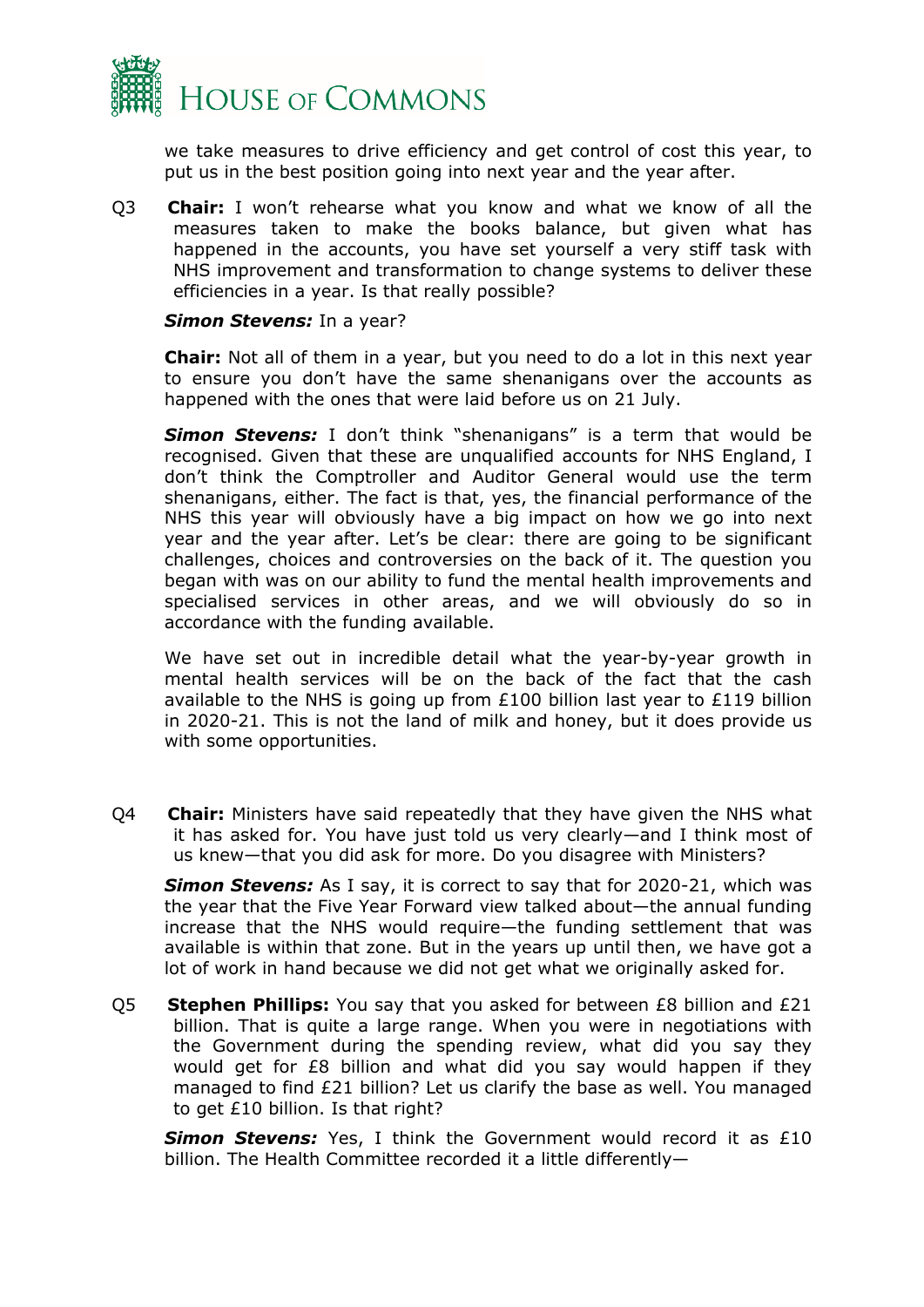

Q6 **Stephen Phillips:** You asked for between £8 billion and £21 billion. It is a massive range. What is the difference between a health service in 2020 with an extra £8 billion and one with an extra £21 billion?

*Simon Stevens:* Well, it is a pretty substantial difference in terms of the expansion of services and the improvements that the public would see, but the reality too is that the three scenarios in the Forward View were contingent on the different efficiencies that the health service was able to deliver. Notwithstanding your point, Chair, about social care, we did say that the three dependencies here were a well performing social care system that kept up with rising social care need; continued availability of preventive health services, including local government; and enough capital to lever in the changes.

Q7 **Stephen Phillips:** Let me suggest this to you, Mr Stevens. You have already said that the health service is facing, in your words, an incredibly financially challenging period.

#### *Simon Stevens:* Yes.

Q8 **Stephen Phillips:** £10 billion is not enough to stand still by the end of this Parliament, is it?

**Simon Stevens:** Yes, it is enough to stand still, and do more than stand still. By comparison with the historical rates of growth available to the national health service, obviously this is an unprecedentedly extended and deep period of slowdown in funding growth in the NHS, particularly in the middle of the SR period.

Q9 **Chair:** In the decisions you have had to make, have you ever sought a ministerial direction as a result of funding challenges?

*Simon Stevens:* No, because the mandate that the Government set for the NHS is framed to take account of the resources that are available. That has been the case for this year. In reality, of course, there is a discussion and a negotiation. The asks that are being made are to some extent calibrated to the funding available. That is a legitimate choice for elected Governments to make. Of course, the NHS would want to set out its stall and we would use funding well, but there are other calls on public resources, and it is not the NHS that makes those choices but Governments.

Q10 **Chair:** You acknowledge, as one could say, the bleeding obvious: you have to cut your cloth according to the money that you have got. Yet you have been in front of us eight or nine times so far this year. We have looked at specialised commissioning. Let us take that as an example. That is 14% of your budget.

*Simon Stevens:* On specialised commissioning, we have budgeted a 7% increase this year, a 5% increase next year, 4.8% the year after and 4.5% the year after that. That is within the funding envelope that we have with SR.

Q11 **Chair:** Fine. That's the money. But the need, the demand, is going up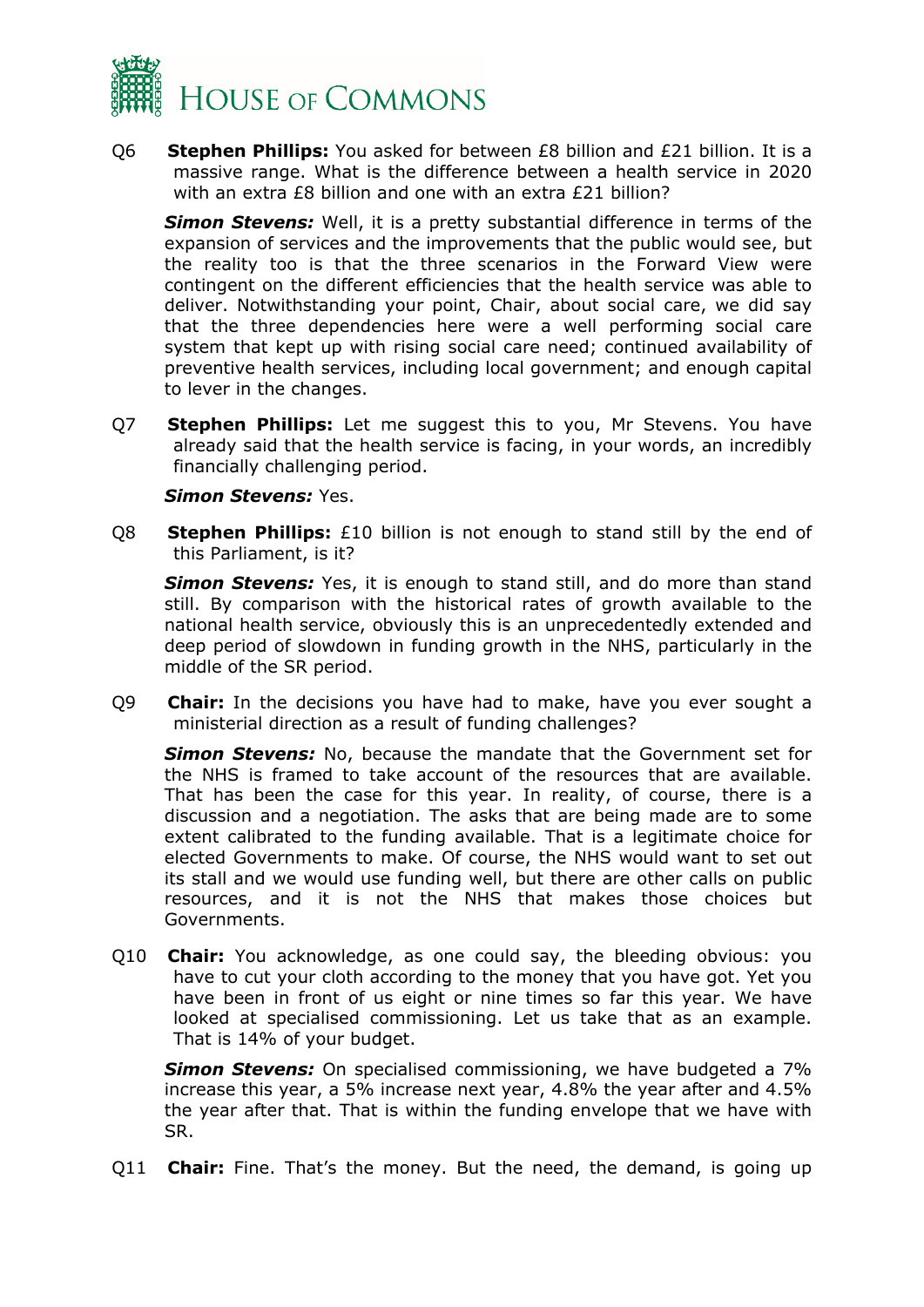

faster than the increase that you have just projected.

*Simon Stevens:* There are always choices to make at the margin. If there were more, we could do more, but it is not unreasonable for us, as you said in your Report on specialised commissioning, to make sure we are driving maximum value out of the £15 billion we are currently spending. Could we do more with another £500 million in specialised commissioning? Of course we could, but that is £500 million that is juxtaposed with other calls on the public purse. Ultimately, those are decisions for the Government to make.

**Chair:** Isn't the danger, though, that you are firefighting at one end rather than coming up with a transformation plan that stops and prevents issues in the first place? But maybe I'm going a bit too far on that one. Perhaps I should not have posed it in quite that way. We will move on to Karin Smyth and then I will come back to Mr Phillips.

Q12 **Karin Smyth:** I think we know that the end of this year is quite important. You have repeated that, without capital investment, the social care problems and the problem of prevention will not be dealt with, but the Comptroller's statement says that the Committee is concerned that the Department does not have a coherent plan to get through this problem. Chris Wormald last week was very clear that the pressure is on the money, that the Department comes in under the line and that through the mandate there is a plan for the STPs. Are you confident that the STPs will be delivered within the timeline, in order to help you deliver that plan?

*Simon Stevens:* I cannot answer that question in the abstract, because people have not finished drawing up their proposals for these STPs, and they won't have done until the end of October. We can certainly say that people are grabbing the bull by the horns. They understand that we have to think in the round about the funding available in different parts of the health service and, indeed, the social care system in each part of the country. As to what that implies about the pace of change and the ability to drive some of those local efficiencies, that is what people are working on right now. When you think about the so-called £22 billion of efficiency to deal with the gap between rising demand and available funding in 2020, of that, we estimate that about £15 billion- $£14.9$  billion, to be precisewill be delivered through local change processes and efficiencies, and the rest will be done through national programmes. Precisely what that  $£14.9$ billion-worth looks like in each part of the country is the exam question that people are working on right now.

Q13 **Chair:** On the figures, when you wrote to the Health Committee in May this year, you set out that £7 billion would be delivered nationally and £15 billion would be sourced locally. You just said £14 billion—I want to be clear.

*Simon Stevens:* It is £14.9 billion locally—£15 billion, rounded up.

Q14 **Karin Smyth:** To go back to your words, it's not in the abstract, because the vehicle to deliver that is the STPs. So they're not in the abstract,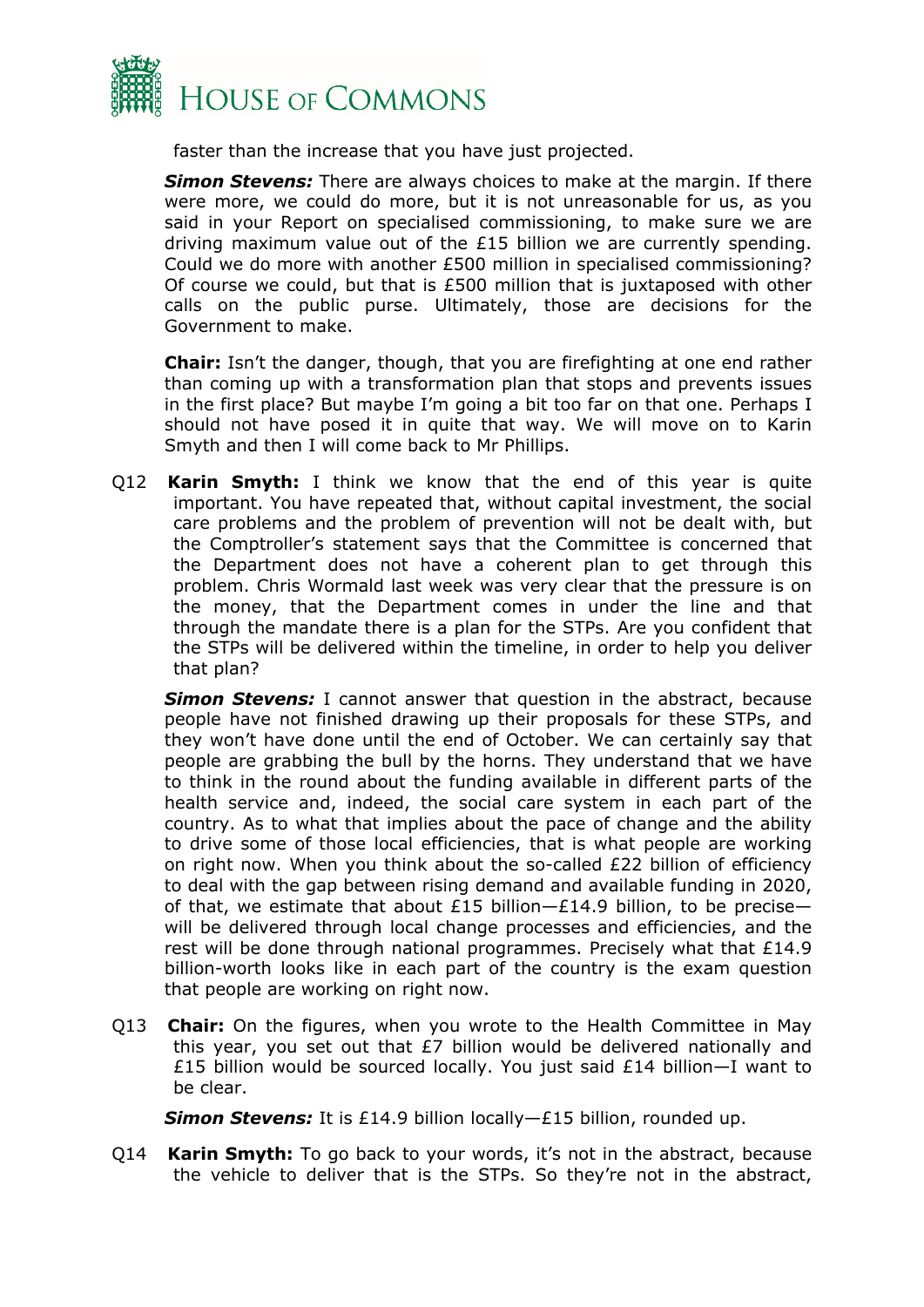

because if they don't deliver realistically within the timescale that has been set out, they do not deliver. Is that right?

*Simon Stevens:* I think that's a syllogism.

Q15 **Karin Smyth:** Does that mean they are not going to deliver?

**Simon Stevens:** Well, I think your question was, "If they don't deliver, they're not going to deliver," to which the answer is, "They won't have delivered."

Q16 **Karin Smyth:** They will not deliver the savings required that you are talking about delivering for years 2, 3 and 4 of the five year Forward View.

*Simon Stevens:* What we are going to see from these is that there are some changes people can make pretty quickly, and there are some that are going to take much longer. One of the unknowns at this point is what capital investment we need in order to bring about some of these service changes and investments, including beefing up primary care and out-ofhospital services. There will be a process where we will see what people are telling us they would need in order to make some of these efficiencies. We will then have to compare that with the level of capital and infrastructure investment we have, rank that in some way and see what it leaves us. I do not expect that, come the end of October, we will have peace in our time in every part of the country for every year, and everything's tickety-boo. I do not think that at all.

Q17 **Karin Smyth:** But will we have it by the end of March?

*Simon Stevens:* For 2017-18, 2018-19, which is where I think you're leading us to—

Q18 **Karin Smyth:** I am going to years 2, 3 and 4, because you have been very clear elsewhere that year 1 is okay and year 2 looks more promising, but years 2, 3 and 4 are the problem.

*Simon Stevens:* Yes. That is why we are bringing forward the funding and contracting around 4 next year and the year after and, indeed, will be issuing our planning guidance for every part of the health service next week on that. We normally issue that on Christmas eve. We are asking people to make these choices about divvying up the money in each local area as best as they are able by Christmas, rather than what usually happens in the annual cycle, as you know, which is theoretically the end of March but often spills over into May or June. That is going to force people to focus on these difficult choices and say, "What is it going to take for us to make this work in our area?"

Q19 **Karin Smyth:** So we will be very knowledgeable by November.

*Simon Stevens:* Yes.

Q20 **Karin Smyth:** We had a discussion last week about the raid on capital done by the Department of Health in order to bring their accounts within the expenditure limit. We asked in this Committee last week whether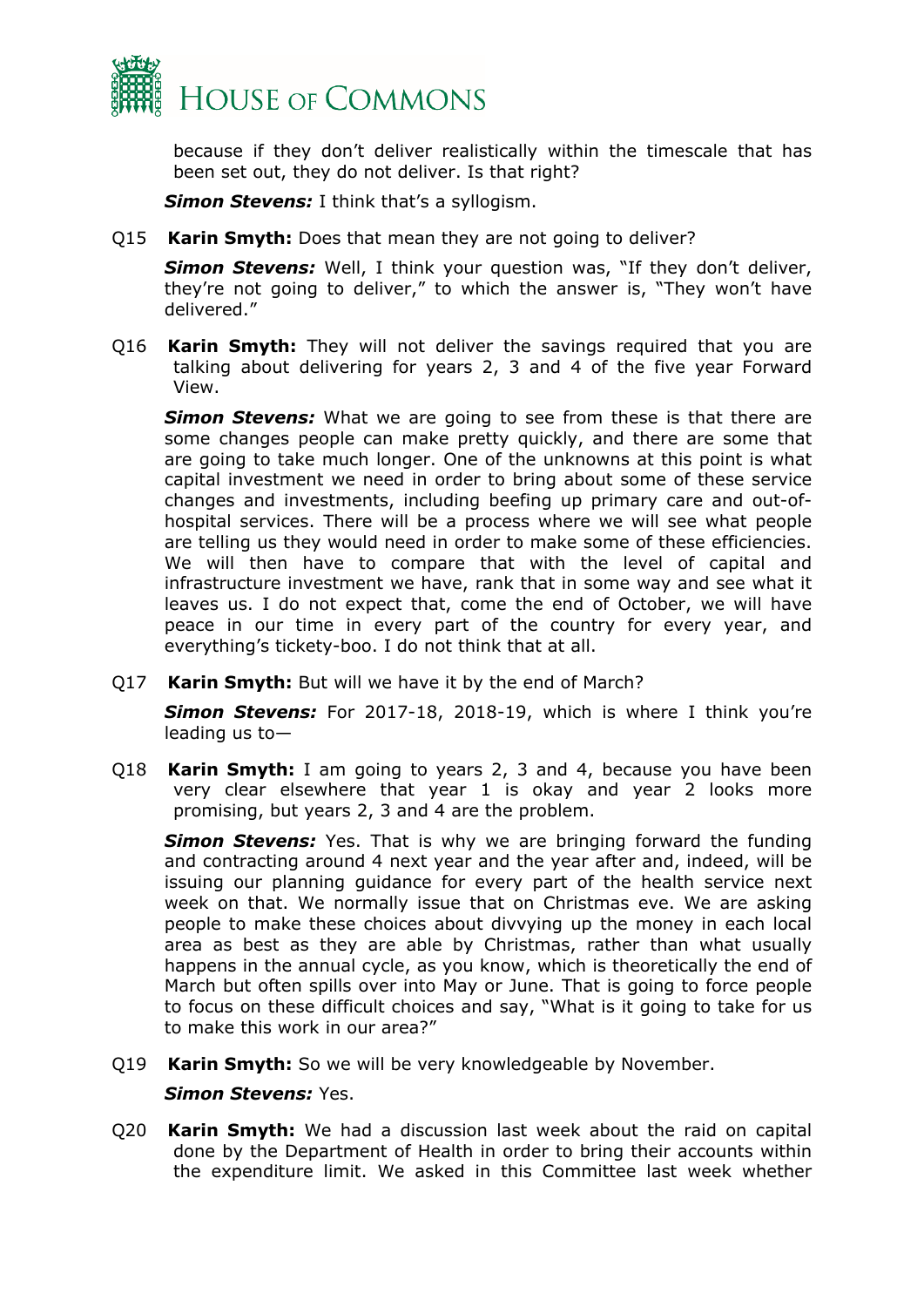

they were concerned about the disincentives in the system and the continuing development of the estate in terms of the raiding on capital. I don't have the evidence in front of me, but my memory is that they were not particularly concerned about that. Your plans depend on capital coming forward, so are you concerned about the raid that has been made on capital?

**Simon Stevens:** I think the Department of Health said when they were here last week that for last year, part of what they were able to do is use the fact that some projects were running slow and that there was underuse of the capex, and convert that into revenue. But certainly if that were to continue year by year, it is going to be a substantial problem. I think there will be more of that in the current year, and less of it the year after, but the truth is we are very capital-constrained—to a greater extent than we hoped when we began this process.

Q21 **Karin Smyth:** It is also true that the providers, to save some of their money, have individually in the provider sector raided some of that capital, which would then be outside the scope of the STPs to use going forward. Is that right?

**Simon Stevens:** Yes. For last year, I think it was in the order of £1 billion to  $£1.2$  billion of capital to revenue transfer. I think it is going to be a little less this year but it will be in that sort of zone, then tapering in subsequent years. We've got a lot of latent need for infrastructure investment.

Q22 **Karin Smyth:** My final question is, if the STPs don't start to deliver those sorts of savings, which we will see quite quickly, what is plan B?

*Simon Stevens:* Put it this way: next year is our year of growth in the NHS. It is just not growth at the historical rate and will be relative to what the unmitigated demand is likely to be. On the '17-18 and '18-19 position, we will see what people say they need to do within the next several months when they bring that forward, for the reasons I have given. On the profile of what those savings will look like, it will differ in different parts of the country depending on the size of the service redesign that people envisage is necessary.

**Stephen Phillips:** Now answer the question, Mr Stevens.

*Simon Stevens:* Rephrase it for me in a way that makes it sufficiently—

Q23 **Stephen Phillips:** If the STPs don't work, what is plan B?

*Simon Stevens:* Well, plan B will be dependent on what it is that isn't working.

Q24 **Stephen Phillips:** Let's say they deliver £7 billion-worth of savings rather than £14.9 billion-worth of savings by the end of this Parliament. You will be £7.9 billion short. What is plan B?

*Simon Stevens:* Under those circumstances, if the NHS is required to live within the limits that have been set, obviously we will be able to expand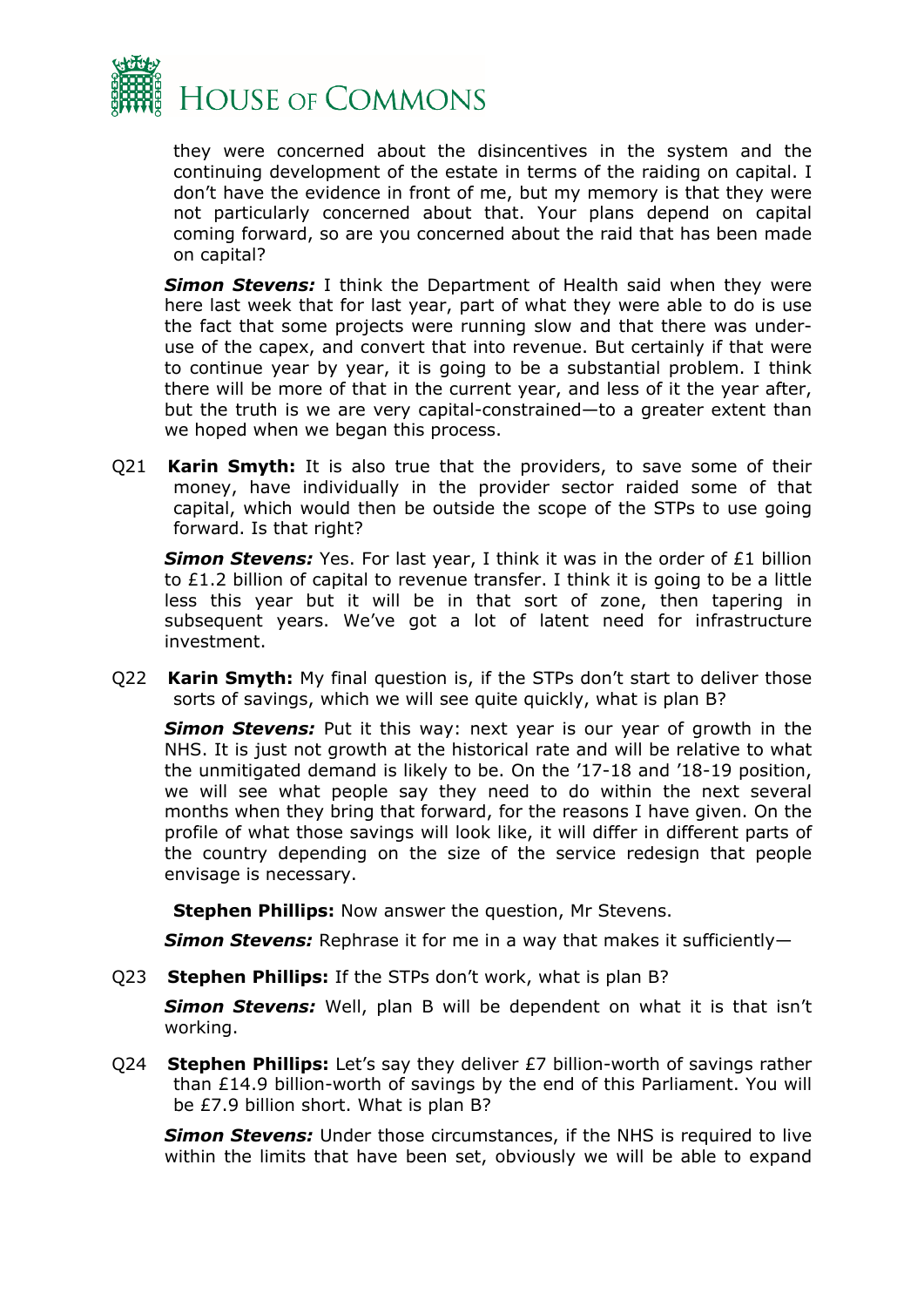

treatments at a slower rate than we want to and we will see other offsets in the availability or quality of care.

Q25 **Stephen Phillips:** If they don't work, there will inevitably be cuts in NHS services, will there not?

**Simon Stevens:** The health service will still be bigger at the end of this period than it is now, treating more patients and doing more things.

**Chair:** You say this every time. We know that.

*Simon Stevens:* But it's true.

**Chair:** Yes, it's true, but there is also demand and the job is to treat the population and the demands they have.

**Simon Stevens:** Yes, I'm being very frank about that. I am not in any way sugar coating that.

*Sir Amyas Morse:* I just want to come back to the question of capital budgets. I was listening closely to what you were saying about years 2, 3 and 4. You were making the point that there is a difference between your numbers and perhaps the numbers we are hearing from Ministers, because of transfer between capital and revenue. Presumably it would be helpful to be clear in your mind and to have a clear expression of what the level of capital expenditure actually needs to be across the system in order to move things forward, rather than thinking that this is an open door between the two. That really is quite unhelpful in some ways as a principle, I suggest.

**Simon Stevens:** It is precisely as you say, Sir Amyas. That's exactly what we need to do, and that is why parts of the country are now looking at what they need to do to redesign care to generate efficiency and what their capital needs will be, and we will have that within the next six weeks or so. On the back of that we will be able to rank what we can do with the money available.

*Sir Amyas Morse:* As I listen to you, and bearing in mind some of the public statements by the hospital associations on the level of distress they are expressing on their ability to operate within their budget, you sound like it is all under control and moving forward. Are they overstating their case?

**Simon Stevens:** I think you are putting words into my mouth. I don't think I've said any of those things about—

**Chair:** You tell us then.

*Simon Stevens:* If Jim Mackey was sitting here—who is, as you know, the chief executive of the hospitals' regulator—he would say that, actually, the provider trust sector delivered its Q1 financial goals for the first time in five years. I think he would argue that hospitals are on track to cut their deficits by more than two thirds this year. None of that is denying that there are substantial pressures but, if that forecast is right, the provider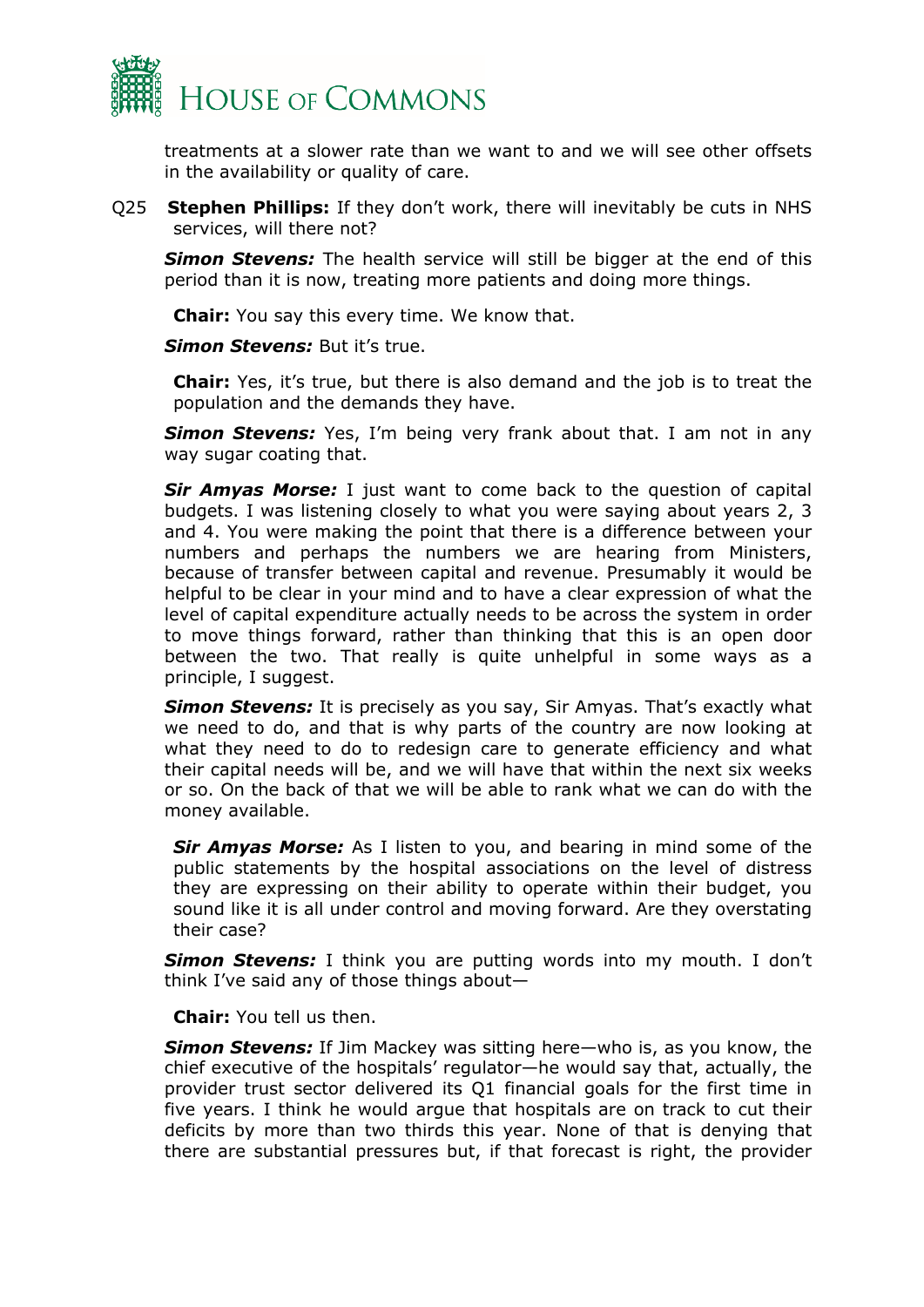

sector will end this year in a much stronger financial position than it did last year.

Q26 **Chair:** What is "much stronger"? There were so many of them in deficit that it wouldn't take much to be stronger than last year.

**Simon Stevens:** When you do the bottom-up analysis, which they have done for individual hospitals in the £580 million mark, and they are trying to go further than that, anything in that range compares with the £2.45 billion deficit last year, so that would represent a substantial improvement.

Q27 **Chair:** Time and again we see hospitals set their staffing to fit the budget and then, during the year there are highly predictable pressures. They then need to provide more staff so they go to agencies. We are not talking about the rate of agency pay but about the volume of vacancies they carry, which we hear all around our constituencies and from colleagues from around the House. It sounds to me as though you are being very optimistic and you are going to stick to that—that they are going to be in a much better financial position by the end of the year.

*Simon Stevens:* That is what NHS Improvement are saying, based on the data available to them, and I have no reason to think that they are wrong. But equally—let's be clear—in order for hospitals to be able to deliver that performance, they are going to have to make some tough and difficult choices and, in some cases, service changes. That goes with the territory of cutting their cloth according to the funding that will have been made available to them. This is not a straightforward exercise, and I think NHS Providers were right to draw attention to the fact that there will be controversy along the way.

Q28 **Chair:** You just talked again about potential service cuts—

#### *Simon Stevens:* Changes.

Q29 **Chair:** A man who doesn't like to use the word cuts. They are reductions in the services available to patients—I would say cuts, and you would say changes. What will push you to go back to the Treasury and ask for more money? How far do you have to go before you have to go and ask for more money?

*Simon Stevens:* The programme of change that will be happening across the national health service will be clear for everybody to see. It does not require anybody particularly to go back. In fairness, despite the fact that we are probably the cheapest high-quality healthcare system in the world, we still—

**Chair:** We can go through the adverts, but this will just take longer.

**Simon Stevens:** Nevertheless, we still have efficiency opportunities in front of us. We have rehearsed these in the past. We have significant inefficiencies in procurement. We have variable quality of care. We have underused assets—

**Chair:** Which we have covered in several Reports this year.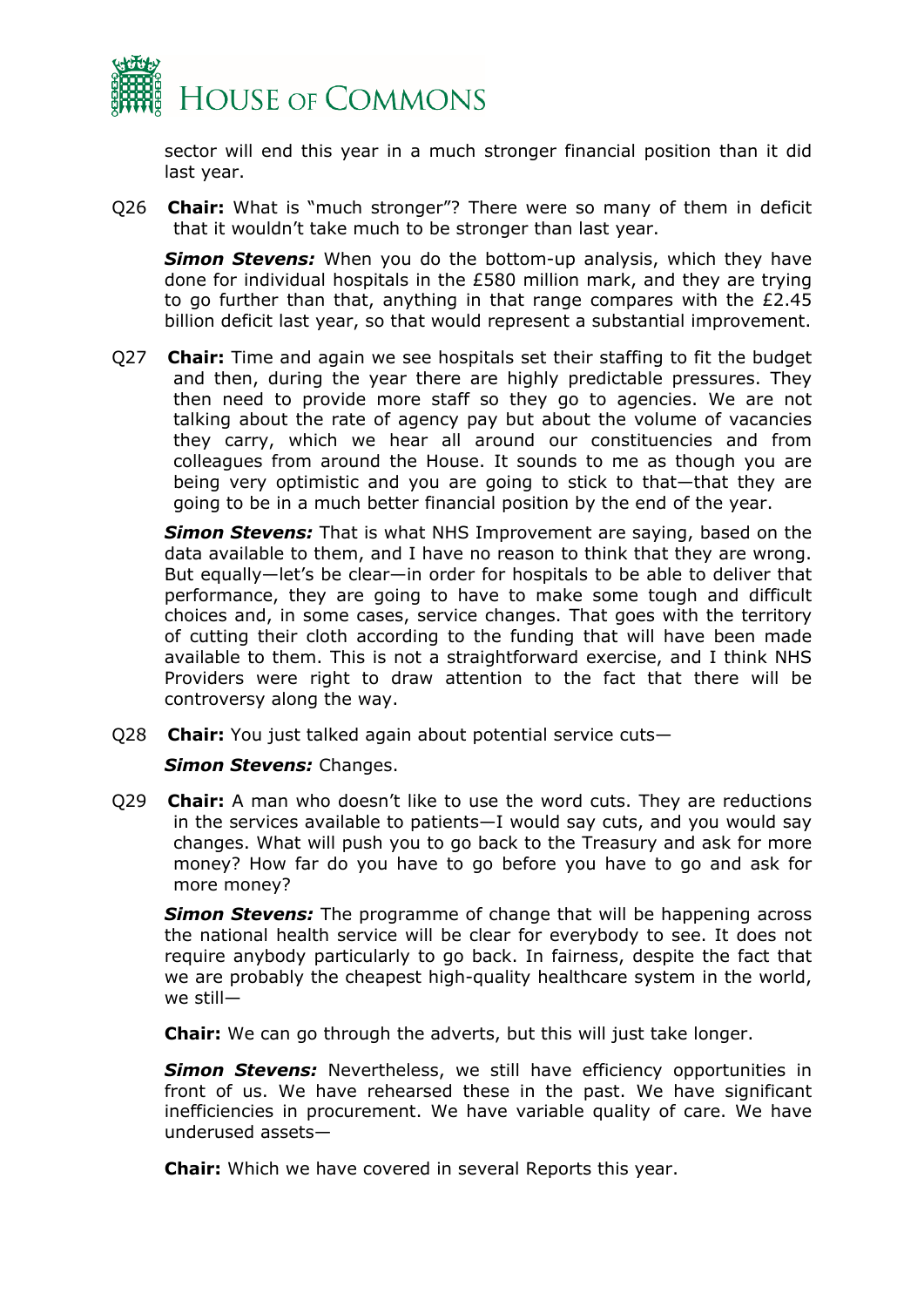

*Simon Stevens:* What the national health service has to do is actually get going, in a serious way, on all of that, so that nobody can turn around and say that we're not doing our part.

Q30 **Chair:** Okay, but you must acknowledge that the sustainability and transformation plans and other reorganisations are sapping a lot of energy from a system that is also going to be trying to transform.

*Simon Stevens:* No, I don't think the STPs are sapping energy; I think they are creating energy. People are, in all honesty, now sitting round having pretty profound, open conversations about how services could be better—recognising that yes, some of this is driven out of financial necessity, but even if it were not for that, the truth is that a lot of how the health service has historically provided care is now no longer the way in which care should be provided. There is a pretty wide consensus about the need to redesign around patients with long-term conditions, to join up primary and hospital services, to get the health and social care piece working better and to be more assertive on prevention. That is the consensus, almost regardless of the economic envelope.

Q31 **Chair:** I will make one comment before I pass to Richard Bacon. You mentioned social care. The sustainability and transformation plans have 44 geographical footprints that bear no relation particularly to anything. My own area is boroughs that do not necessarily connect. You have that going on, but it does not take account of the pilot work going on in devolution with some local authorities, for instance, so you could end up with a transformation plan that has no regard to the social care—

**Simon Stevens:** I'm not sure that's quite right. If you take Greater Manchester, which is the single biggest act of devolution and decentralisation—that is one of the 44 footprints. The truth is that these are not the be-all and end-all. They are just a set of spaces where the right people can come together and have conversations. It is not a new administrative layer. It is not a reorganisation. It is a space where local health and government leaders have said they need to solve a problem. So we will also need to solve a problem at borough level, at county level and at regional level—all that is true.

**Chair:** There are so many questions about the governance and role of these, which are not really the remit of this Committee, but our sister Committee is watching what we are doing, and we are working with it.

Q32 **Mr Bacon:** Last week, Mr Stevens, when we were looking at the accounts, the NAO was kind enough to provide data on a constituency-byconstituency basis. In the financial year before the last complete one, South Norfolk clinical commissioning group, which is one of five CCGs in my area, was given £248 million and spent £250 million. Then, in the last complete financial year, according to the figures, it was given £268 million—a significant increase—and spent £269 million. We all understand that people are living longer. In 2004, this country had 60 million people; it now has 65.5 million. We all understand there are more people. We all understand that drugs cost more—all of that. But when I look at health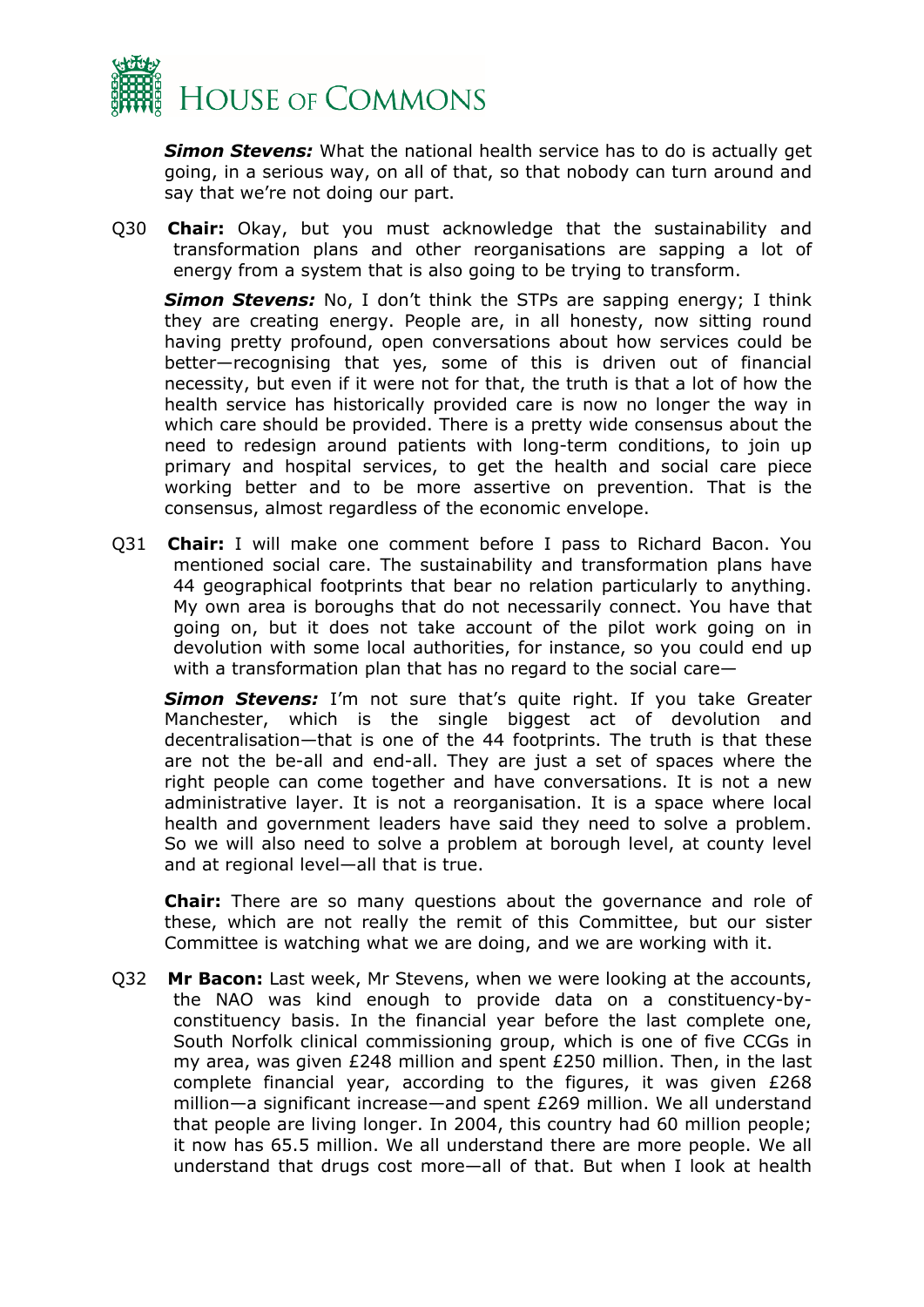

expenditure, which I have been doing for 15 years, I have come to the conclusion that there is no amount of money that would be enough. In the first five months of last year, prior to the election, you were saying this was widely supported by all the political parties—that we need  $£8$ billion extra for the national health service. I must have blinked, because somehow this £8 billion morphed into £10 billion as the standard number that people were talking about.

**Simon Stevens:** That is only because the Government have chosen to add in a year prior to incremental planning. There is an apples and pears issue there.

Q33 **Mr Bacon:** I know. You said we have rehearsed these themes in the past and indeed we have. We looked at delayed discharges recently, and we looked at the subject in 2003—13 years ago. All the same old issues came up. It became apparent that Northumbria NHS Trust, which runs adult social services in Northumbria, has zero delayed discharges and had 51 visits in the year from people trying to find out how to do it better. One of the three acute hospitals in Norfolk alone has 80 every night at £303 each, which is about £8 million a year. Times that by however many acute hospitals we have got, and the figure is probably high hundreds of millions or low billions.

You talked about capital. You can buy a perfectly good, functioning IT system for a big acute hospital and run it for five to 10 years for £15 million to £23 million. In Addenbrooke's they spent £200 million, and it crashed the hospital and caused it to go into special measures. You have had money hosed at you for 50 years, and I am not convinced that you collectively—I mean "you" second person plural—are good at spending it. I am really not. We have rehearsed these themes in the past until we are blue in the face, and yet we still see money being spent at a rate of knots as if it is going out of fashion.

I know you are trying to juggle a whole series of very difficult things. However, when I write, for example, to you and to Ministers saying that the Royal Devon and Exeter is about to make the same mistake that Addenbrooke's made by buying an American system called Epic, which we know does not work and crashed the hospital, they say, "It is nothing to do with us. It is down to them." Don't you think you have got to do rather more to impress the public and Parliament that you have really got a grip of this?

*Simon Stevens:* I think both these things are true at the same time. I have quite explicitly not come here today, or on any previous occasion, and said that the NHS is making maximum use of every pound at our disposal and there are no further opportunities for efficiency. Far from it that is absolutely not the case we are making. Indeed, the proposition that we are currently seeking to deliver has a ratio of about £2 of efficiency for every  $E1$  of extra funding. I think that is pretty darn impressive if we get anywhere near delivering it, but it is not inconsistent with the proposition that we also spend a relatively modest amount in this country on publicly funded health services compared with many others. I personally think *The Economist* editorial got it right this week when it said that over time as a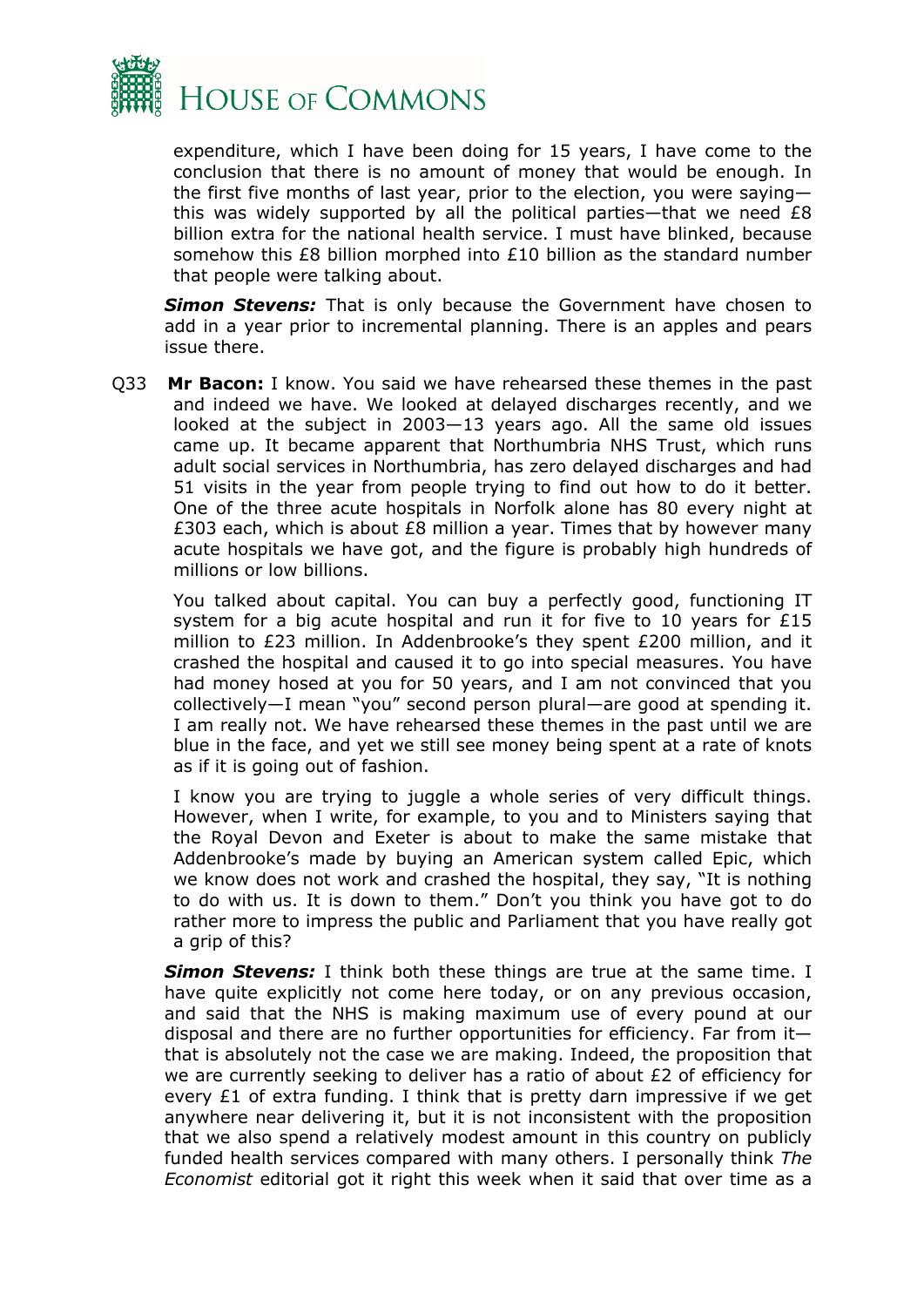

country we probably, one way or another, want to spend more on healthcare, but the NHS has got to change in the process. I think both of those can be true at the same time.

**Mr Bacon:** Unfortunately on that point, although it is in your favour, it was F. Scott Fitzgerald who said that the ability to retain two opposing thoughts in one head at the same time and still retain the ability to function is the sign of first-class intelligence—

**Chair:** That's the best you're going to get, isn't it? Now, a question—

Q34 **Mr Bacon:** But why is it that everybody, including magazines of the quality of *The Economist,* is so obsessed with input measures? Why do we talk about input measures as if somehow some mythical benchmark of what they are doing in Norway, Bolivia or Sweden is what we ought to be aiming at? Really what we ought to be obsessing about is five-year cancer survival rates, not the pounds, shillings and pence involved in achieving those.

*Simon Stevens:* We are obsessing about cancer survival rates, and that is why it is so good that the cancer survival rates increased from 59% to 69% over the last 15 years.

**Mr Bacon:** I meant cancer survival rates as a proxy of output measures generally.

**Simon Stevens:** Sure, so with our cancer improvement plan for the next five years, the ultimate test will be: do we save 30,000 more lives? It won't be: do we have this many clicks of the turnstile or this number of diagnostic tests? However, in order to get that, we have got to get early diagnosis, which means we need faster testing, in particular for colorectal cancer and lung cancer, and we need to upgrade our radiotherapy machines, which I am hopeful that we can do quite soon. There is a relationship between the care on offer and the outcomes you get, but we have clearly framed our cancer improvement plan in terms of outcomes.

Q35 **Karin Smyth:** Can I take us back to the accounts? Our erstwhile colleague Mr Mowat has appeared in the Department of Health and—

**Chair:** They wanted him on the inside, rather than the outside.

**Karin Smyth:** They did. He has mysteriously found £170 million for community pharmacy, as I understand it. Where has he found that money from?

*Simon Stevens:* When you say he has found £170 million—

**Karin Smyth:** There is a reprieve or a delay for community pharmacy cuts that were in the forward budgets for next year. They have now been delayed and community pharmacy, we read, has been saved.

*Simon Stevens:* I certainly hope that last statement is true, but the costs of that delay are a further budget pressure on NHS England this year, which I am having to manage.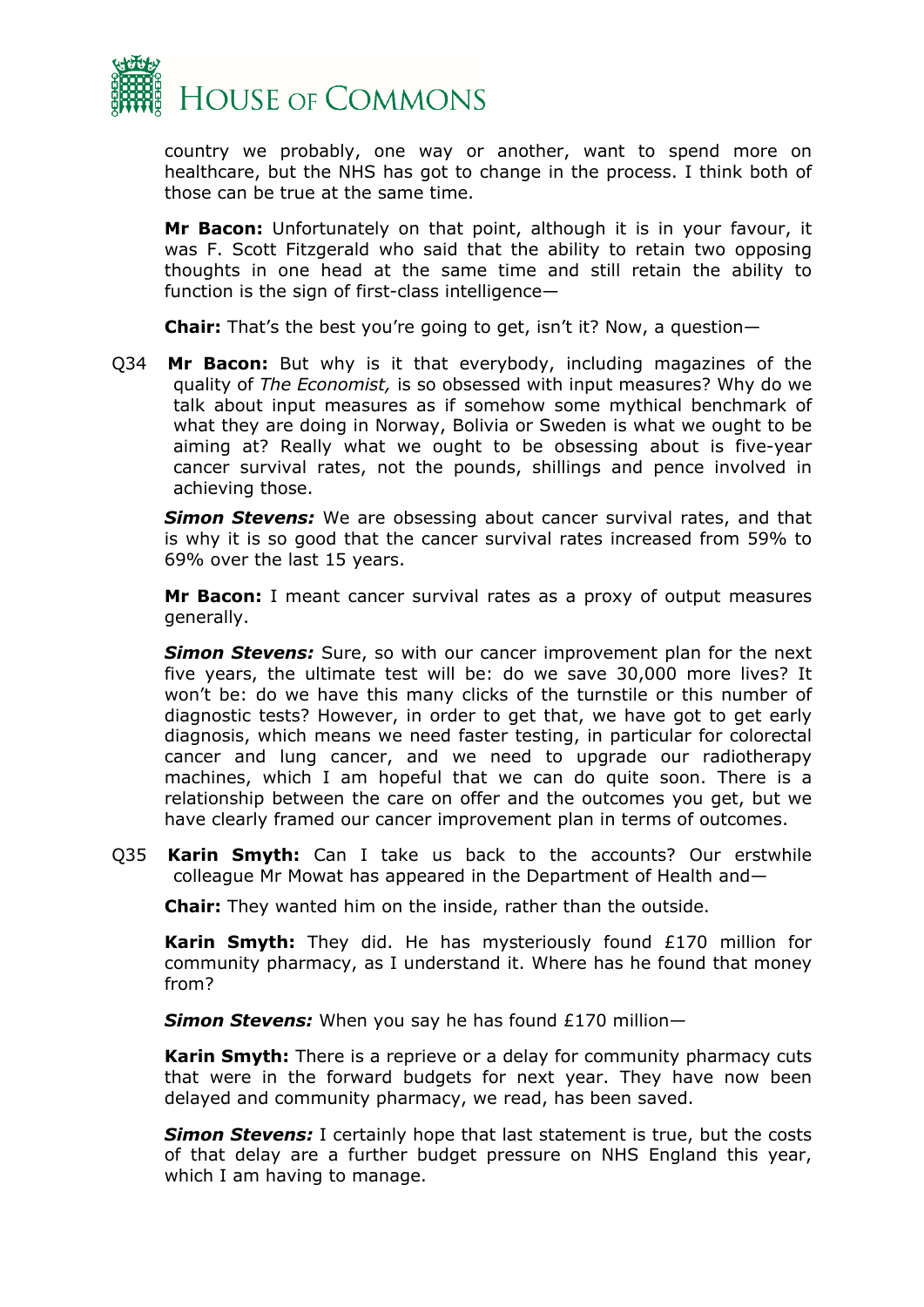

Q36 **Karin Smyth:** How is that notified to you from the Department of Health?

*Simon Stevens:* Obviously, these are decisions for Government. We have a conversation about our ability to manage in these circumstances, and a decision is taken.

Q37 **Karin Smyth:** So would that be another raid on NHS England by the Department of Health?

**Simon Stevens:** No, I don't think that would be the right way of saying it.

Q38 **Karin Smyth:** But it was not a negotiated point with you for these—

**Simon Stevens:** No, I think that is trying to put daylight where none may exist. There are some legitimate considerations here about how to deal with the fact that community pharmacy is hugely valuable in this country, but we also have a situation where we are spending something like £2.8 billion in order to dole out £8 billion-worth of medicines. There are efficiencies to be made in every part of our cost structure, including that.

Q39 **Karin Smyth:** But it just doesn't give confidence, does it, that, as I alluded to earlier, there is this plan? To be fair to everybody—I made this point to the permanent secretary last week—there are real problems and real pressures. But this movement in year on people is not helpful, is it, and it does not give us confidence that there is an overall plan that people are sticking to? That is a statement rather than a question.

**Stephen Phillips:** Do you agree with it?

*Simon Stevens:* Well, you have chosen one particular example, but in any given year there are ins and outs. But let's be clear: yes, in order to deliver against the funding that we have, we are going to have to be resolute on some often quite controversial decisions.

Q40 **Chair:** You are a frequent flyer with this Committee. It would be very helpful if you could set out to us in a letter exactly what your responsibilities are, which picks up Ms Smyth's point about announcements made by Ministers and then you having to adjust your plans to fit the announcements sometimes. There are all sorts of other pressures.

**Simon Stevens:** Our responsibilities, and my responsibilities as your accounting officer, are set out very clearly in the governance statement of our annual report, on page 81 and subsequently, in inordinate detail, so I would refer you to that.

Q41 **Chair:** That is absolutely fine. When Chris Wormald, the permanent secretary at the Department of Health, was in front of us last week, he said: "We expect NHS budgets to remain challenging." He talked about the financial reset that you are doing. He said: "it is a tough plan. It is a difficult plan, and it is a challenge for all NHS commissioners and providers to meet." It sounds like he is saying it is down to you to deliver this tough, difficult—these words are all in one sentence, I stress—plan, so do you think your neck is on the line?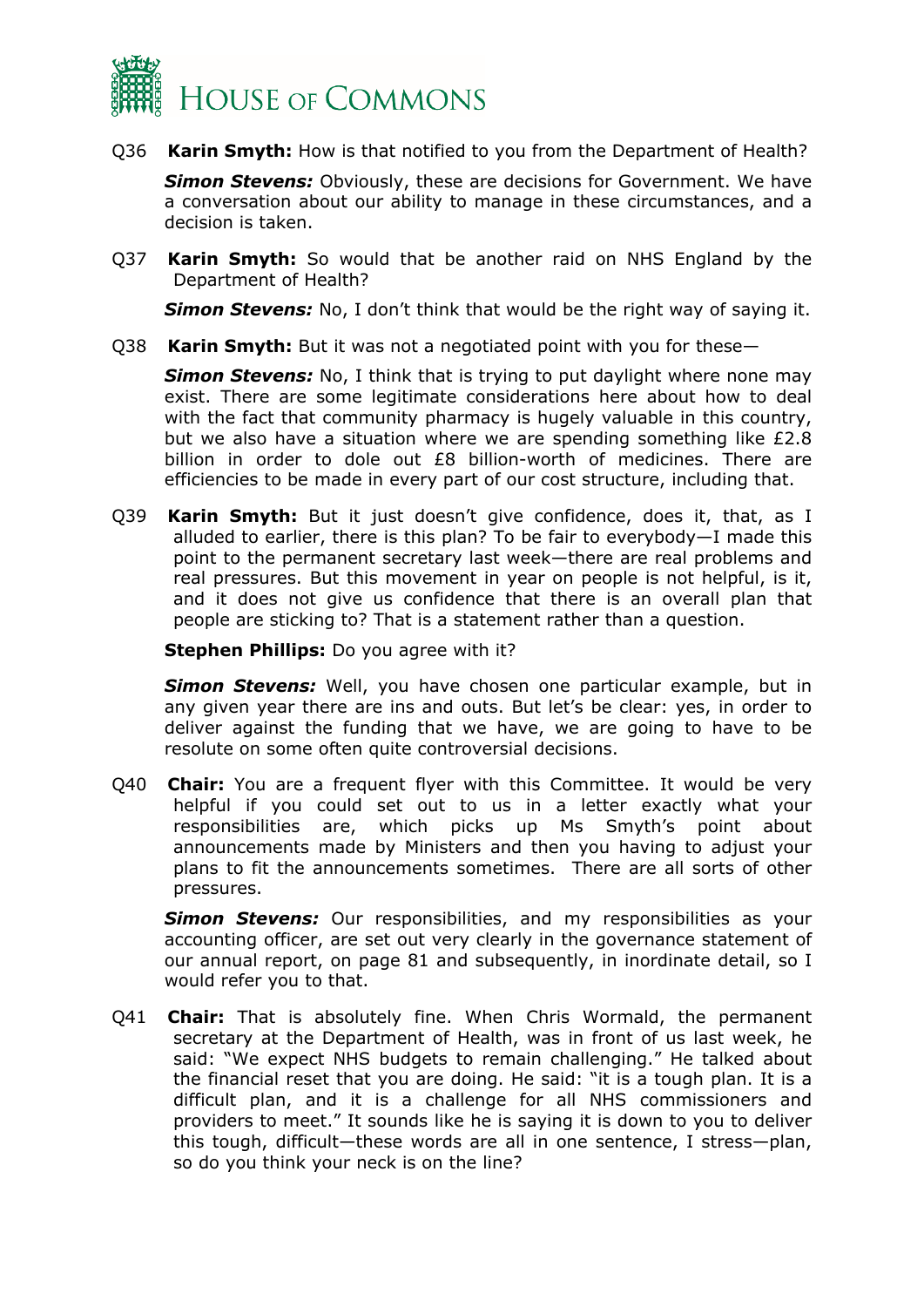

*Simon Stevens:* I don't think that is what Chris said, but the piece you have quoted from him is clearly right: it is incredibly challenging and it is going to be a team effort. There are some things that the Department of Health is going to have to do—

Q42 **Chair:** I have quoted him, so what I have said is right, to be clear.

**Simon Stevens:** What you put in quotations I agree with, but your editorialising subsequently that therefore—

Q43 **Chair:** I am asking you: do you think your neck is on the line if you do not deliver this?

**Simon Stevens:** I think all of us want to deliver this, because ultimately it is about trying to improve care for patients across the national health service and to do the best we can with the resources we have. That is why we are all doing the roles we have chosen to do, but is it a—

Q44 **Chair:** But the hole is getting bigger. Is it an impossible task, Mr Stevens, to do this with the money that you have?

*Simon Stevens:* It is an extremely challenging task. At some level, we are all volunteers, as it were—

**Chair:** I think everyone has agreed the word "challenging".

**Simon Stevens:** It is difficult; of course it's difficult. Anybody who thinks it isn't does not know what they are facing, but—

Q45 **Stephen Phillips:** "Extremely challenging" seems to me to come very close to being, "We hope we can achieve it, but at the end of the day it may be impossible."

*Simon Stevens:* We are going to move heaven and earth to do the best we can—

Q46 **Stephen Phillips:** Mr Stevens, I think you would do yourself a lot of favours if you would just agree with me. No one is suggesting that you are not moving heaven and earth and no one is suggesting that it is not extremely challenging, but I think that the descriptions that you and the permanent secretary are giving to the task mean that, with luck—with a fair wind—maybe we can do it, but equally, and perhaps even more likely, we might not be able to. I think you agree with that and you would do yourself some favours if you indicated that to the Committee now.

*Simon Stevens:* Well, it is going to take enormous effort on the part of many, many people right across the national health service. I have been absolutely clear about this and I think it is consistent with what you have just said, Mr Phillips. In the 28 years since I started working in the NHS, this is clearly—by far and away—the most challenging extended period for the NHS.

**Chair:** And you are in charge—lucky you. We will now hear from Mr Foster and then Ms Phillipson.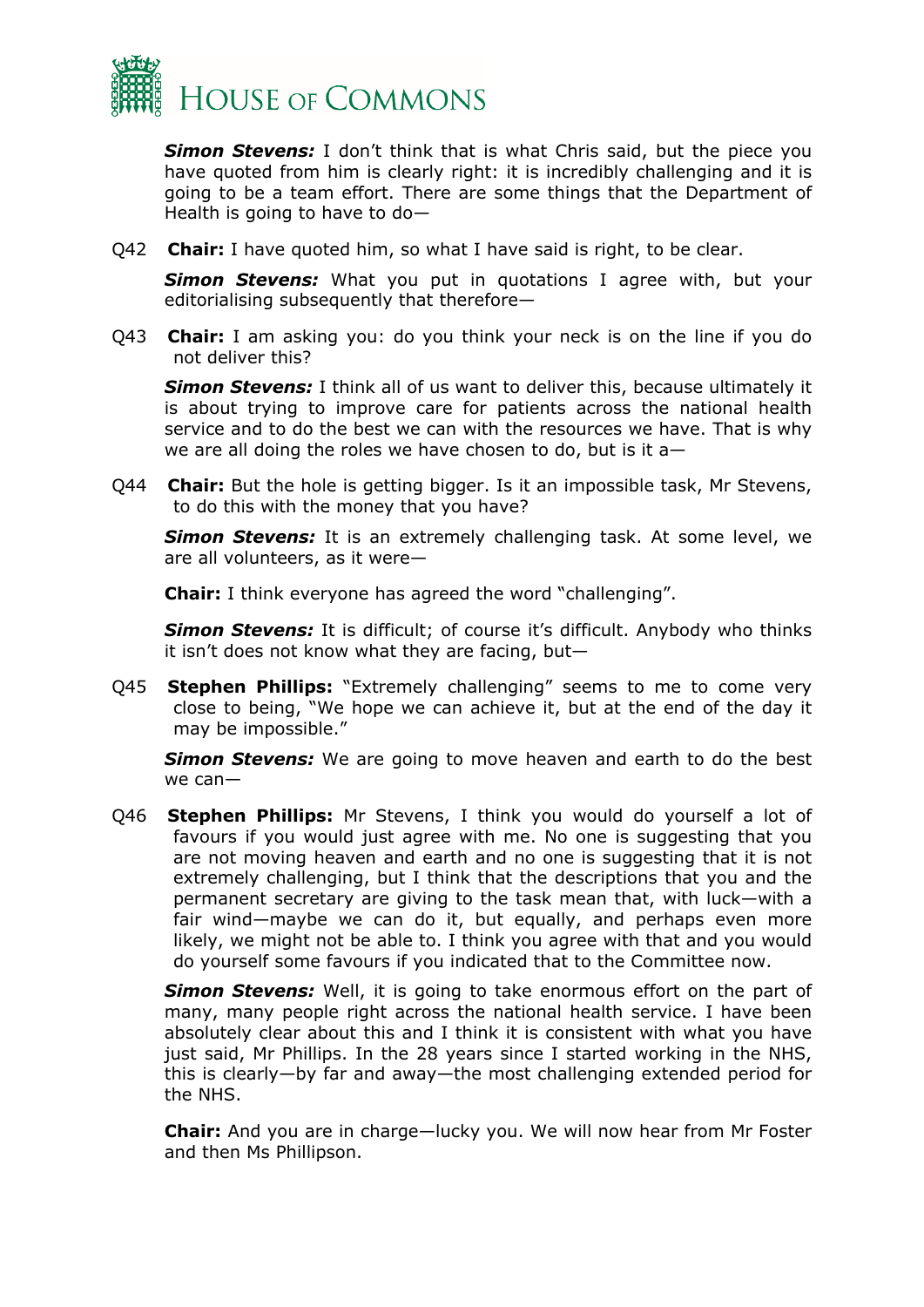

Q47 **Kevin Foster:** It was interesting to hear, Mr Stevens, the comment a few moments ago about how these plans can energise discussion at local level. I think it is safe to say that since April, when part of the plans for Devon were unveiled in my area, that has certainly energised debate. But the other half wasn't; that was leaked last week. How do you see the balance between delivering your national goals and objectives and, at a local level, ensuring these energising debates are not just, bluntly, foregone conclusions?

*Simon Stevens:* There are two things to say about that. First, it will be very important that there is full engagement with communities, with staff and with patients about the proposals that are developed through this process. Where necessary, as a result of major service change, there will need to be formal public consultation, with all the legal protections that go with that. We will publish directions to the NHS next week making that crystal clear. However, it also seems not unreasonable that before you do that, you have developed a set of potentially viable proposals with which to discuss and engage, rather than flying kites on proposals that may not actually make any sense. So that is the circle that people are trying to square. In many cases, things that are described as being fresh out of the STP process have been in the works and people have been talking about it for a very long time, so they are further along. In other cases, there is more discussion required.

Q48 **Kevin Foster:** Obviously, it is all very interesting. Full engagement can be summed up as a few meetings and a questionnaire at one extreme. In terms of STPs being delivered, who takes the ultimate oversight in terms of ensuring that they actually deliver the very challenging goals you keep talking about and that, in your own words, you are resolute in delivering? Whose responsibility is that? Is that yours or that of the local areas?

*Simon Stevens:* The statutory accountabilities are not changed through this process. Individual boards and organisations, increasingly working together rather than at odds with each other, will have that responsibility in each part of the country but, in order to give them their best chance of success, obviously NHS England and NHS Improvement want to work with them to ensure that these are robust and implementable plans.

Q49 **Bridget Phillipson:** You said that you will make this work in terms of the financial settlement, but at what point will you go back to the Treasury if it does not work? If, having moved heaven and earth, it is still not possible, at what point will you go back to the Treasury and say, "This can't be done"?

*Simon Stevens:* A month before the 2015 spending review settlement, not only unusually but probably uniquely for somebody doing my job none of my predecessors had done it—I went public and said I did not feel that the SR was on track to get us going on the journey that we wanted. So I will go back as and when circumstances require but, by and large, I think the task in front of us right now is to try and formulate sensible plans and to get going with the efficiencies that, as Mr Bacon pointed out, the NHS still has available to us. There may be subsequent decisions that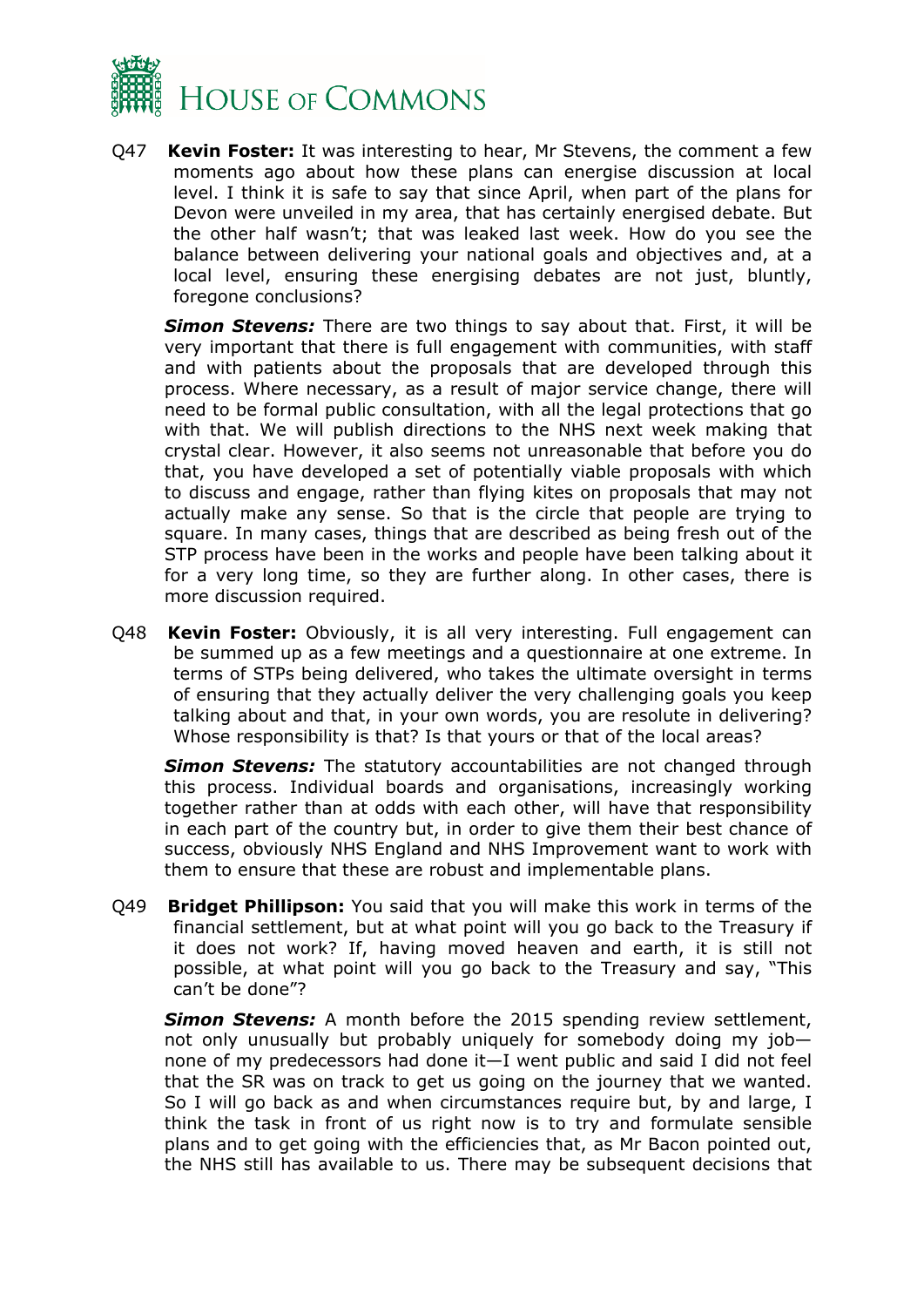

would be for the Government, not for the NHS, but we will cross that bridge when we get to it.

Q50 **Bridget Phillipson:** There will be a question of either additional funding or reductions in services at some point.

**Simon Stevens:** Or other ways of driving efficiency that have not previously been undertaken.

Q51 **Chair:** Mr Stevens, you keep talking about efficiencies when you come here. We are the Public Accounts Committee, so we love efficiencies, but there is a point at which efficiencies come at too high a cost to patient care. The line between efficiencies and cuts in services is often quite a fine one. I don't think I need to repeat Ms Phillipson's question. When will the point come? You have used up political capital once going and asking—

*Simon Stevens:* I understand why you are posing the question, but you will also understand that it is not a question in the abstract I can answer.

Q52 **Chair:** You say you have done it once. You didn't actually say you would be prepared to do it again.

*Simon Stevens:* I don't think it helps to go around making threats. The point is that—

Q53 **Chair:** Not threats. You run—is it bigger than the Chinese army?—one of the largest employers and biggest health services in the world, and the most important to us anyway. It is your job to make sure that you can deliver to the mandate, and it is your job to call out Ministers if you do not think that is going to be possible, bearing in mind all your professional knowledge and all the information you have at your fingertips. Will you be prepared to call on Ministers and tell them you cannot deliver to the mandate if you do not have enough money to do that?

*Simon Stevens:* Ultimately, of course. As I say, I have done that in the past, but let us be clear. We have got a frontloaded funded settlement for this year. There are many moving parts between now and 2020. There are many moving parts between now and 2020. I do not think viewing this purely through the lens of 2020 is necessarily the right way into this conversation.

**Chair:** I don't think we're doing that, Mr Stevens.

*Simon Stevens:* The reality is that since 23 June, there have been many moving parts across the economy, the public sector and many other things, so it would be quite unreasonable to expect all of these things to be resolved here and now. Let's see how we go. I think I have been remarkably frank with you here this afternoon about the issues in front of us for next year, the year after and the year after that, and I do not think I have anything further to add.

**Chair:** Okay. I'm going to see whether Caroline Flint can winkle one more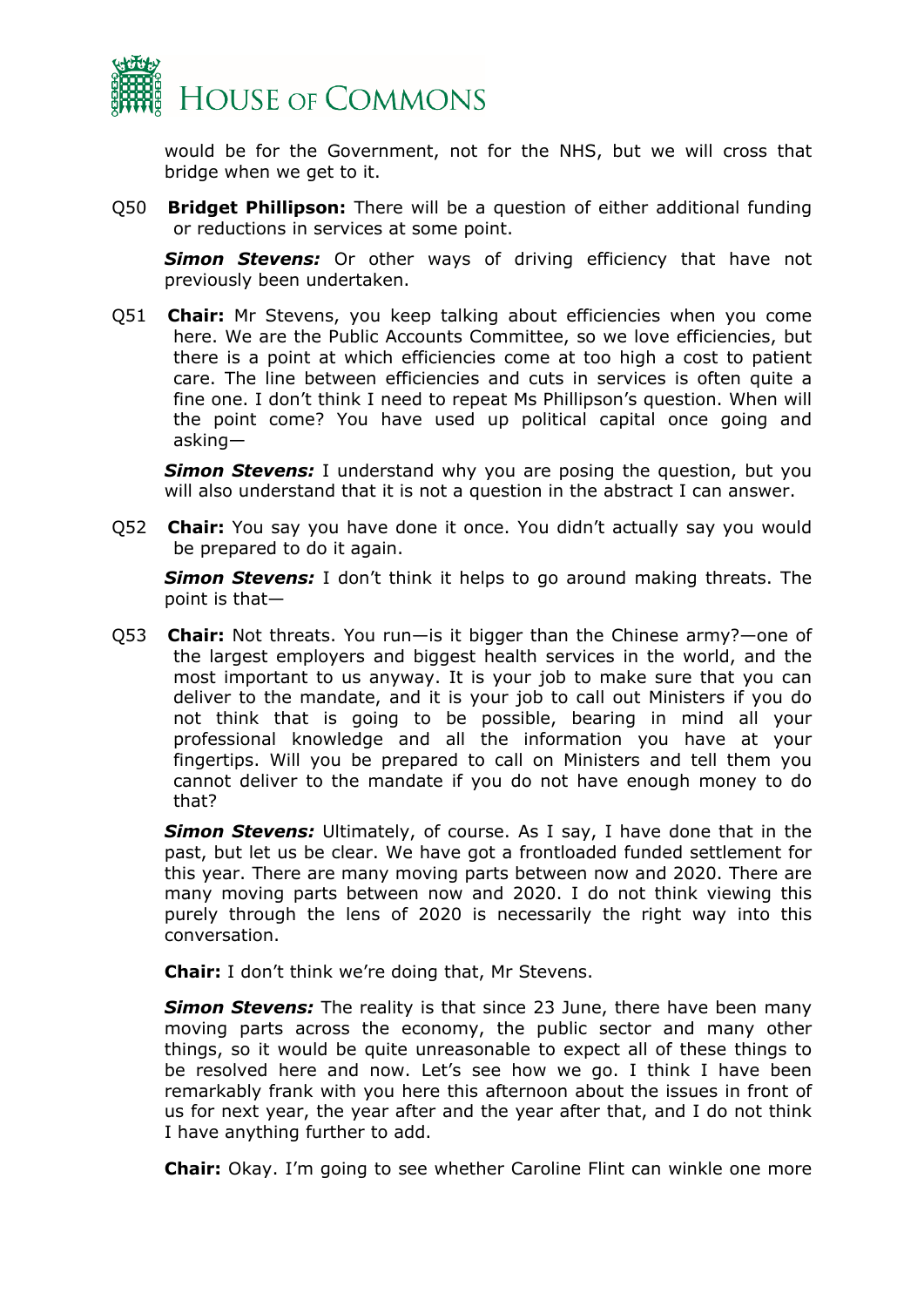

response out of you.

Q54 **Caroline Flint:** I'll try my best, Chair. Just referring back to Ms Smyth's question about interventions by Ministers—that was in relation to a delay in the cut to community pharmacies; we have yet to see whether that actually happens—how often do you get interventions on specific issues by Ministers outside the planning process?

*Simon Stevens: Very infrequently.* 

Q55 **Caroline Flint:** You have been here since April 2014. Can you give us an idea of how many times that has happened? It is just over two years.

*Simon Stevens:* I think this is a team effort, where people are all trying to achieve the same results. It implies almost that it is some kind of armwrestle, and the truth is it isn't.

Q56 **Caroline Flint:** No, no. I am just interested, because you are in charge of the overall planning of a huge sum of money, and we all agree it is really tough. When you get to a settled view, how often you get interventions from Ministers, who maybe put pressure on from elsewhere, is probably quite important to the stability of how everyone is planning for the future and all the challenges you have. Let's just say in the past 12 months: how often have you had specific interventions by Ministers outside of the planning process?

**Simon Stevens:** As I say, I have worked in and around the national health service on and off for 28 years. I would say the ability of the national health service to get on with the job that we have been tasked with doing, without those kinds of processes, is greater now than it has been at any time in my recollection.

Q57 **Chair:** I will bring in the Comptroller and Auditor General for a final word, but I just remind the Committee—I am sure you do not need reminding, Mr Stevens—of the Department of Health announcement in November last year about the £10 billion that you have. I will just list some of the things—this is not even a complete list—that it said that would allow the NHS to offer: "5.5 million more outpatient appointments," which is an input, as Mr Bacon has rightly highlighted; "deliver a truly 7-day health service"; "5,000 extra doctors...in general practice"; "£4.8 billion in capital funding in every year of the Spending Review". There is a long list of promises set out for you already, spending that money, yet the demand is going up. My simple question to you is: isn't the hole just getting bigger, and isn't your position going to be untenable soon?

*Simon Stevens:* We could talk about any one of those, because it is really not very meaningful to have the conversation in the abstract. You talk about the £4.8 billion of capital. We have talked about that—the capital/revenue issues. You refer to the outpatient increases. Yes, I think we will see that, but at the same time, we want to redesign the way outpatients works, because a lot of patients are referred by their GP for a consultant review. Actually, in the best parts of the country, including places like Tower Hamlets, the GP consultation and the outpatient specialist advice are all integrated into the same encounter, often in real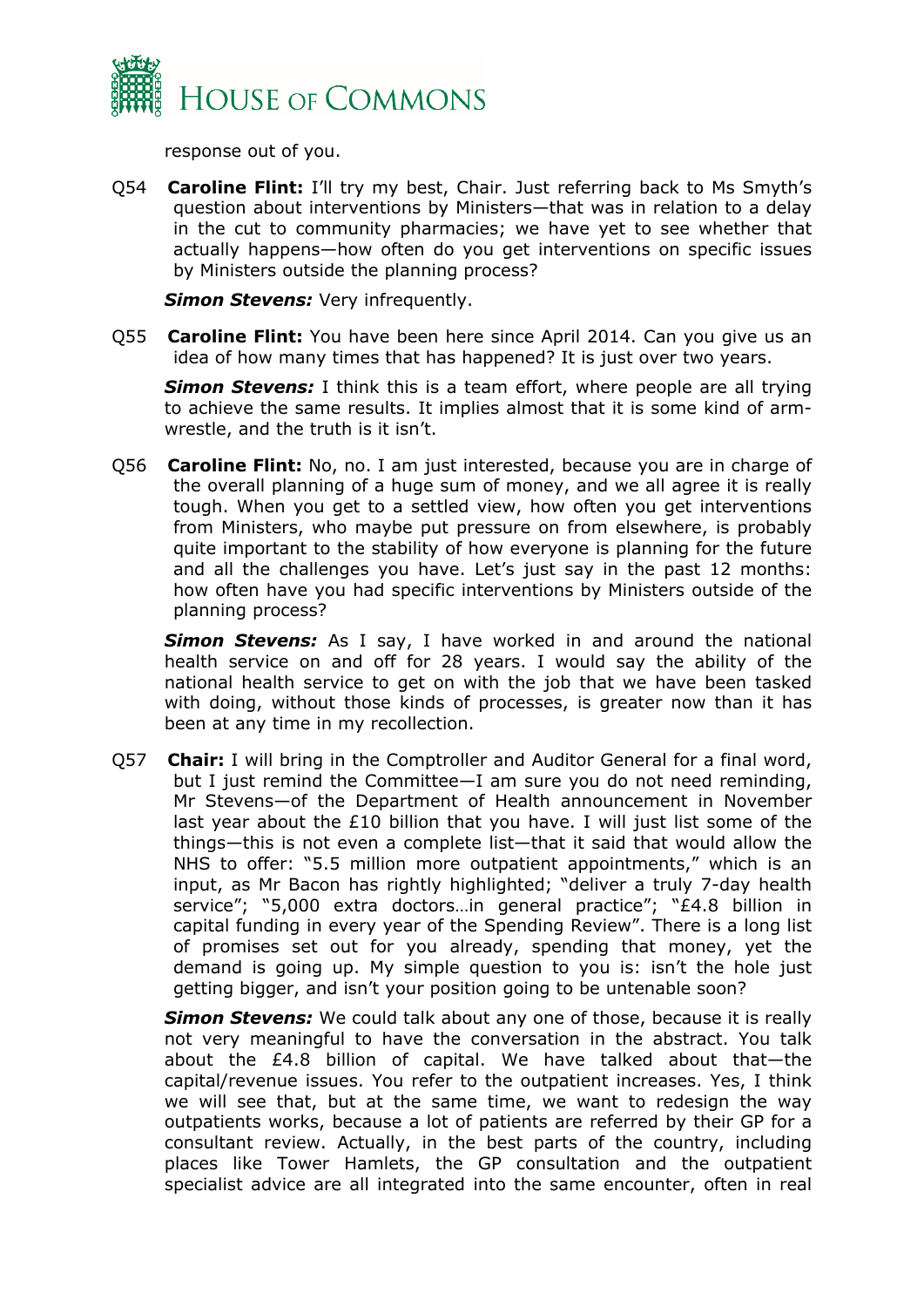

time. You talk about the 5,000 extra doctors in general practice we want. We need that as part of the—

**Chair:** You may be saved by the bell. Just finish your sentence.

*Simon Stevens:* For all these things, we are going to have to phase them according to the availability of the extra funding, and for some of them, that is going to be back-ended towards 2020, because that is when the pick-up in the funding occurs.

**Chair:** Labour Members are abstaining in this vote. Perhaps I should not declare that publicly, but it is too late. Are other members of the Committee content for us to continue while you rush off, vote and come back? Mr Stevens, I will give the Comptroller and Auditor General a final opportunity to emphasise his concerns.

*Sir Amyas Morse:* I will just touch on some of Chris Wormald's words, since you have obviously studied the hearing. I felt we had a pretty good understanding of where we need to go in terms of not being in a position of having to find as many ad hoc ways of getting the budget into balance at the end of next year as we seem to have this year, and I think the Committee was satisfied with that. He did say that that would be improved because of a reset in the budgetary posture. Can I just understand what you take that to mean? What is the nature of the reset, exactly?

*Simon Stevens:* I take that to mean the contents of this document that we published on 21 July.

*Sir Amyas Morse:* No more than that. That is fine.

**Simon Stevens:** If we can do this, that would be quite sufficient.

*Sir Amyas Morse:* So if you carry that through, we will not be in a position at the end of next year where you are having to scrape round looking for adjustments to make to stay within the spending limits.

**Simon Stevens:** There will not be the same pressures as there were last year.

*Sir Amyas Morse:* There will be pressures, of course, but yes, okay. Thank you very much.

**Chair:** Thank you for your patience. We did not expect the session to go on quite so long, but as you will appreciate, all members of this Committee—in fact, all Members of this House—have real concerns. We recognise that you have a big challenge running a very important service in this country. We wish you well in it—it may not have come across in our questioning—but we will be holding you to account for it, of course. We will now pause, as we have to rearrange chairs or something to do with the cameras.

### <span id="page-38-0"></span>Examination of witnesses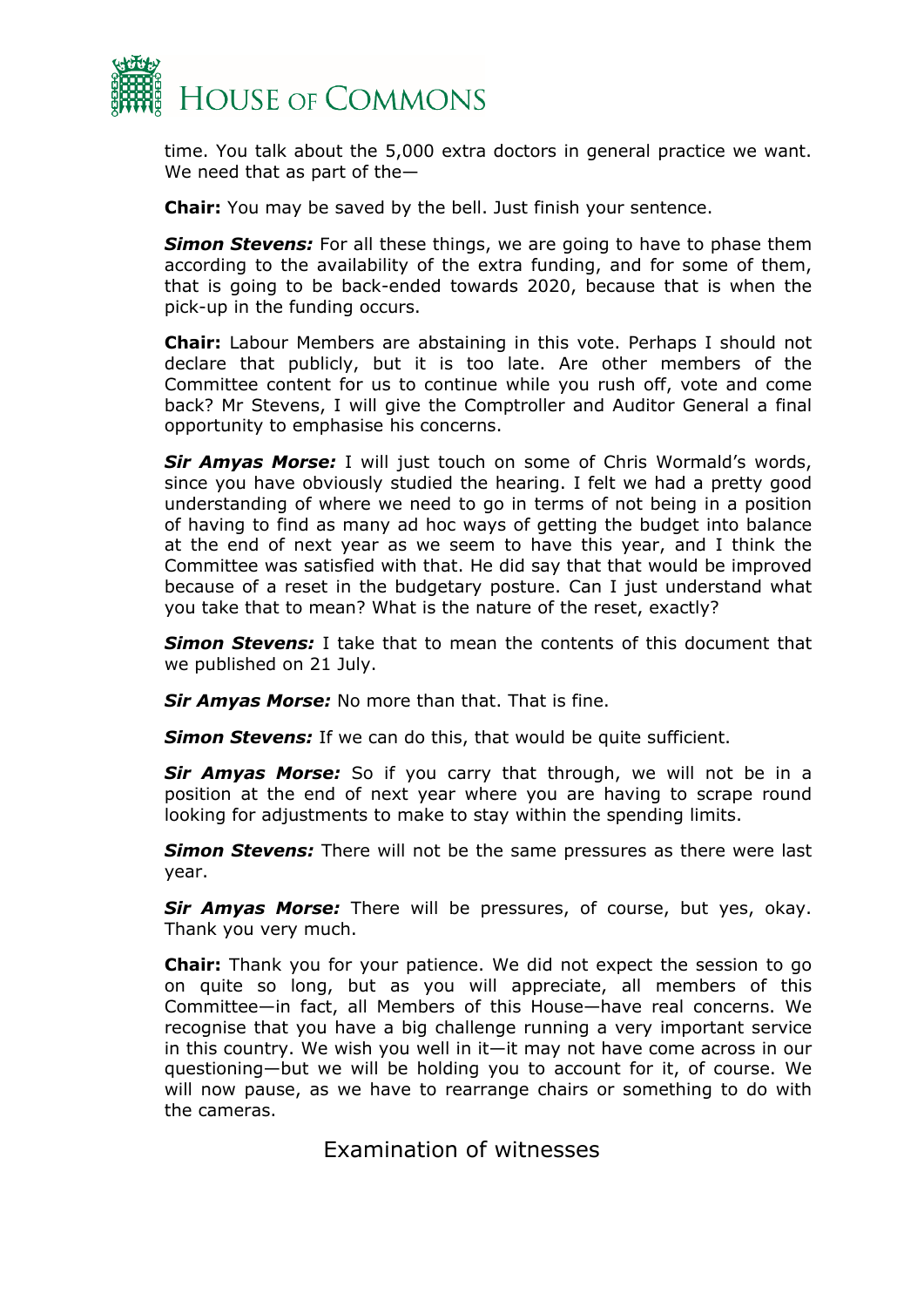

Witnesses: Simon Stevens, Stephen Hay, Tracy Dowling, Roland Sinker and Aidan Thomas.

**Chair:** Welcome to our panel for our main session this afternoon. We have a number of witnesses relating to the National Audit Office's investigation into the UnitingCare Partnership contract. Our witnesses from my left to right are Tracy Dowling, the chief officer and the accountable officer for Cambridgeshire and Peterborough CCG; Simon Stevens, the chief executive of NHS England and a regular visitor to our Committee; Stephen Hay, who is the executive director of regulation and the deputy chief executive of NHS Improvement; Aidan Thomas, who is the chief executive of Cambridgeshire and Peterborough NHS Foundation Trust; and Roland Sinker, on the far left, who is also from Cambridge University Hospitals NHS Foundation Trust. That is Addenbrooke's. I know Addenbrooke's; the new title confused me, Mr Sinker. Our hashtag for anyone who is following this on Twitter—possibly lots of people in Cambridgeshire—is #unitingcare.

This is an extraordinary Report—well, not such an extraordinary Report, but a sad story of £16 million spent on a project that lasted for eight months. It was intended to deliver benefits for patients and a joined-up service, but it actually delivered no obvious benefits for patients. It seems to us that the taxpayer and patients lost. What we want to probe today is what on earth happened that got it to this stage and allowed it to continue when clearly there were really big warning signs that things were not going to work. Is anything salvageable from this so that patients in Cambridgeshire can get any benefit from the taxpayer money that has been poured into it?

Q58 **Karin Smyth:** Welcome, everybody. Ms Dowling, why did the CCG decide to contract this commissioning to a third party?

*Tracy Dowling:* The CCG and previously the primary care trust had been trying to innovate and change models of care, particularly for older people. They were not able to get those pathway changes to really embed and happen in practice to improve the management of frail older people and people with long-term conditions and have an impact on reducing the demand on acute hospital admissions. They felt that, by commissioning an organisation with responsibility for the total budget for those older people, that organisation would find ways of integrating pathways of care and working differently with providers to get those outcomes. It was very much an outcomes-based rather than input-based specification of care. It was also a long-term contract. Recently we have been contracting on an annual basis with providers. This was putting out to the market a five-year contract with an optional two-year extension, to give providers the time to transform services and make those changes.

Q59 **Karin Smyth:** But commissioning is your role, so why is that someone else's role and not yours?

*Tracy Dowling:* What the clinical commissioning group was seeking to do through that third-party organisation was for that organisation to bring about the transformation of service delivery.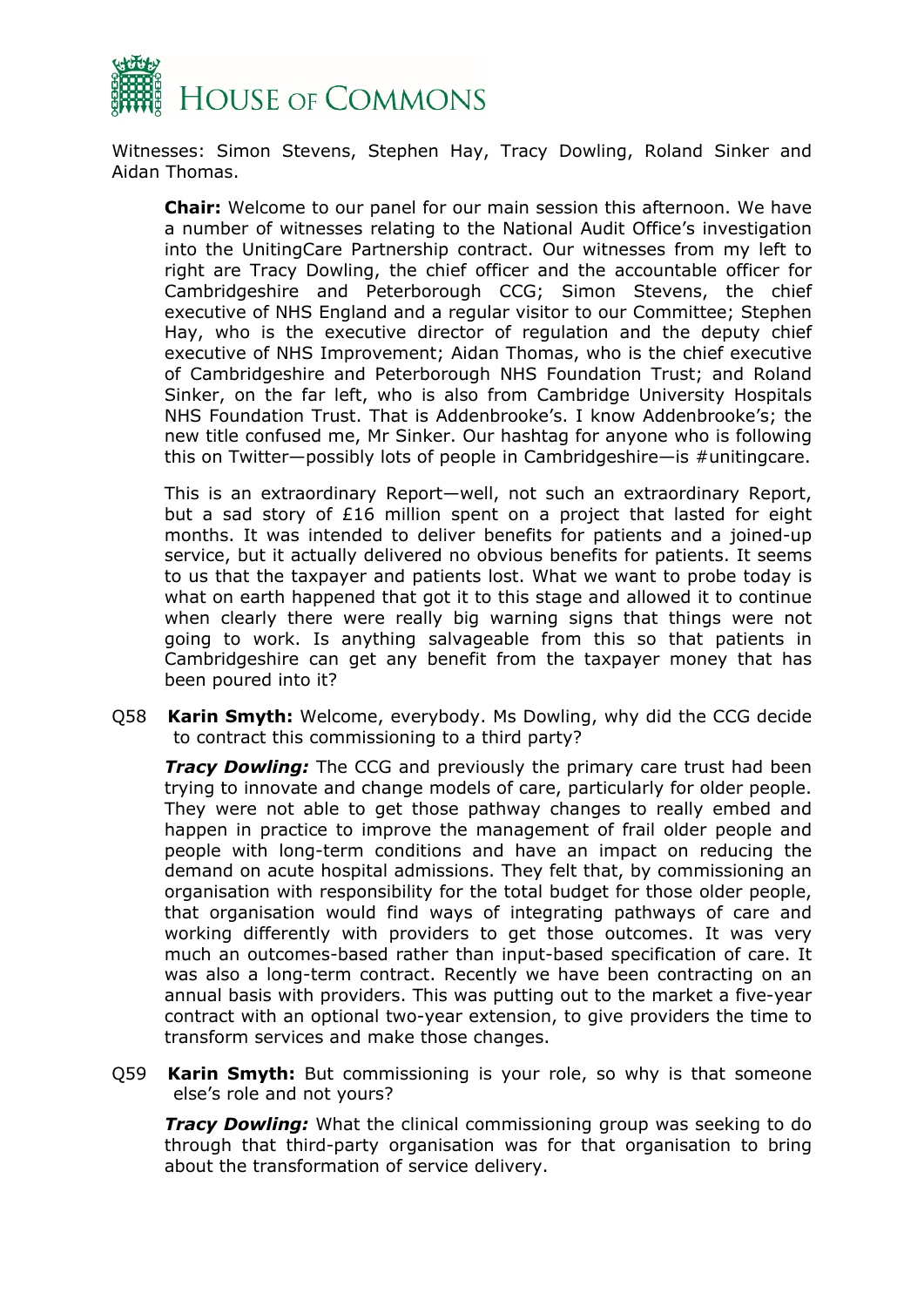

Q60 **Karin Smyth:** So why can't you do that as a CCG?

*Tracy Dowling:* I think we can, and I think that is what we are doing now.

Q61 **Karin Smyth:** So is the lesson, then, that you are fit for purpose to do that commissioning role? Is that the lesson?

*Tracy Dowling:* I am relatively new in post in developing the organisation to be fit for purpose to do that transformation.

Q62 **Karin Smyth:** My question is: you decided to outsource that commissioning role to a third party to integrate, because the CCG felt it could not do that role. Do you now think the CCG can fulfil that role?

*Tracy Dowling:* Yes, I do think the CCG can do that role.

Q63 **Karin Smyth:** What is the difference?

*Tracy Dowling:* The difference is accepting, first of all, that that is our responsibility. I think there is a difference in the way in which our relationships have developed with the providers, because actually we have been through a very difficult time together and I think we have come out of that much stronger. We collectively own the issues and challenges in our system, and I think we are collectively owning that we need to find those solutions, implement them together and collectively manage the risk in our system, rather than seeking to transfer that risk back and forth across the commissioner-provider divide.

Q64 **Karin Smyth:** Forgive me—I do not know the geography well enough to answer this question, but are you the lead organisation for the STPs?

*Tracy Dowling:* Yes, and I am the lead executive for the sustainability and transformation plan.

Q65 **Karin Smyth:** May I ask—sorry, it's a three-way go now, isn't it? To Ms Dowling, Mr Thomas and Mr Sinker: do you accept that the money that was available to fund the transformation—the £10 million—was inadequate?

*Tracy Dowling:* I think the cost of transforming services was more than that £10 million. The CCG did not have a view that that was the only funding that the accountable provider would be putting into transforming services, and I think that is one of the areas where there was a difference of opinion between the commissioner and the UnitingCare Partnership.

Q66 **Karin Smyth:** Does anybody else want to comment?

*Aidan Thomas:* The transformation moneys that were agreed were in addition to resources that trusts like mine already had. We already had services on the ground and, for example, we had things like programme management support because we had done lots of other major changes prior to that. I think at the time we were not of the view between us between the CCG and UnitingCare—that the transformation moneys were inadequate.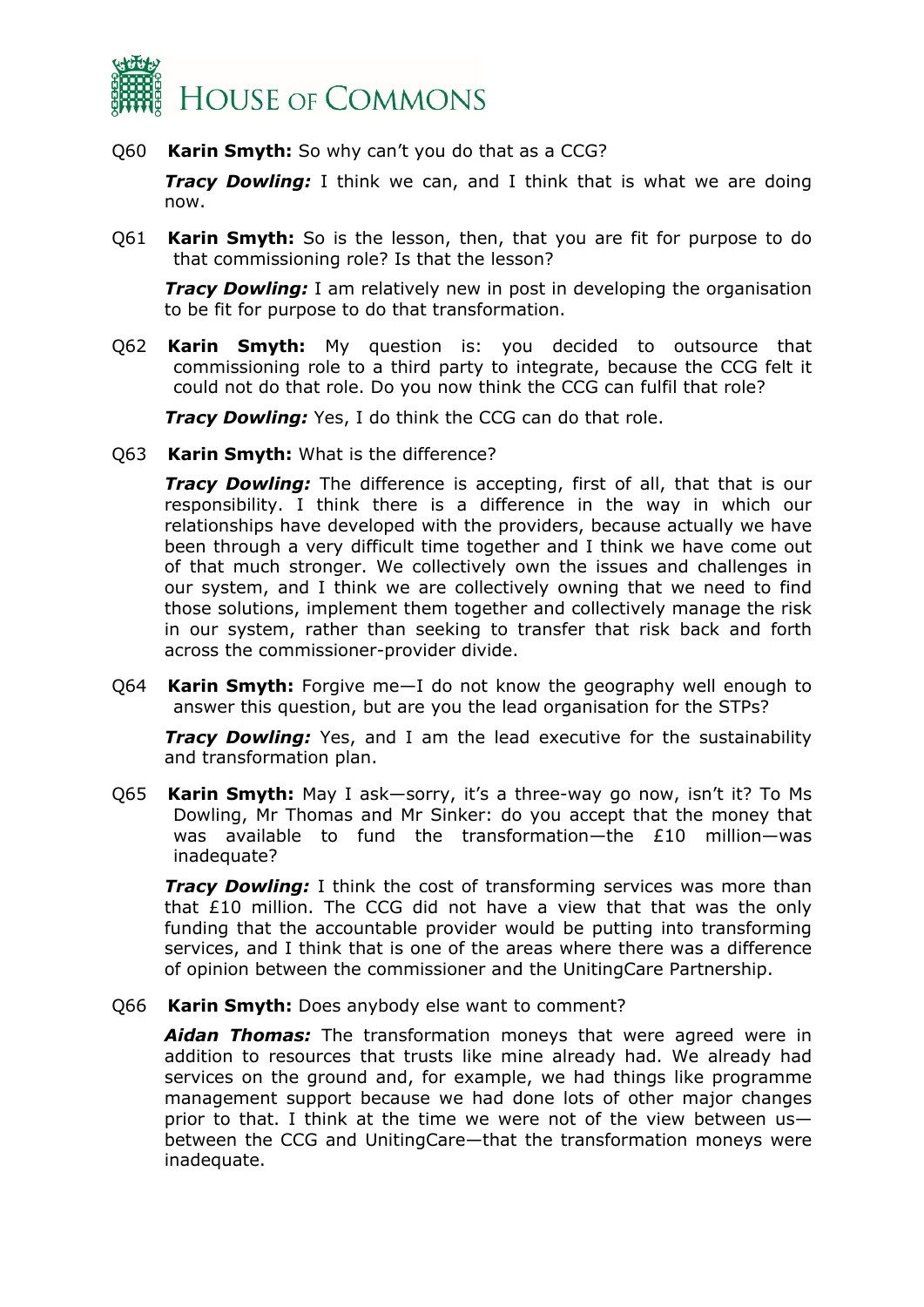

#### Q67 **Karin Smyth:** You weren't? You thought it was adequate?

*Aidan Thomas:* Yes. Sorry for the double negative.

Q68 **Karin Smyth:** So you thought it would be adequate.

*Aidan Thomas:* We thought at the time they were adequate, and we had in fact done—I have to say that by the time UnitingCare shut down, the transformation that had started was going to plan. I think in retrospect we did not see that necessarily as a major issue.

**Chair:** It is very warm in here. We don't want to get started on the "air conditioning or no air conditioning" argument, but you are very welcome to take your jackets off if you are warm, and if you need more water please flag it to one the team.

#### *Aidan Thomas:* Thank you.

Q69 **Chair:** Mr Sinker?

*Roland Sinker:* Two observations from the Addenbrooke's and Rosie point of view. First, given that we didn't have absolute clarity around the full costs of the services being provided between the CCG and the providers at the time of signing, everybody had a slightly different view as to how much money was available and therefore whether the £10 million was sufficient for transformation. If the core costs had been better understood, we would have a clearer view as to whether the £10 million was adequate.

My second observation would be that as we plan together going forward, we are very much thinking about open book accounting between us, and that we really have to understand the costs of services. We have to understand in detail what our patients need and how we can cut the cloth accordingly to get the right service. A big part of that will be some element of double running between hospitals and community services and some real investment in transformation. That is very much what the three of us are planning for at the moment in the STP, the transformation programme that we have signed up to.

Q70 **Karin Smyth:** Ms Dowling, given that you are the commissioner and both trusts were in deficit, it should not really have come as a surprise, should it, that that funding was inadequate? As we have heard, the trust might not have had full sight of the whole picture, but you would have had full sight of the whole picture.

**Tracy Dowling:** I think that the CCG didn't have a sufficiently adequate understanding of the costs of service provision from Cambridge Community Services. The CCG did think that the budget it was spending on those services was covering the costs. I think that the work that was done through the diligence after the contract was signed has demonstrated that that was actually not the case and so there was an unknown cost, post-transaction, that was a surprise.

Q71 **Karin Smyth:** What does post-transaction mean? Post the date of the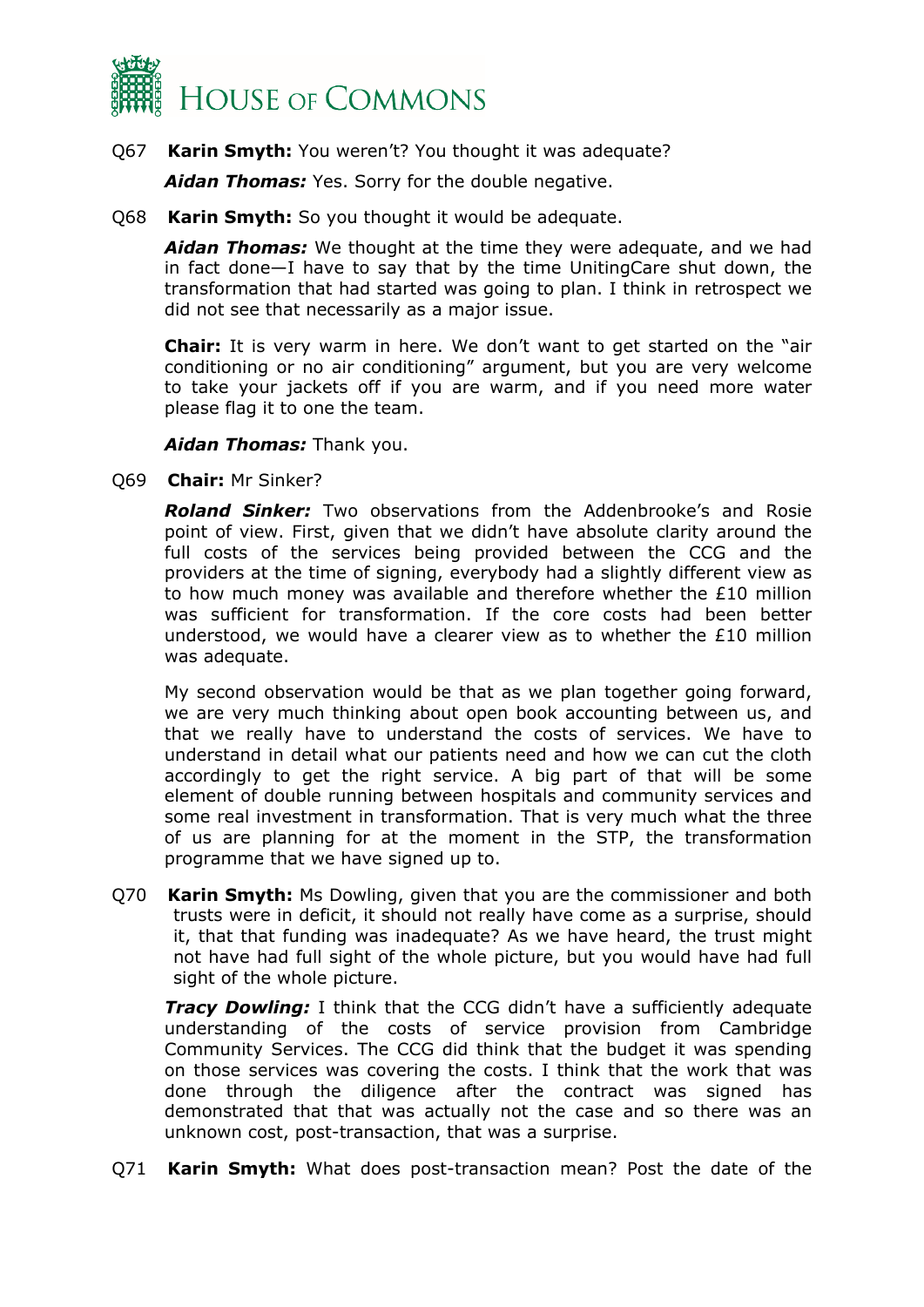

signing of the contract with UnitingCare?

#### *Tracy Dowling:* Yes.

Q72 **Karin Smyth:** Okay. But running up to that, in the two or three years before that, you would have had oversight of all your providers' costs and a knowledge of the level of deficits that they were carrying. You would have had those conversations, so it still shouldn't have been a surprise.

*Tracy Dowling:* Cambridge Community Services were not running with a deficit and neither were CPFT—they had resolved their deficit. At the stage of doing the procurement, I don't think Addenbrooke's was as large and as clear as it then became shortly after the contract signature.

*Roland Sinker:* That's right.

Q73 **Karin Smyth:** Do you think that is a failure of the oversight process locally, that it became clear afterwards?

*Tracy Dowling:* I think an improvement in the oversight process since then is that we are much more openly being open book and sharing—

Q74 **Karin Smyth:** So that's a yes to that particular question. I think we will come back to oversight generally in a short while. Thank you.

We agree that the model itself and the coming together and everyone talking to each other and working together co-operatively for the system is, lo and behold, a good thing. It seems that patients thought that that was good. Which part of that do you feel that patients felt was a good thing?

*Tracy Dowling:* Patients really endorsed the model of care and there was a tremendous amount of stakeholder engagement in designing the model of care that went out in the specification. There has been a lot of concern since the contract collapsed from our patients and our public that we are going to lose that and our commitment is that we won't.

Since then, we have held a number of events with patients, the public and their representatives, to hear about the parts of the model that they particularly want us to keep. We have been very open about the elements that we have got in place and the elements that we can't afford to put in place yet. Our sustainability and transformation plan still intends to put the same model of care in place. A huge effort went into designing that, with patients and the public, and the evidence behind that is that it is a really good model of care that is outcomes-based. It is the one thing that we definitely need to keep from this.

Q75 **Chair:** Ms Dowling, pain was gone through to set up this contract as a new organisation to run the services, but it seems like you have just worked out between yourselves that you are going to do it anyway. Are you not tendering this? Is that not a requirement?

*Tracy Dowling:* No, we're not and I don't believe that that is a requirement.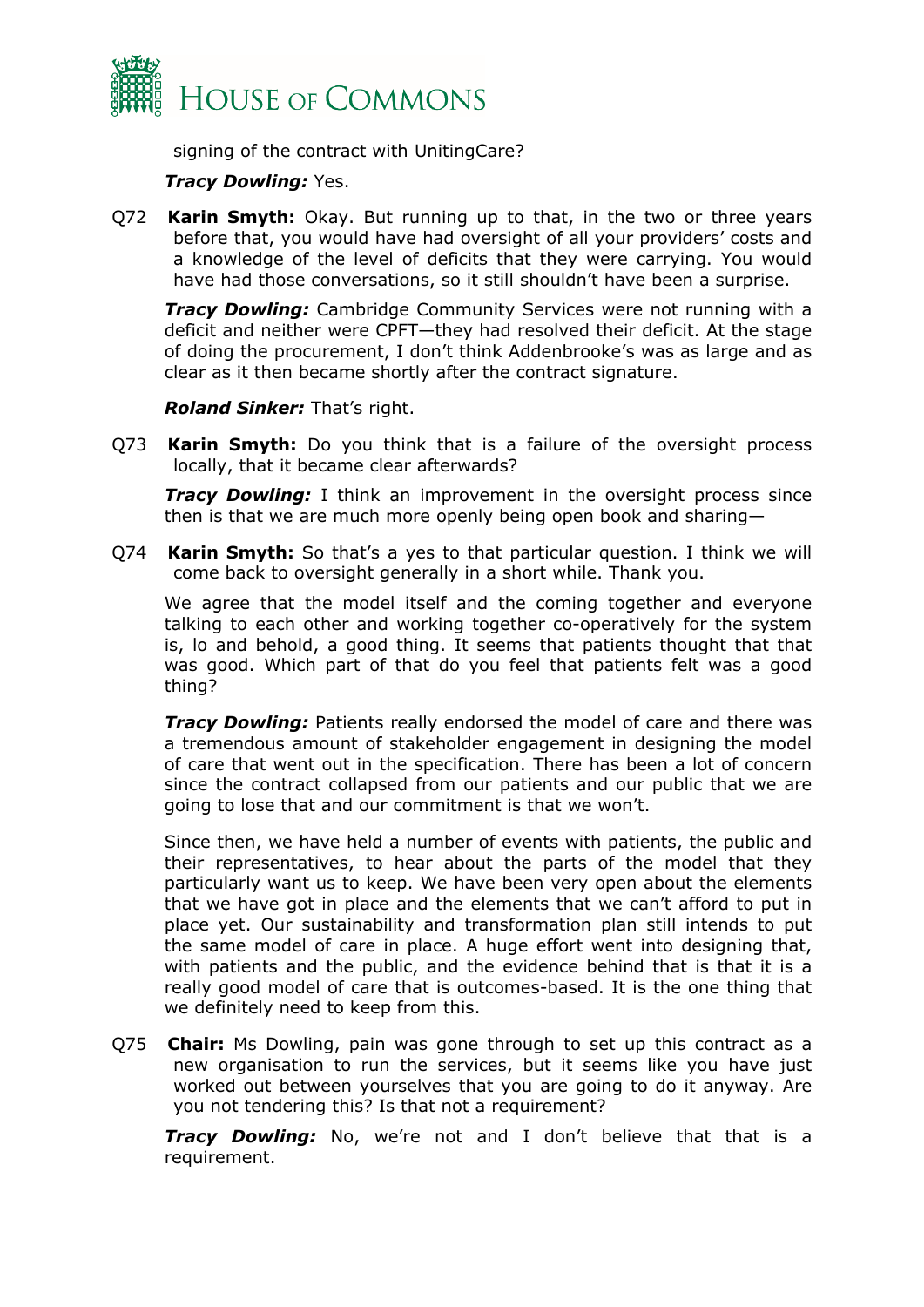

Q76 **Chair:** But you tendered it the first time. Why did you need to go through all of this pain setting up a new vehicle and all the rest of it?

*Tracy Dowling:* The decision to tender it the first time was about changing provider and having some competitive dialogue with different providers about how they would provide this model of care and deliver these outcomes. The winning proposal from UnitingCare, from CPFT and Addenbrooke's Hospital as the two main NHS hosts, was the best quality bid and the staff did transfer—

Q77 **Chair:** We will get into the fact that it didn't stack up financially.

*Tracy Dowling:* The short answer is that we don't need to, to retain that.

**Chair:** You don't need to. That makes us wonder why you did it in the first place.

Q78 **Karin Smyth:** So, you don't need to go to a third-party provider.

*Tracy Dowling:* And we don't need to retender the services.

Q79 **Karin Smyth:** The individual services?

*Tracy Dowling:* Yes.

Q80 **Stephen Phillips:** I know you weren't in charge at the time—you were in the CCG but you weren't chief executive—but it does lead to the question, why did you go forth? Why did the CCG form the view that this was the appropriate way forward?

*Tracy Dowling:* I wasn't in the CCG at the time that it took that decision. I think the CCG took that decision at the time because it had not been successful previously in the primary care trust at getting the changes of service model and service delivery that it had wanted to through separate and bilateral contractual negotiations with different providers.

The CCG's view was that to commission a service from an organisation with that responsibility to integrate across the different providers would get that change, because they would be contractually obliged to deliver that change.

Q81 **Karin Smyth:** Doesn't that tell us that the CCG was trying to outsource some of the difficult decisions that would come about as a result of trying to integrate those services within a very challenging financial envelope?

*Tracy Dowling:* Yes. I think the CCG felt that a different organisation would be able to bring about that change in a way that the PCT had not been able to do previously.

Q82 **Karin Smyth:** So, did they in fact outsource difficult decisions?

*Tracy Dowling:* They outsourced the responsibility for transforming care pathways and change, which can be difficult to achieve.

Q83 **Karin Smyth:** Would you accept that CCGs cannot outsource difficult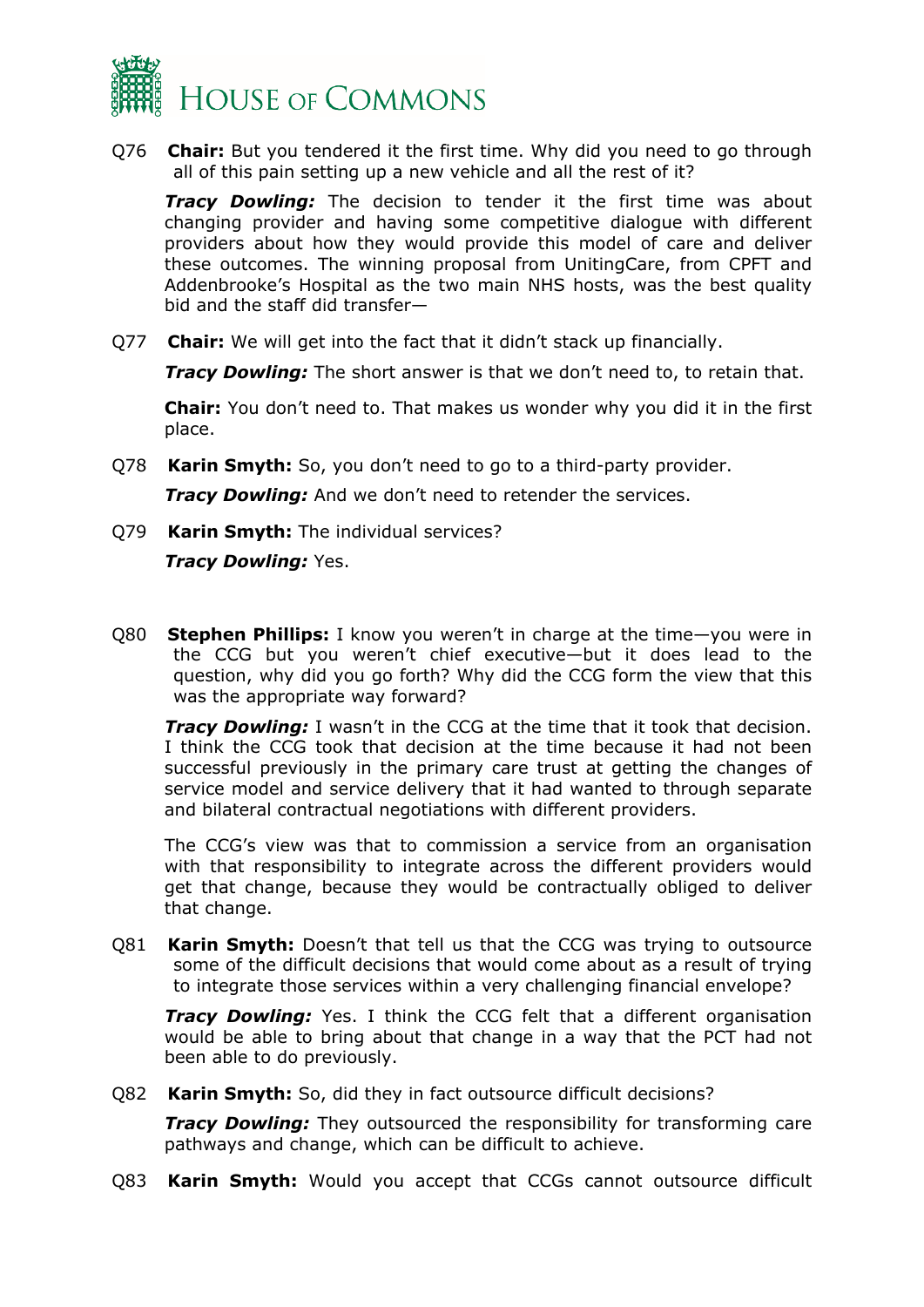

decisions; that they ultimately have to take them themselves?

*Tracy Dowling:* Yes, I do accept that because I think that is the commissioner's responsibility—to be responsible for the delivery of all of those NHS services for their population and the outcomes, therefore, for that population.

Q84 **Karin Smyth:** So, when it comes to the STPs—you have explained that you have learned those lessons and that is what you are trying to do—the responsibility for that decision-making process will fall to you.

*Tracy Dowling:* So that will fall to me as the lead of our health and care executive, which is our six-chief-executive governing body for our Sustainability and Transformation plan.

Q85 **Karin Smyth:** But, of course, in governance terms that does not fall to you, does it? Because you can't force all the other people within the footprint to be part of that decision.

*Tracy Dowling:* I think we have not to use force but be driven by what gets the right outcomes for patients and what gets the best use of all of our resources—both financial and staff resources. That is what is driving us: to find different ways to deliver services that deliver those better outcomes than those we have been able to deliver to date.

Q86 **Karin Smyth:** Thank you. Mr Stevens, it is a good example of people perhaps trying to come together, isn't it? What lessons do you think have been learned nationally from what has happened here, with the way that the CCG has commissioned this project?

*Simon Stevens:* I think there are seven lessons. In order to get into that, it is worth being clear about my reading of what people were trying to do across Cambridgeshire and Peterborough when they did this. They were trying to do four things in good faith.

First, they were trying to integrate different services, which is not just about passing the buck as to who is making the difficult decisions or who is doing the commissioning. They were saying, "We have got Cambridge community health trust, these other organisations, ambulances, GP surgeries and all the rest of it. It is a bit of a hotch-potch and we want to try to bring this together to create a more person-centred care for some very vulnerable people across Cambridgeshire." That is why this service model is so popular.

Secondly, they were trying to provide multi-year certainty. They were trying to say, "Instead of the annual arm wrestle around short-term contracts, we are going to set out what five years' worth of funding would look like, to give people the ability to reshape services within that."

Thirdly, they were saying, "We are not going to pay for clicks at the turnstile. We also want to link some of the funding to improved outcomes." That picks up Mr Bacon's earlier point.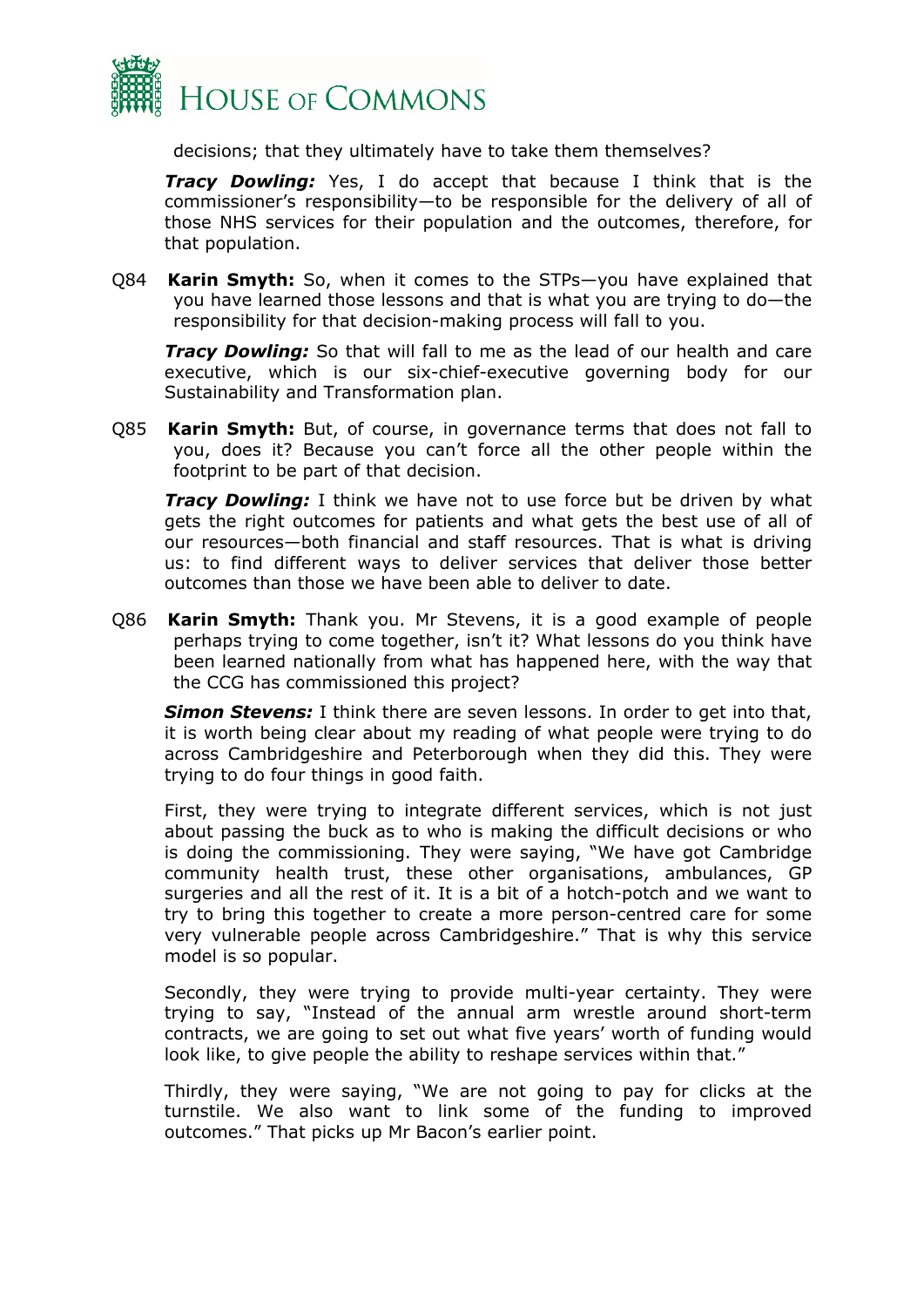

Fourthly, they were saying, "In the process, we want to drive some real efficiencies." The business plan that set out to do that envisaged £178 million of efficiencies by 2020. Even if it were a third or two thirds of that, it is still worth having.

Those were four good reasons why this group of people got into this process but it did not work. So here are the seven lessons and what we are doing about them.

Q87 **Chair:** Please answer the question.

**Simon Stevens:** First, you have got to get the service designed right at the outset. I think it is apparent reading this that some of the service design questions were being iterated as the procurement process was going through.

Secondly, you have got to get transparency from legacy providers. As I read the NAO Report, part of the problem was that the data from the previous community health provider—Cambridgeshire Community Trust were not available to the new folks and therefore they did not know what the costs of service genuinely were. That is why we need open book.

Thirdly, we have got to increase the commercial nous where these kind of arrangements are embarked on. There are some pretty basic things here around parent company guarantees which, if they had been insisted on, would I believe, based on what the NAO found, have forced the conversation about whether this level of risk transfer was viable. The same would be true for the VAT issue—that should not have been still in play after the contract started.

Q88 **Karin Smyth:** So, would you still see this sort of third-party model as being a good way forward?

**Simon Stevens:** I don't think it is a third-party model; it is a combination model. It was two NHS trusts doing it together instead of a hotch-potch of different providers each with different, separate contracts. So I do not think that was an ignoble ambition for what was trying to be done in Cambridgeshire.

Q89 **Karin Smyth:** That was not quite my question. What you were starting to stay was that the way of contracting, with the overhead parent company type of model, has got inherent problems. I have read this to say that that is absolutely not the way to go forward, but I think you are saying it is still viable.

*Simon Stevens:* It is only a viable way forward if you force the issue on things like parent company guarantees, in that—Stephen will come in later on—that would then drive the hard conversations about, "Have you guys really thought through what this looks like in three, four or five years' time?"

Q90 **Karin Smyth:** Because they cannot do it by themselves?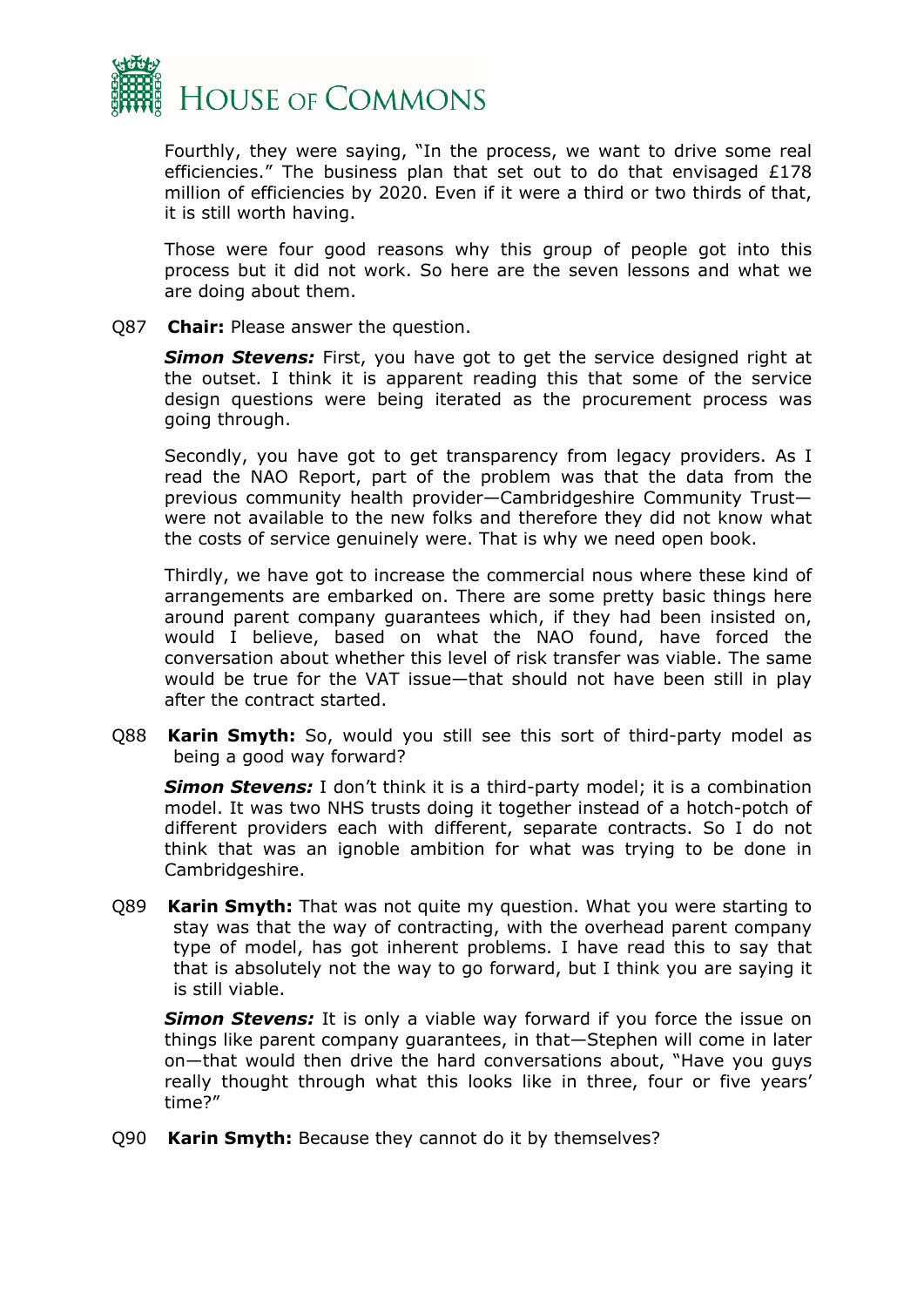

*Simon Stevens:* There are other ways of achieving the same result: alliance contracting. I think what the CCG, as I understand it, was trying to do was not be the piggy in the middle for all the different service providers, so it was arbitrating between them. It was saying, "Guys, you've got to come together and figure this out yourselves," which, in this case, because they did not get these commercial basics right and other things I am going through, it backfired. But that does not mean that intrinsically it always would.

Those are the first three of the seven. I think the fourth is that we have got to have complete clarity about the role of external advisers. It is pretty clear that at best the different strands of advice were not brought together into a coherent whole and the leadership of the decision-making bodies did not register perhaps what should have registered from some of that advice. In the case of one of the three external advisers, having looked at what they had been up to, NHS England has taken the decision that they should be disbanded: the Strategic Projects Team.

Fifthly, I think it is clear that if this is going to work, you cannot change your mind halfway through the procurement process about the terms that you are engaged on. That happens all too often. It is then unfair to the level playing field that was established early on.

Sixthly, do not go live until you have got your issues sorted. And, seventhly, NHS England and NHS Improvement together have got to do a better job rather than it being regulated down the organisational silo. That is a rather long answer, but I have alluded to this very carefully. Those, it seems to me, are the seven habits of highly effective service redesign that we have got to get right if this kind of thing is not going to be repeated.

**Chair:** Mr Stevens has been reading his management books.

*Simon Stevens:* Airport fiction.

Q91 **Karin Smyth:** It is not just about service redesign, is it, though? It is about the model chosen to deliver it. My first question to Ms Dowling was about whether the CCG has essentially abdicated or outsourced its responsibility as a commissioner and you seem to be saying that using this model, with the parent company taking that decision, suggests that the commissioner is not really fit for the task it has been set. Would you agree?

*Simon Stevens:* No. I think what they did instead was make a commissioning decision as to five years' worth of outcomes and value that they wanted with a redesigned service underneath that. For all the reasons we have just gone through—those seven reasons—it did not work, and that cannot be repeated and has to change across the NHS.

Q92 **Karin Smyth:** But they are not piggy in the middle as you said earlier, because they are not providing; they are commissioning. That is their job: to get other people together to provide the service within the specification. You can say that the specification was ill-defined and so on—people will come back in on that—but essentially what is the point in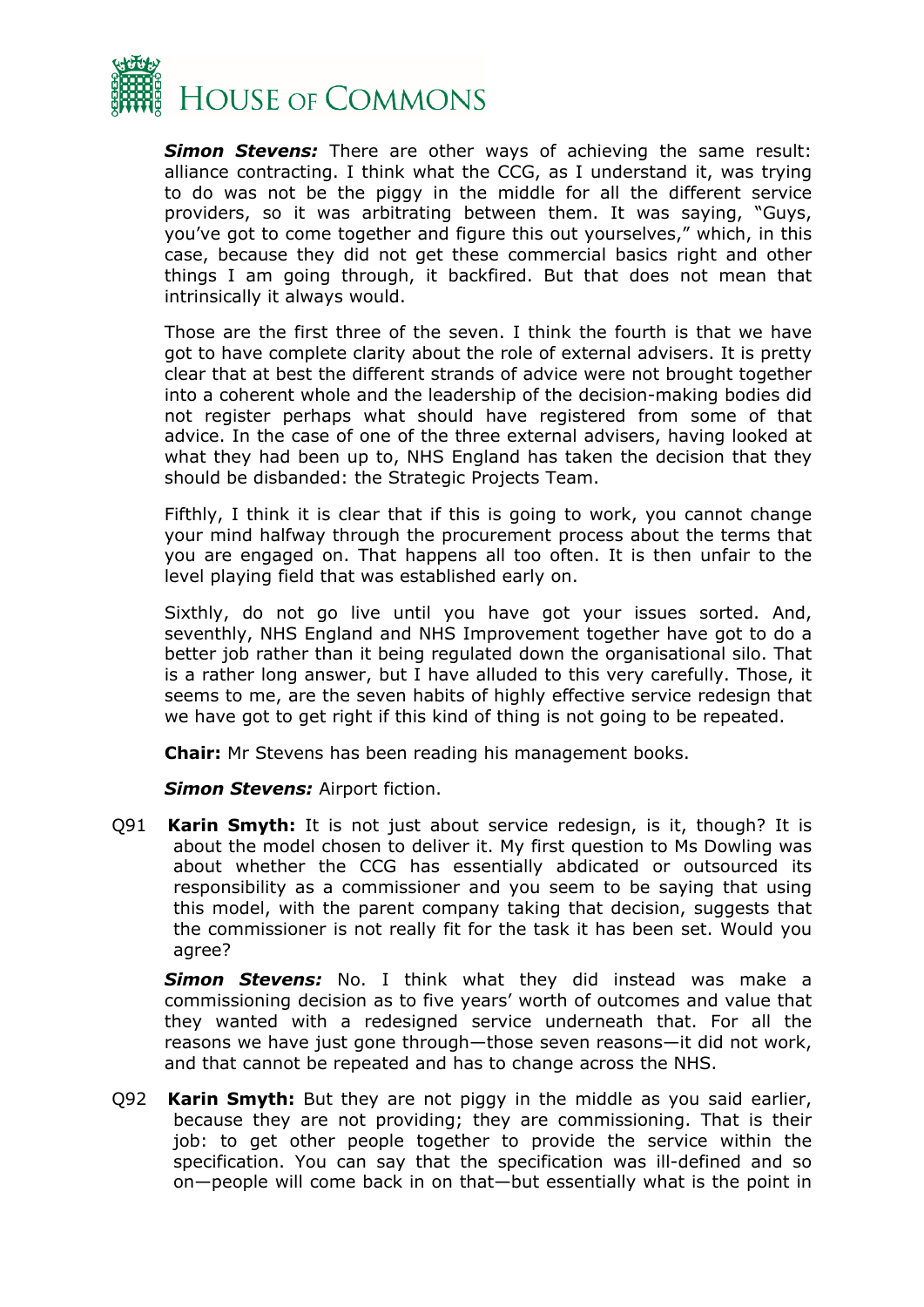

having a commissioner if they outsource that to someone else who is not a thing accountable directly to the public and cannot, for example, be here in front of us today?

*Simon Stevens:* No—I think it is perfectly legitimate to decide where the division of labour should sit between different parts of the provider structure. I will give you this example, to make it very tangible: in about a third of the country I think acute hospitals are also running their community services. We call that integration; we do not call that an abdication of the CCG's responsibilities to buy things separately.

Q93 **Chair:** No, but sorry, Mr Stevens, to pick up on Ms Smyth's particularly pertinent point about governance, if there is a problem with community services and a hospital in my area, on those issues I can go to the chief executive of the hospital. There is a board and a chair. What about answering Ms Smyth's question about why Uniting Care partnerships is not a thing that is sitting in front of us today, directly responsible? Who is responsible now?

**Simon Stevens:** There were two NHS trusts involved in this thing, so we know who they are and their chief executives are here today, and there was a CCG, and the CCG is here. So it is not a very complicated picture. It is the three organisations that are doing this.

Q94 **Chair:** So where did the buck stop? If it had continued and there had been an issue—let's say an MP gets a bit of casework about something in the Uniting Care partnership—who would they go to? Where is the accountability?

*Simon Stevens:* There are three statutory boards. In the event that these kinds of structures, which will be by exception—there are some downsides to them. Nevertheless, if we are going to have these kinds of things, we need to ensure that NHS Improvement is clear about the extent to which they are regulated as the combined vehicle, rather than the two statutory bodies that form it, and that the CQC is clear what the quality oversight looks like. In some parts of the country, for better or worse, private providers are doing this so it is not just statutory boards.

Q95 **Chair:** But when it comes to the oversight—Ms Smyth was very clear in her point—who is in charge? If Uniting Care Partnership was here now, who would we be challenging about this?

*Simon Stevens:* It would be the same three people that you have in front of you here: Roland and Aidan, who are the two providers; and Tracy, who is the Clinical Commissioning Group holding the contract and accountable for how they are doing.

**Chair:** So, exactly. It is three organisations.

**Simon Stevens:** So they are here.

Q96 **Chris Evans:** Mr Stevens, Monitor has had 34 outstanding issues in negotiations on the contract. It was not signed off until the day it was signed. I am looking at paragraph 1.8 of the Report, which says that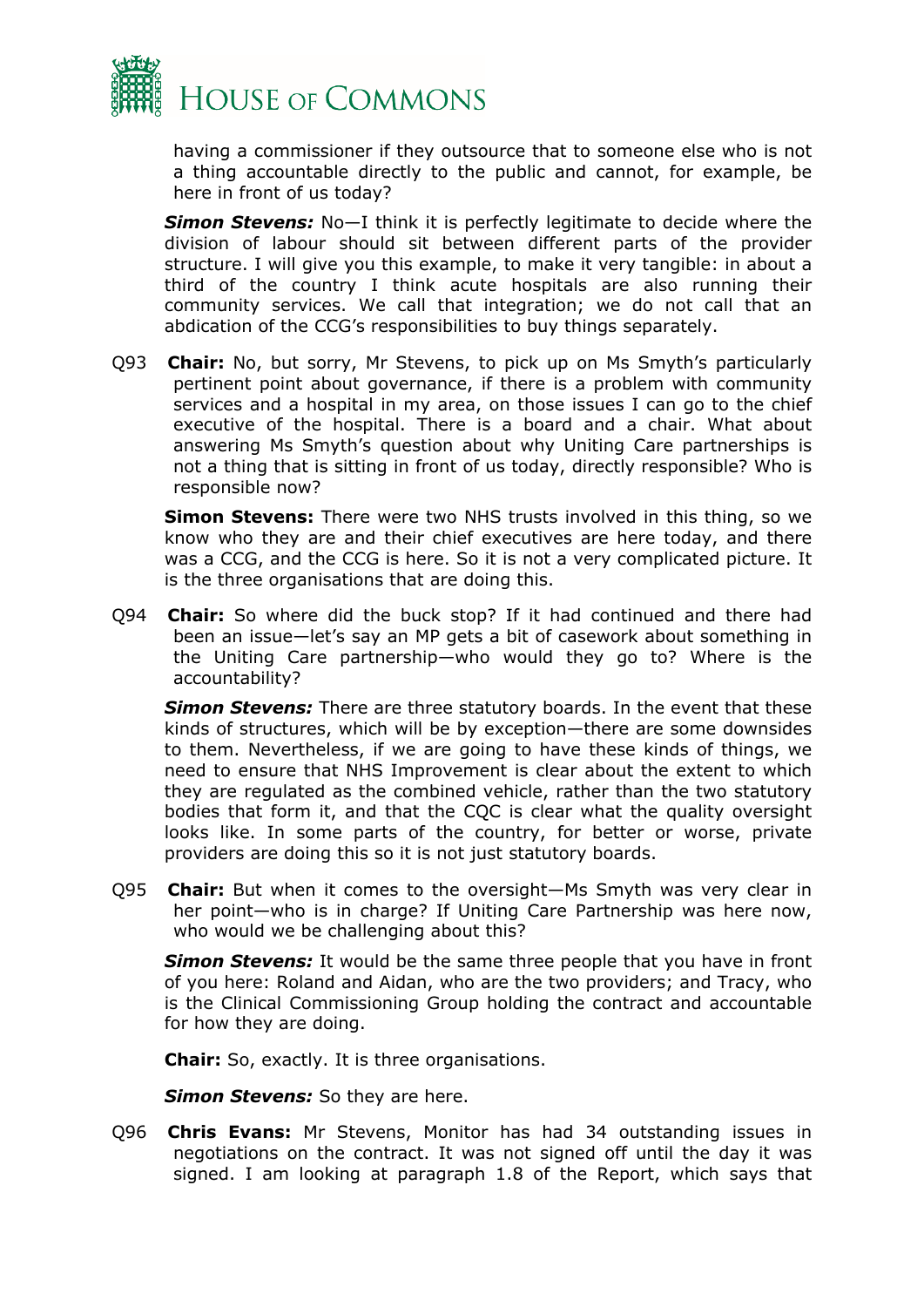

Cambridge and Peterborough NHS Foundation Trust wanted to win the contract because they feared that a "reduction in its income might reduce its viability as a foundation trust in future." Was that a consideration even though there were 34 individual problems with the contract, which was yet to be negotiated?

*Simon Stevens:* Aidan Thomas, the chief executive of the trust, will obviously respond to that.

Q97 **Chris Evans:** But I want to know why the contract was signed when there were still 34 problems, which was a large amount.

*Simon Stevens:* I think it is clear that it should not have been.

**Chair:** Okay, but on the point about the budget—Aidan Thomas.

*Aidan Thomas:* From our trust's perspective, the point about the continuation of the trust—particularly the viability of the other services that we ran, because we are a mental health provider for adults and children as well as providing community children's services in parts of the patch—was important. In our view, it was important that we did our best to win the contract. That is reflected in the NAO's Report.

On your question about how many outstanding issues there were when we signed the contract, it was a concern for everybody on the provider side. I am sure that it was a concern for the CCG too. There was pressure in the system at the time to get the thing going and get the whole thing running. That was partly because there was a need for the economy to deal with its financial problems—if this contract had been allowed to work, it should have dealt with some of that—and because there had been a long period of uncertainty for more than 1,200 staff. There was pressure to get it done.

I think we would all agree with Simon Stevens that, in retrospect, it would have been much better to have got those things sorted before the contract was signed.

**Chair:** To state the bleeding obvious.

Q98 **Karin Smyth:** I am heartened to hear Ms Dowling say that the commissioner would now lead this and take that responsibility. I am slightly disheartened to hear that the model of having this third party is still preferred. I do not see, given the lessons we have learned, why you would need to set up a complicated vehicle to deliver the programme.

*Tracy Dowling:* Sorry, may I clarify? The model we are retaining is the clinical model of service delivery. We have no intention to continue to have a third party.

Q99 **Karin Smyth:** I know, but Mr Stevens's point is about problems with the third-party parent, getting the governance checked and checking whether you pay VAT. Whereas, actually, the lesson of this is: why complicate it by setting up a different vehicle?

*Tracy Dowling:* We are simplifying it in our system.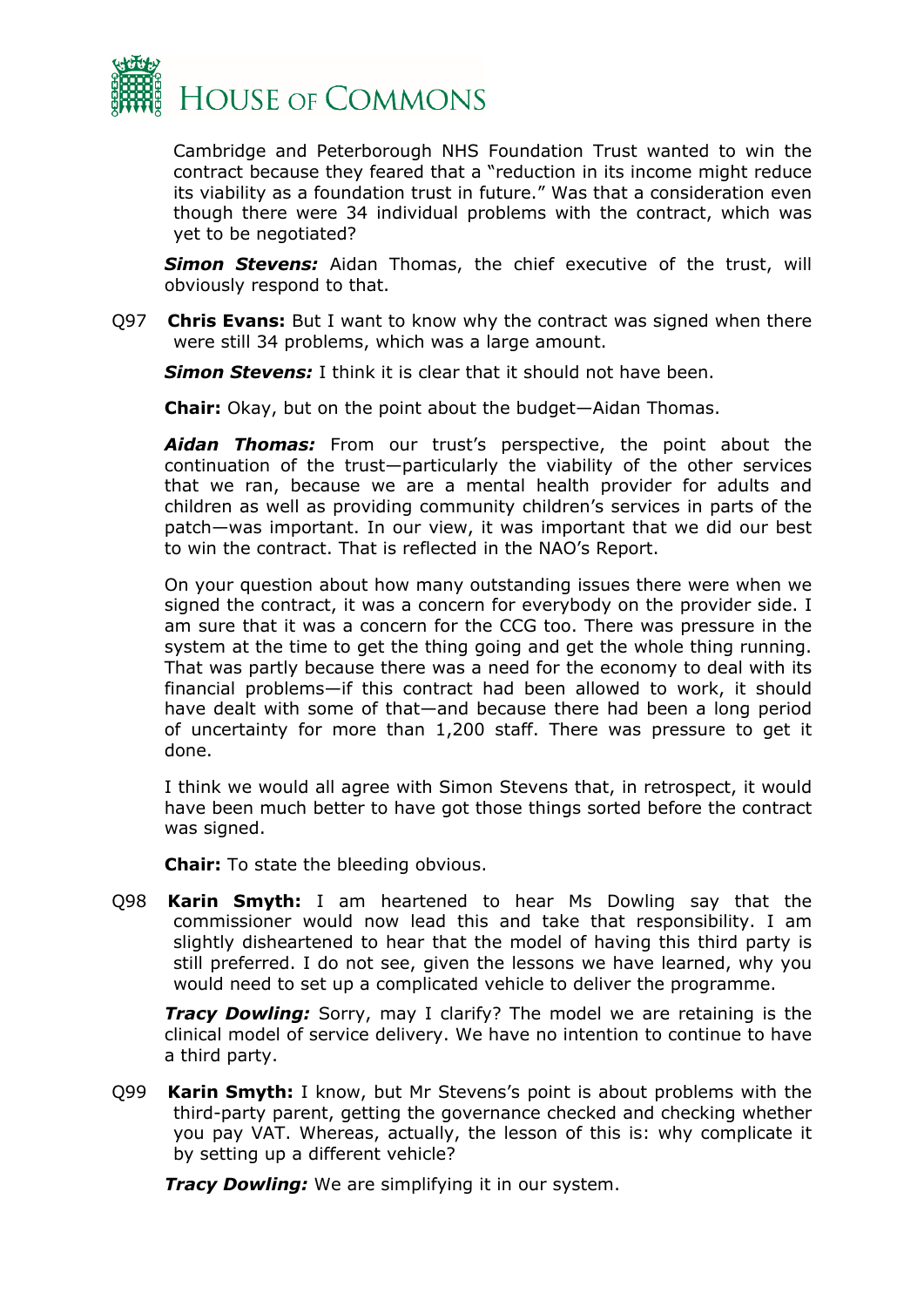

Q100 **Karin Smyth:** Okay, but I guess that, across the country, Mr Stevens, we will see different models.

*Simon Stevens:* Here's the answer: if this scope was a bit wider—if it included GP services and ambulance services, which it might well have done, and possibly some social care—and if you are saying that you can only have a single statutory body doing it, the implication is that you either have to nationalise general practice left, right and centre or you cannot have ambulance trusts and so on. There may need to be ways of bringing separate organisations together in a shared endeavour. I think, for the reasons we have set out, that this kind of approach with an SPV is likely to be exceptional rather than the rule, but if it were ever to be applied, we would need to make sure that the seven safeguards I discussed are fully met.

Q101 **Chair:** Tracy Dowling, we know now that the budget was unrealistic. We have heard from Simon Stevens that certain data was not available. So how did you go about testing the £752 million budget to check that it was viable in the contract that was being discussed?

*Tracy Dowling:* I think that the CCG looked at its existing spend. It looked at what different models of care in other parts of the country could deliver in terms of efficiency and gain. I also think that it looked at what its future budget would be and the pressures on the budget, and it was seeking that that efficiency would deliver some of the financial gain that will be needed in our system over the next five years.

Q102 **Chair:** So which came first: the budget pressure or the service model? If you have a budget and you are trying to get efficiencies, it is tempting to set the efficiencies to meet the gap in the budget. Is that what happened in reality?

*Tracy Dowling:* I think the two came at the same time.

Q103 **Chair:** You say "I think." Let's just be clear. You have been chief executive of the CCG for, what, the last 12 months?

*Tracy Dowling:* Since May this year.

Q104 **Chair:** But you worked for the CCG before.

*Tracy Dowling:* I worked for the CCG from January of the previous year, which was after the contract was signed.

Q105 **Chair:** Okay, but where were you working before that?

*Tracy Dowling:* Before that I was with NHS England.

Q106 **Chair:** In Cambridgeshire?

*Tracy Dowling:* In East Anglia, covering Cambridgeshire.

Q107 **Chair:** So you have had oversight. You have been aware of all the negotiations of this contract.

*Tracy Dowling:* Yes. When the CCG was first formed, one of the strongest requirements from general practice, leading commissioning, was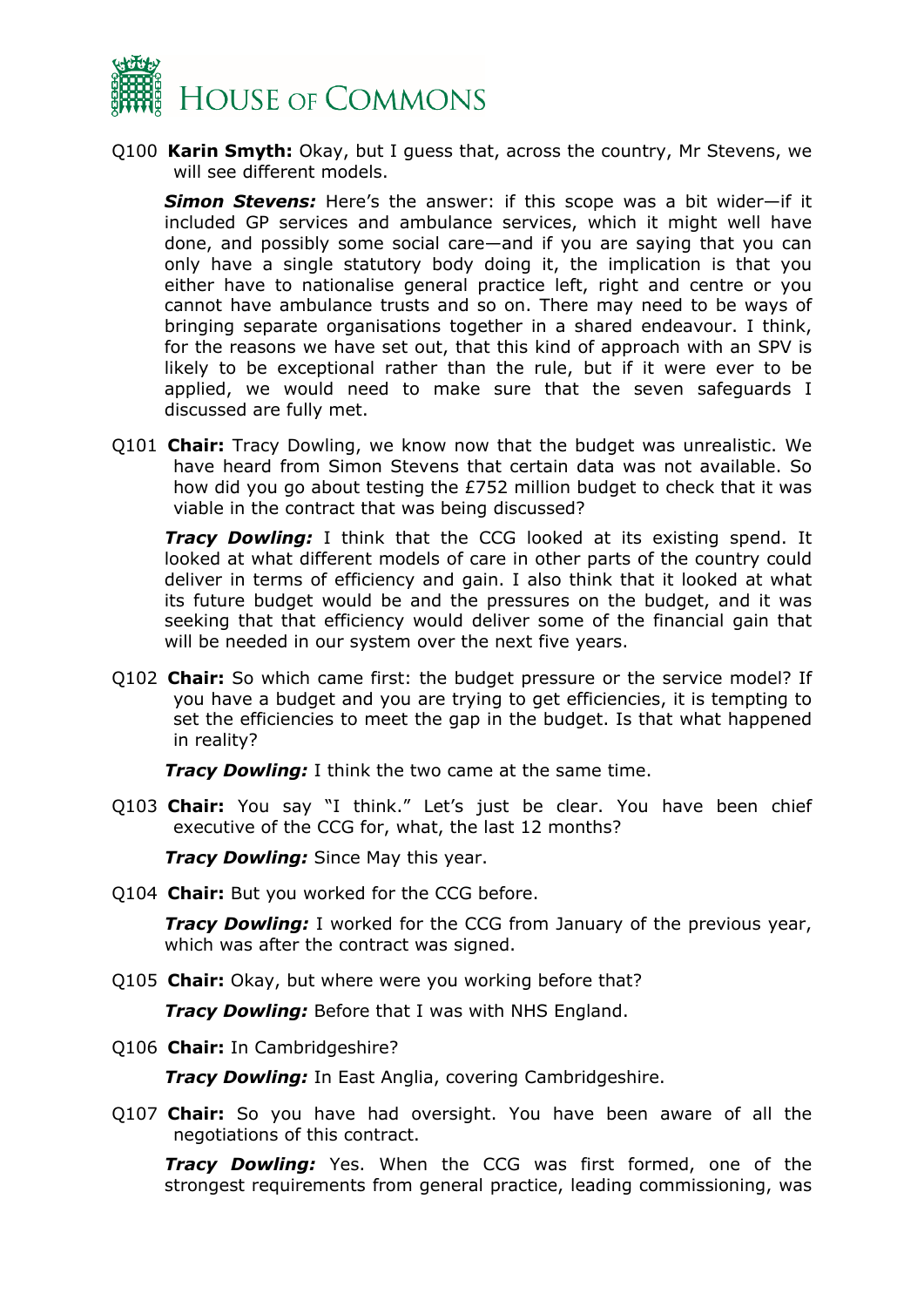

to sort out the provision of care for older people. That is because of an ageing population, and the ageing population is growing—the same as is seen nationally. Also, the rate of hospital admission and readmission was crippling in terms of the financial position and was crippling hospitals in terms of being able to deliver the standards of access and care, particularly for that client group. I think it was a primary clinical priority for GPs coming into commissioning.

Q108 **Chair:** But it is an expensive clinical issue.

*Tracy Dowling:* Yes, a very expensive clinical issue. In the forward planning that it was doing at that time, the CCG was absolutely clear, both managerially and clinically, that getting a fundamental shift and change in the delivery of care for older people and for people with long-term conditions was so fundamental to ever getting the CCG and the outcomes for patients to be where they should be.

Q109 **Chair:** Did you never, at any point, contemplate—you are providing coordinated care—having people with greater knowledge, having access to certain services in people's homes or having interactions with patients? There might actually be more demand out there than was apparent from the acute hospital end.

*Tracy Dowling:* I don't know if that was considered at the time.

Q110 **Chair:** Would it not have been sensible? If you were there now, would you think that would be a sensible thing to consider?

**Tracy Dowling:** Yes, I think so. I think that some of the evidence around improving the management of long-term conditions is that, in the short term—the first two years—you often see demand increase because you are finding cases that have not been managed.

Q111 **Chair:** Okay, but you had this expectation—all three of you were involved—that there would be a 10% cost reduction in efficiencies across the course of the contract. Why did you believe that that was possible if you had such poor data on which to analyse the contract?

*Tracy Dowling:* In retrospect, I think that that may well have been a flawed expectation.

Q112 **Chair:** It clearly was. "It may well have been" is very generous. It was, and it is clearly the case that in the overall—

**Simon Stevens:** With respect, we don't know because the thing got canned after just a few months. It was for five years.

Q113 **Chair:** Okay, fair point. We will allow the "may," but 10% was a very neat number. We are a bit nervous about neat numbers on this Committee because it seems like it is retrofitted to the budget curve that you've got. Aidan Thomas, you said earlier that "it was very important that we did our best to win the contract" in response to Ms Smyth's question about your budget deficit. But didn't this £752 million help you to meet your budget deficit? Was that the reason for the figure that was being put forward to run the UnitingCare Partnership for clinical services?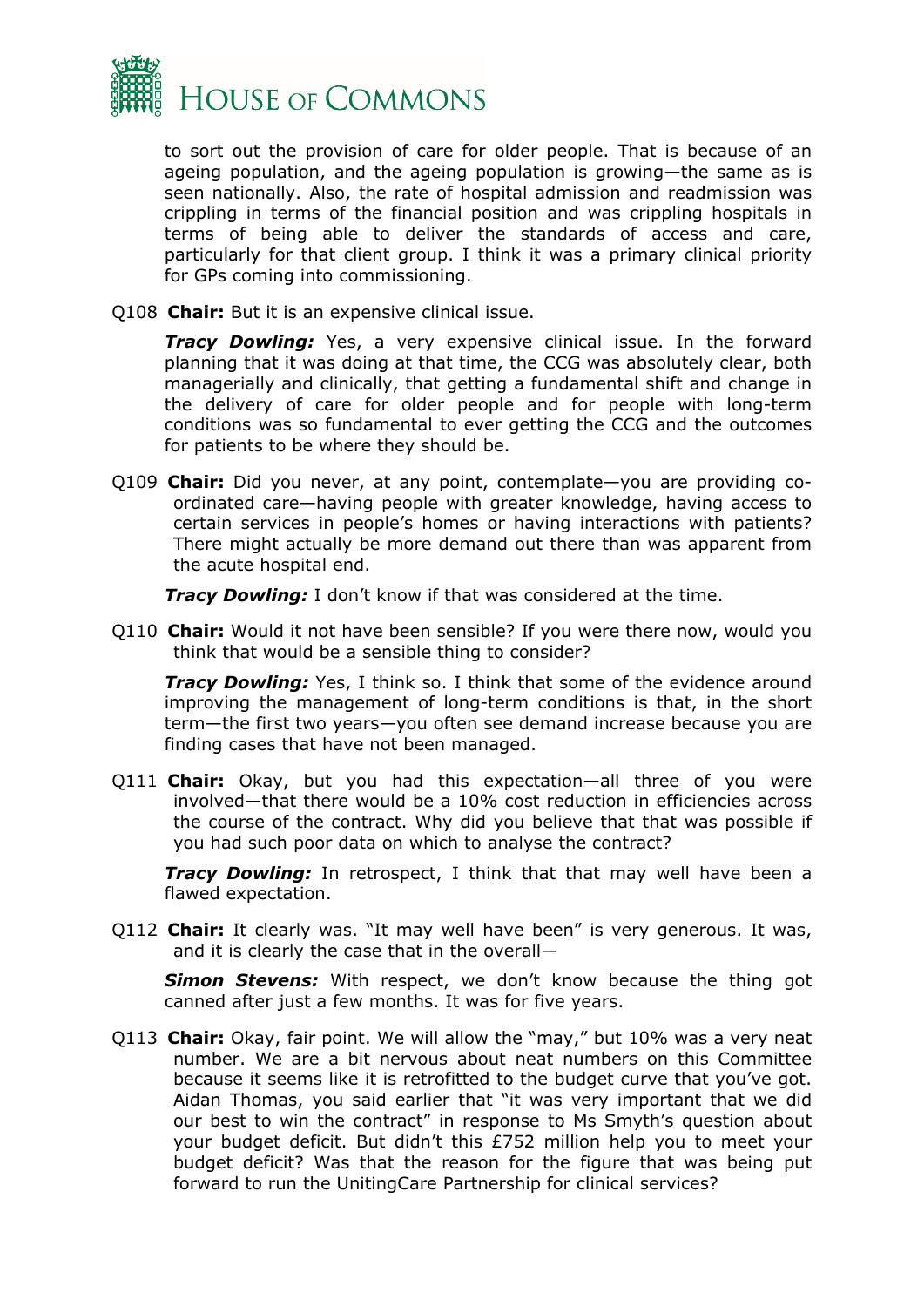

*Aidan Thomas:* We put forward what we thought was an appropriate bid. We were trying to win the contract and that was an appropriate bid. There were lots of caveats because there were, as you know from the NAO Report, a lot of things we didn't have enough information on.

Q114 **Chair:** May I say, Tracy Dowling, it was cheaper than other bids—quite a lot. There was a challenge back, but then you just accepted the figures.

*Tracy Dowling:* Yes, there was a challenge back from the CCG to the provider about the price and being clear about all assumptions on what had to be provided for that sum. UnitingCare clarified that it could provide the services for that sum.

Q115 **Chair:** So, Mr Thomas, before you answer the other point, and Mr Sinker too, did you assume that you would get more money if necessary and if there was a problem?

*Aidan Thomas:* As we have heard, there was a significant number of things in the contract where the information wasn't clear and where we had either specific agreements or conditions precedent in the contract that meant we were expecting to negotiate or have clarity over those.

Q116 **Chair:** With respect, you went into a contract with a figure and an efficiency target and both of you expected, after the contract was signed, to negotiate over price issues during the lifetime of the contract.

#### *Aidan Thomas:* Yes.

Q117 **Chair:** Mr Sinker.

#### *Roland Sinker:* Yes.

*Aidan Thomas:* May I clarify the efficiency point? You raised the question earlier, Chair, about the potential savings. When the model around UnitingCare was originally designed, as bidders we tested different elements of it with people like the King's Fund to try to find out which and what was possible. In fact, if you look at the model as a whole, it is largely made up of things that have been tried in part elsewhere. They just haven't ever been tried together. That's what we based it on.

Q118 **Chair:** But the King's Fund, much as I respect it, is a long way from patients on the ground in Cambridgeshire. At that date, you were assuming in your business case that you would be able to negotiate 20% of additional funding for the CCG. So you had a low bid, but you believed you would get more money. Isn't that right?

*Aidan Thomas:* We made a bid to win the contract, of course, but we also—

Q119 **Chair:** I am listening to your words very carefully. To win the contract you needed to have a low bid, so did you bid low to win the contract?

*Aidan Thomas:* We bid as low as we thought—

*Sir Amyas Morse:* The term is "low ball".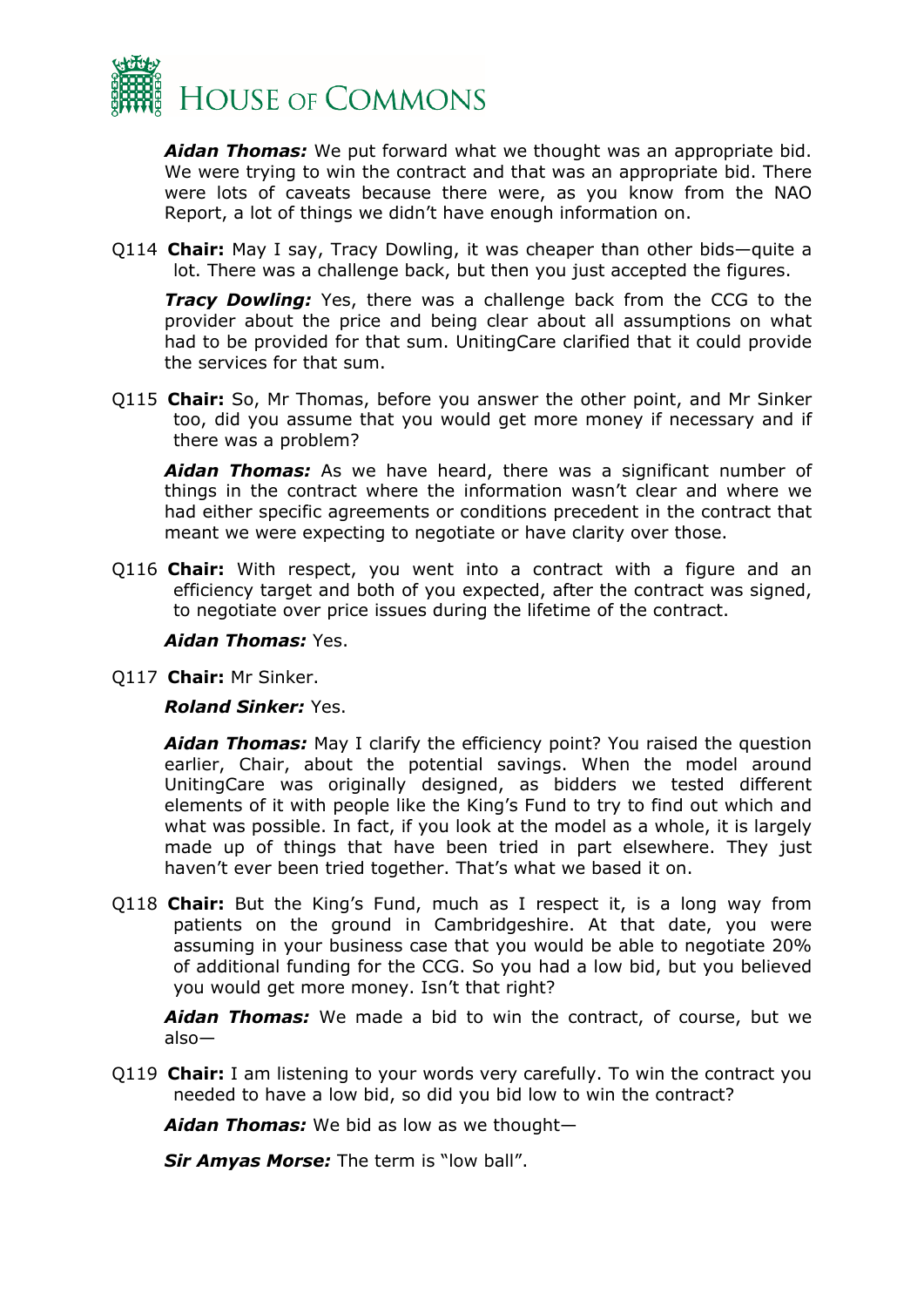

**Chair:** Okay. The Comptroller and Auditor General makes a technical statement.

*Aidan Thomas:* We bid as low as we thought we could reasonably do, but we also knew that there were caveats because there was a range of things, as you know from the Report, that we didn't know about.

Q120 **Stephen Phillips:** If you look at paragraph 3.6 of the NAO's Report, it says: "At the final bid stage, the other shortlisted bidders submitted bids at the CCG's maximum value of £752 million, but UnitingCare Partnership"—the joint venture between your trust and Mr Sinker's trust—"made a tactical decision to submit a lower bid of £726 million to achieve a more favourable financial evaluation score." So you deliberately underbid the contract between the two trusts because you needed the work that the CCG was going to deliver to your trusts. That's right, isn't it?

*Aidan Thomas:* No, I don't think it is right. We didn't deliberately underbid. We bid to try to win it. If you look at the way the gap—

Q121 **Stephen Phillips:** All right. That is your answer. What is Mr Sinker's?

*Roland Sinker:* We bid to win the contract. We bid to win it for probably two or three reasons. First, obviously, these are the people we are both looking after with both mental and physical health needs. I think we then had slightly different drivers in the mental health trust and the acute trust. The big driver in the acute trust was to look after this population better in the right part of the hospital and ensure that our secondary elective care, our planned surgery and our tertiary services could be provided without cancellation or disruption, and to make good use of taxpayers' money.

Q122 **Stephen Phillips:** In order to reach this low figure of £726 million, which no one else could reach and indeed on which the CCG pushed back, you made some assumptions in the business case, didn't you? One of the assumptions your two trusts made between them was that in fact you could negotiate a 20% additional payment to the joint venture vehicle in relation to those services for which prices were not yet agreed. That is also in the Report and the Report is agreed. Is that right?

*Aidan Thomas:* It is in the Report and I have no problem with the Report, but I would add that there are a number of areas where I think it would be have been impossible to be clear when we bid exactly how much we would get out. To give you an example, the contract was let before the end of the financial year and due to start in the April. As part of that, it was not clear what the out-turn from the acute hospitals would be. The contract included buying the acute hospitals capacity in the area. That is a good example of where it would not be possible to be clear.

I have been clear that signing a contract without all those things being clear is not, in our view, the right thing to do for the future; Simon Stevens is absolutely right.

Q123 **Stephen Phillips:** Mr Sinker and Mr Thomas, did you make the CCG aware that far from £726 million, you were in fact going to be asking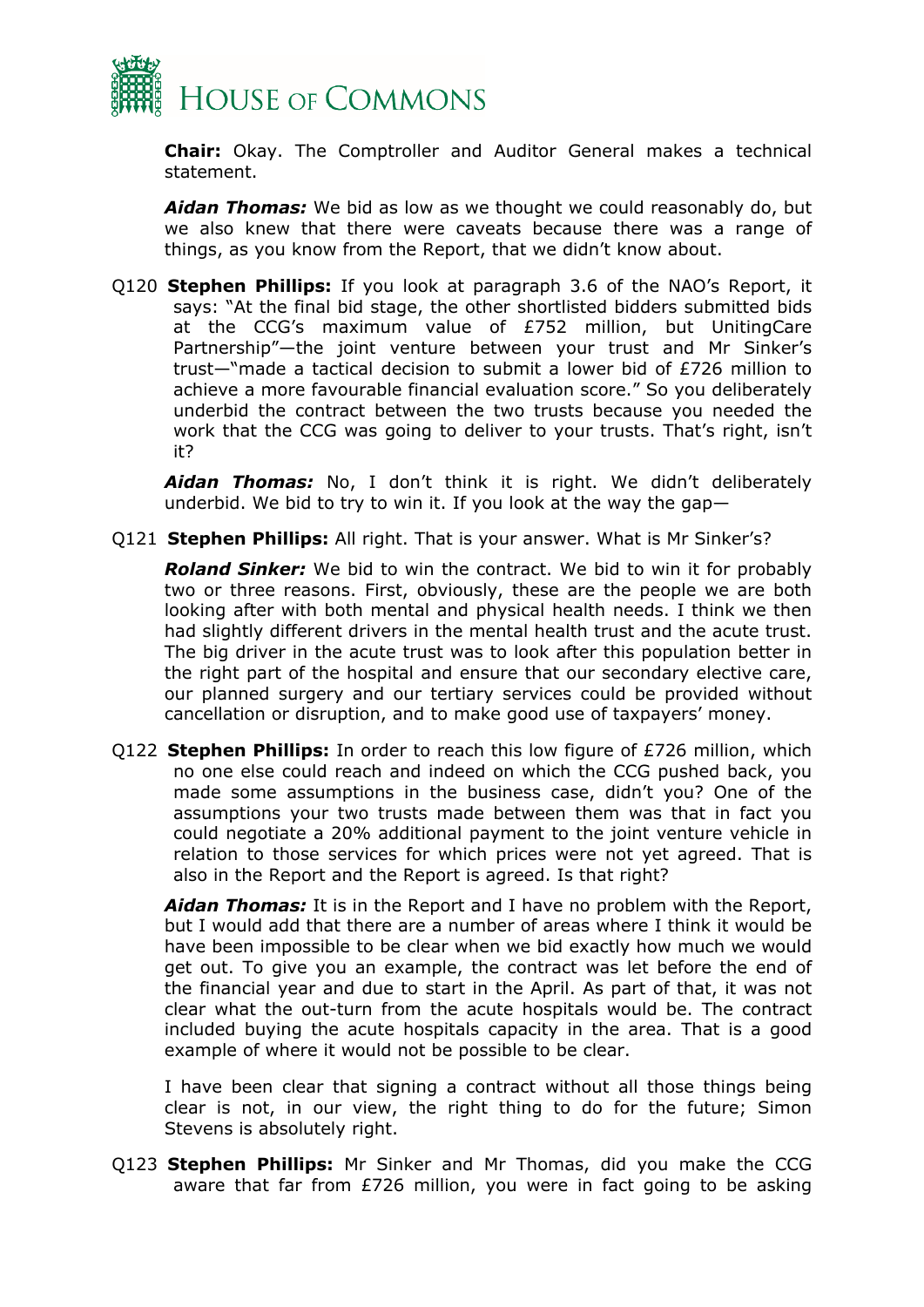

them after the contract had been signed for another £144 million at some point?

*Aidan Thomas:* The CCG—

**Stephen Phillips:** It is a very easy question, to which the answer is yes or no.

*Aidan Thomas:* The answer is that in terms of the specific amount, no, but in terms of the quantum of the various issues, there was discussion.

Q124 **Stephen Phillips:** Right. Mr Sinker, did you tell the CCG that you were going to need another £144 million in order to deliver the contracted-for services?

*Roland Sinker:* We dealt with the risk of that by putting the caveats and the additional due diligence in place, and used that as the vehicle to say that we were going to have to come back to this—

Q125 **Stephen Phillips:** I will ask my question again, Mr Sinker. Did you tell the CCG that you were going to need another £140 million-plus in order to deliver the services for which the joint venture was contracted?

*Roland Sinker:* My belief is that we didn't give them the exact number, but we—

Q126 **Stephen Phillips:** Do you want me to ask the question again, or are you going to answer it? Did you tell the CCG that in order to deliver the services that the joint venture was contracted to provide, you were going to need in excessive of another £140 million?

*Roland Sinker:* No, we did not give them the number of £140 million.

Q127 **Stephen Phillips:** Right. Ms Dowling, were you aware that they were going to need another £140 million at any stage?

#### *Tracy Dowling:* No.

Q128 **Stephen Phillips:** And now I think we might have identified why this catastrophic contract fell apart. Let's move on. Ms Dowling, you have been in post for how long?

*Tracy Dowling:* I have been in post as accountable officer since May this year.

Q129 **Stephen Phillips:** And you are paid in excess of £135,000 a year. Is that correct?

*Tracy Dowling:* That is correct.

Q130 **Stephen Phillips:** What was the additional payment into your pension this year?

*Tracy Dowling:* The payment into my pension—I am not entirely sure.

Q131 **Stephen Phillips:** Would £140,000 into your pension by the CCG sound correct?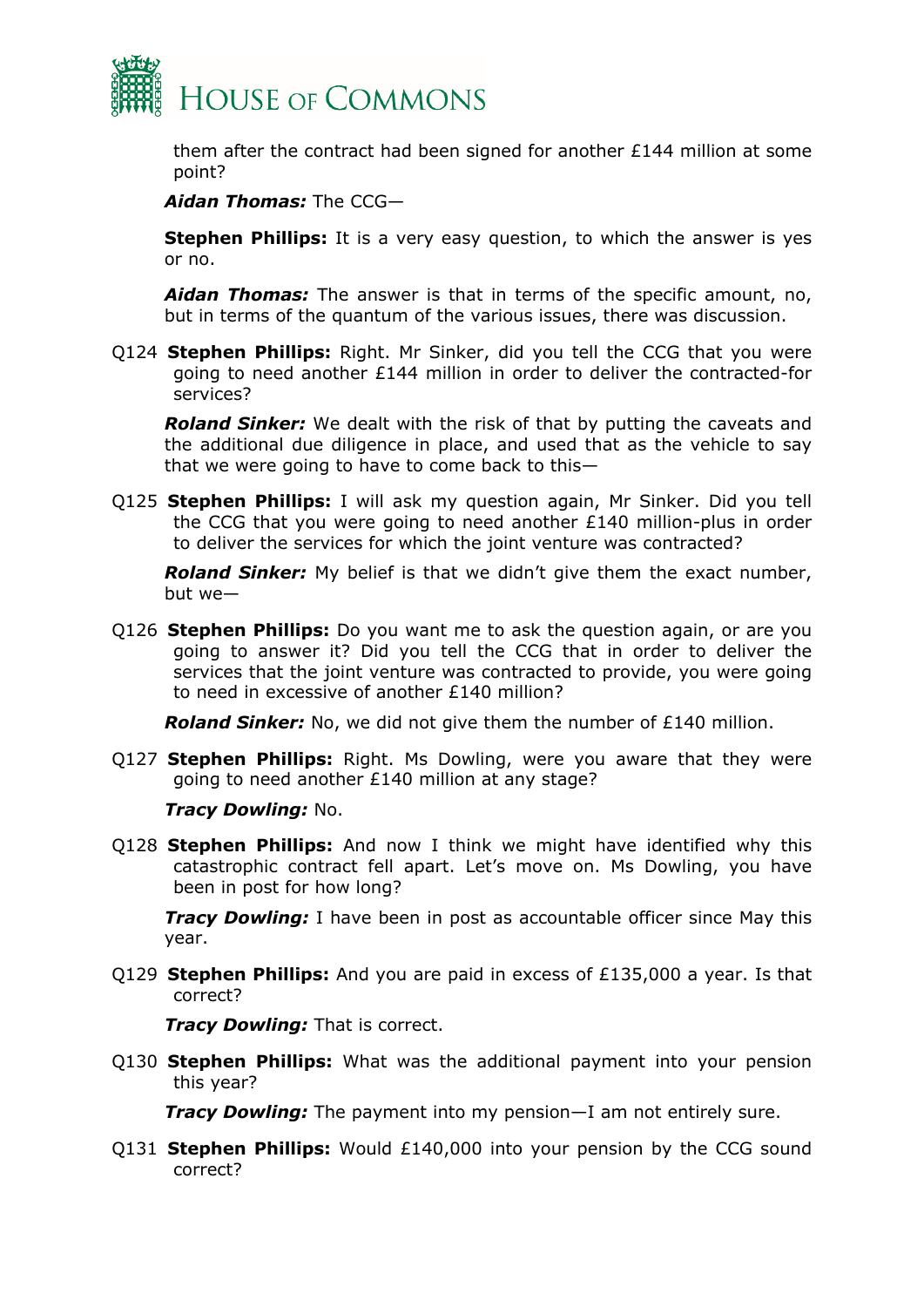

*Tracy Dowling:* No, that does not sound correct. I think that's the cash equivalent sum of the change in the pension. That is not a payment into my pension.

Q132 **Stephen Phillips:** What is the annual budget of the CCG?

*Tracy Dowling:* It is roughly £1 billion a year.

Q133 **Stephen Phillips:** Your CCG has a budget of £1 billion a year. You have employed some consultants recently, haven't you?

*Tracy Dowling:* We are just in the process of employing some consultants to help us turn around the organisation.

Q134 **Stephen Phillips:** How much are you paying McKinsey?

*Tracy Dowling:* We have yet to agree the final contract, but it will be a net sum of—

Q135 **Stephen Phillips:** Sorry, have you not learned your lesson? You haven't agreed a final contract, and they started a consulting project last week.

*Tracy Dowling:* No, they didn't start a consulting project last week. They have not yet formally commenced the consulting project.

Q136 **Stephen Phillips:** Right. How much are you going to be paying McKinsey to come into your CCG and try to turn it into a functioning organisation?

*Tracy Dowling:* We will be paying them a net figure of somewhere in the order of £800,000.

Q137 **Stephen Phillips:** You have also got some more consultants. You have been employing Deloitte—is that right?

*Tracy Dowling:* No.

Q138 **Stephen Phillips:** Someone else? Is it not Deloitte?

*Tracy Dowling:* There has been a review of the CCG's finance and governance capability, which was commissioned by NHS England. That was undertaken by PricewaterhouseCoopers this year.

Q139 **Stephen Phillips:** And how much did that cost?

*Tracy Dowling:* I don't know. That was not commissioned by the CCG.

Q140 **Stephen Phillips:** If we go back to this contract, Mr Stevens, what was the organisation that you said has subsequently been disbanded by NHS England? Remind me what it was called.

*Simon Stevens:* It is called the Special Projects Team.

Q141 **Stephen Phillips:** Why did you disband that team, which gave advice on this procurement between the CCG and Cambridge University Hospitals Trust and Cambridgeshire and Peterborough Trust?

**Simon Stevens:** Because we were not satisfied with the quality of the work.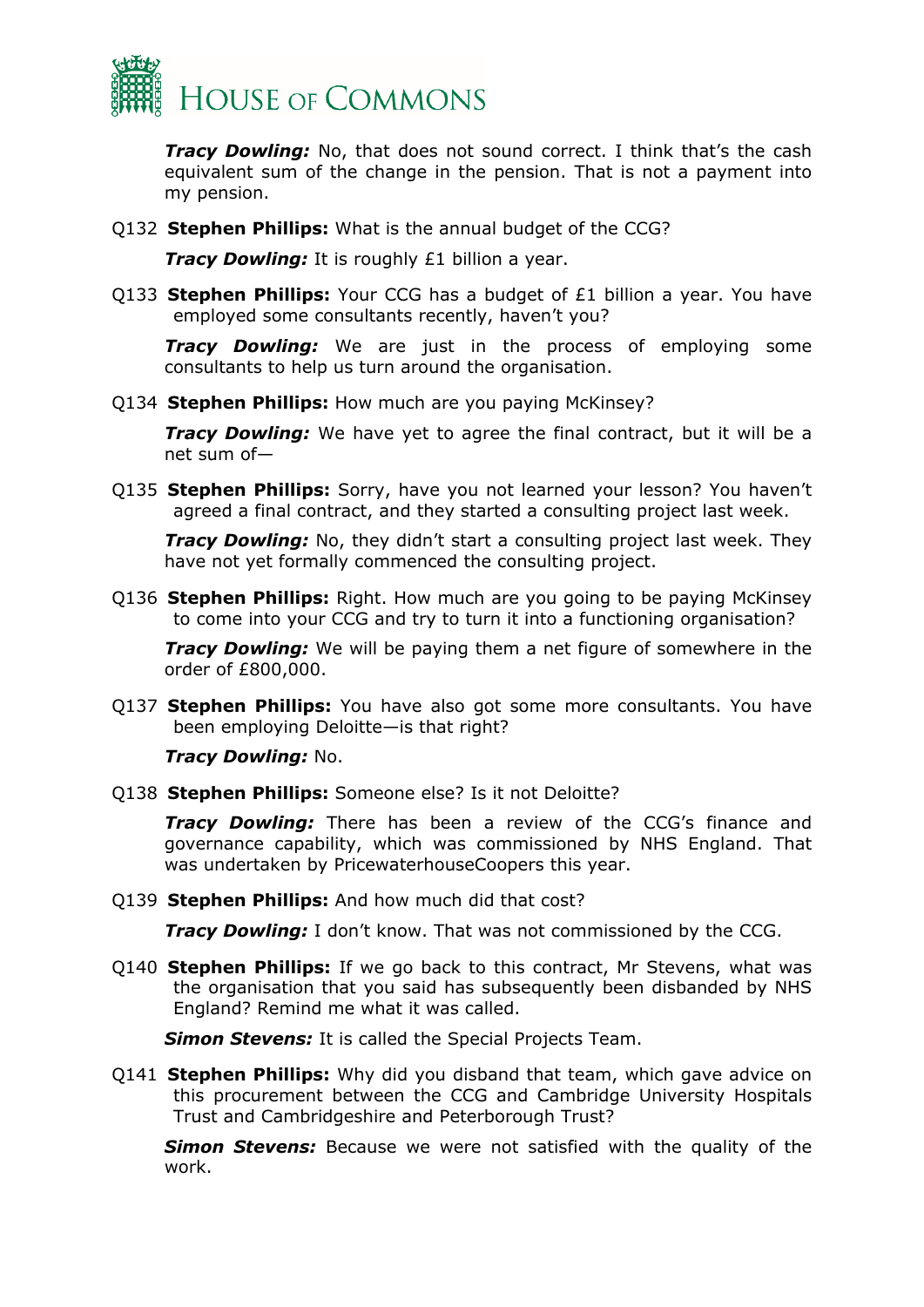

Q142 **Stephen Phillips:** There was a report earlier in the year published by a gentleman by the name of Mr Salt—is that right?

*Simon Stevens:* Mr Stout—David Stout.

Q143 **Stephen Phillips:** As part of that report, he suggested that a second report on the behaviour and performance of the external consultants be carried out. That work was carried out, and the second report was produced, wasn't it?

**Simon Stevens:** Yes. I think it's in draft form and is about to be finalised, but it does not, as far as I understand it, detract from the benefits of the decision we took to disband the Special Projects Team.

Q144 **Stephen Phillips:** That's very interesting. If we look at an answer that was given by Lord Prior in the House of Lords in response to a question from Lord Hunt, he said that the decision to disband the SPT was following an internal review. Is that the second report, which you are saying has yet to be finalised?

*Simon Stevens:* No, the second report is an external review. This was an internal look, basically drawing on the work of the NAO and of David Stout, our own inquiries into what had gone on here and various other matters. We took the decision that this lot should go.

Q145 **Stephen Phillips:** None of this information—the internal review and the second review, which is in draft—has been shown to the NAO. Is that correct?

*Simon Stevens:* I don't know. Certainly the first one has, and I think the second one is still in preparation or is nearly there.

Q146 **Stephen Phillips:** Can I have your undertaking that both the internal review and the second report will be shown to the National Audit Office and to the local Members of Parliament who have asked for it?

**Simon Stevens:** Sure. We published the David Stout review, and we will publish this one, absolutely.

Q147 **Mr Bacon:** I have got the House of Lords answer in front of me. It says: "Following an internal review and the NAO report, NHS England identified concerns about the work of the SPT." You have just said that it was not as a result of the second report.

*Simon Stevens:* No, I think we are talking about two separate—

Q148 **Mr Bacon:** Can I just finish? There are two reports. You said that it was not because of the work of the second report that you took the decision to close the SPT. You said that it was because of the first report. The first report is not the one that focused on the SPT; that was the second report, wasn't it?

**Chair:** Can you be clear about which report you mean, Mr Stevens?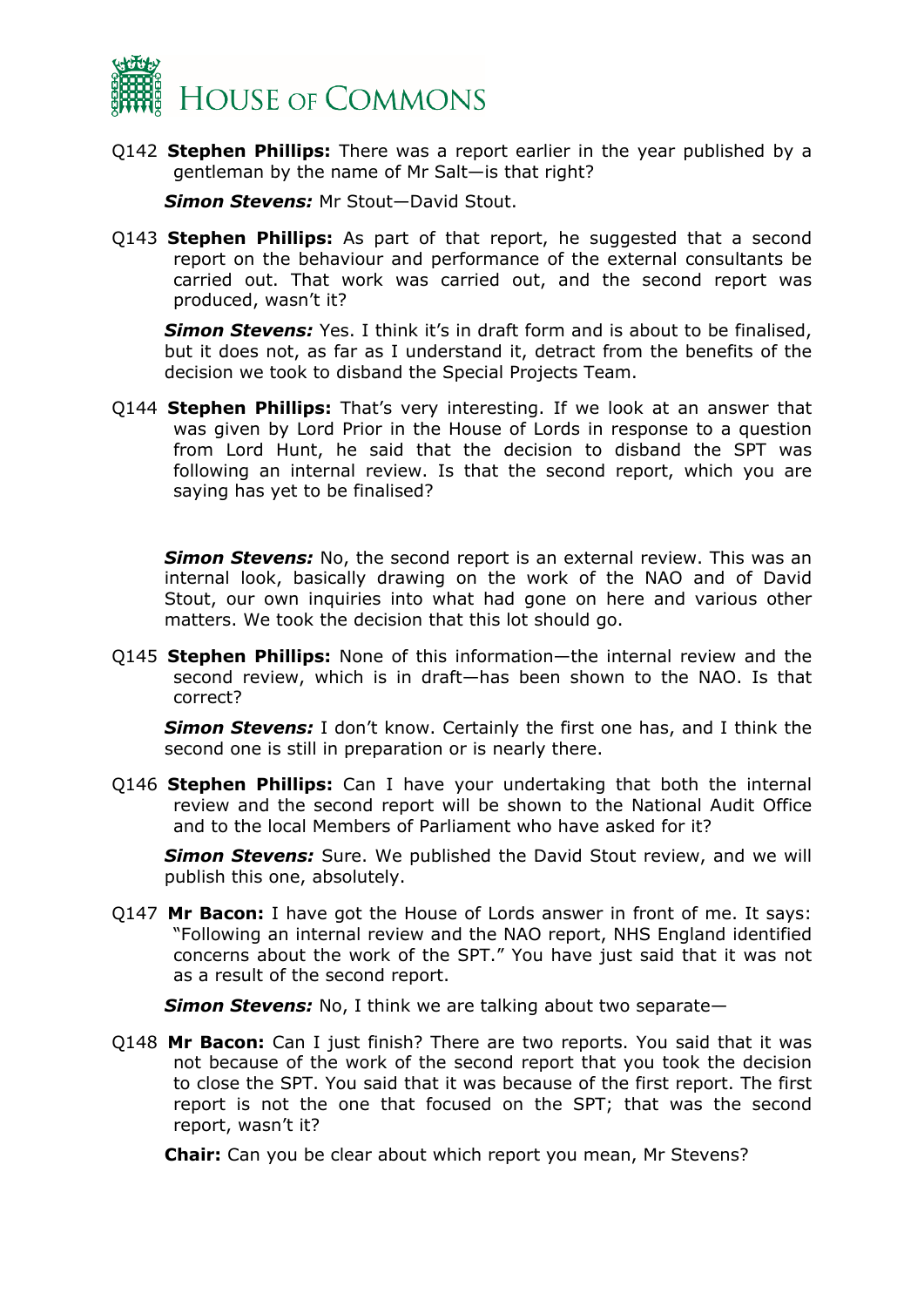

*Simon Stevens:* There are four separate things here, Mr Bacon: one is the NAO Report; two is the David Stout report; three is an external review that we commissioned of the advice from the three sets of advisers, which is more or less done, but as yet has not been published—

Q149 **Chair:** So that includes the SPT.

*Simon Stevens:* That includes the SPT. The fourth, which I think is what the reference to the House of Lords is, is to some work that we did ourselves—regardless of these independent reviews—looking at what has been going on with the SPT and deciding whether or not they should be disbanded.

Q150 **Stephen Phillips:** Because there were other things for which they were responsible.

**Simon Stevens:** Exactly. On the back of that, we decided they should go.

Q151 **Mr Bacon:** Just to be clear, who did the third report—the external review that you referred to?

*Simon Stevens:* That is being done by PwC, I believe.

Q152 **Mr Bacon:** Forgive me in case I didn't catch that, but how much is that report costing?

*Simon Stevens:* I can find out for you and let you have that.

Q153 **Mr Bacon:** Is it that report, or the fourth report that you just mentioned— I will just refer to Mr Stout's report. In recommendation 1 on page 20, he states: "Follow up this Part 1 review with Part 2 in the form of follow up investigations specifically on the role of external advisors to the procurement, the effectiveness of the Gateway review process, and the role of the CCG executive leadership, Governing Body and related audit functions throughout the procurement and contract period." What is the report of the four you just mentioned—it obviously cannot be this one that is referred to there? Is it the third one—the external one by PwC—or the fourth one?

**Simon Stevens:** Yes, the fourth one, but I said them in the wrong order. To be clear, the temporal order was that first, when this all fell apart, we commissioned the David Stout report and published it. We commissioned it in January and published it in April or May—something like that. In parallel with that, two Members of Parliament asked the NAO to begin its investigation, and it did that. Thirdly, we ourselves did a look internally at the work of the SPT, and on the back of that we decided that they should be disbanded. The remaining piece is the bit that David Stout recommended, which was that there should be a review specifically of the quality of the advice to the CCG from Deloitte, the lawyers and the SPT, and the extent to which the CCG used the advice wisely.

Q154 **Mr Bacon:** And that is the last piece of work that PwC is doing that you are saying is still in draft form.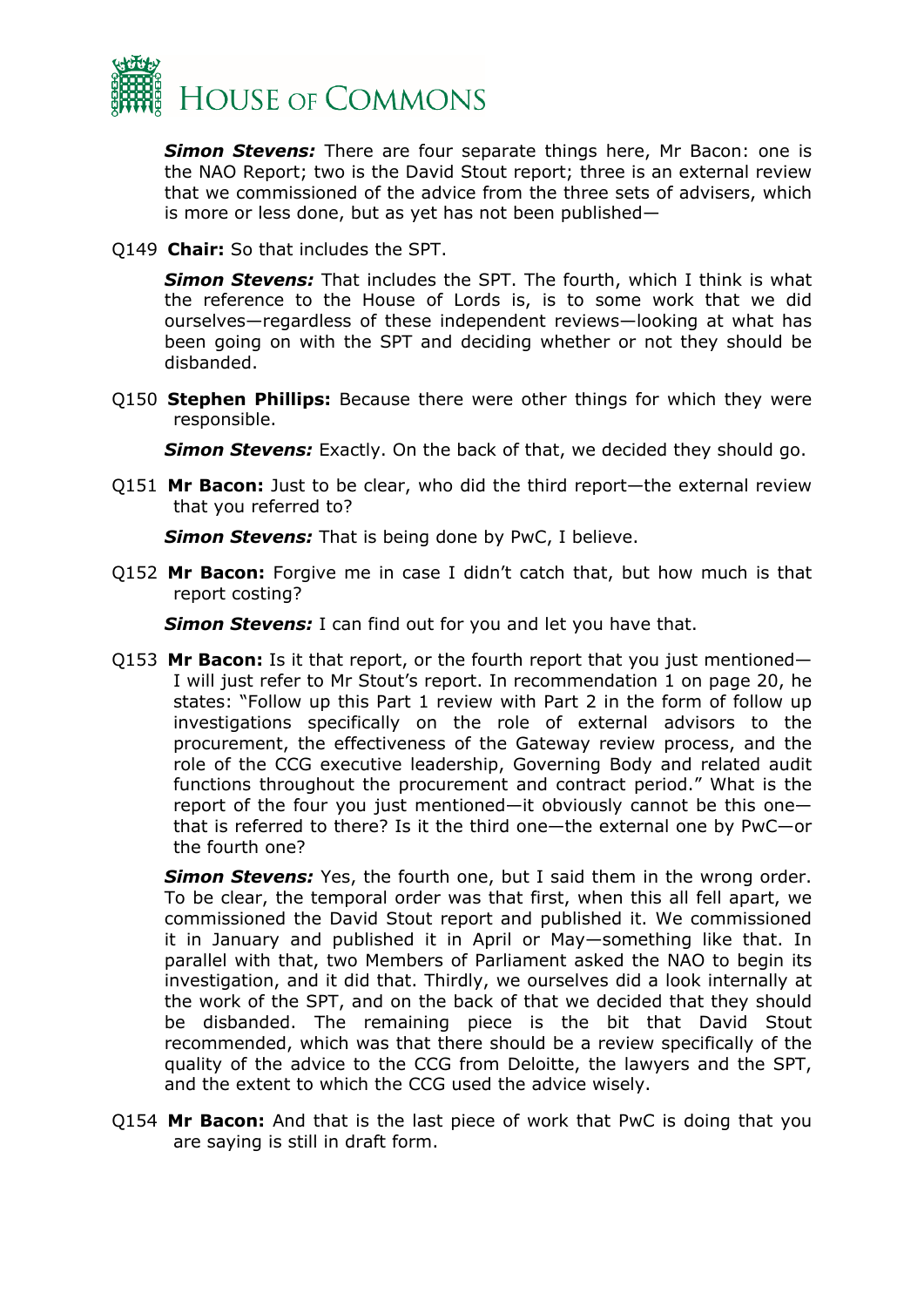

*Simon Stevens:* Yes, but I think it will be published very imminently. There are no surprises in there.

Q155 **Mr Bacon:** Okay. Here's my concern, because I did not read out the rest of the parliamentary answer. There is an instrumental part of the answer. It says: "Following an internal review"—that is one that is already done— "and the NAO report, NHS England identified"—past tense—"concerns about the work of the SPT. As a result, the SPT will close". So the report that this answer is based on was already completed, was it not?

*Simon Stevens:* Well, when you say the report, our internal look—

Q156 **Mr Bacon:** I said "an internal review and the NAO report". I am just reading from a parliamentary answer.

**Simon Stevens:** So the internal review was clearly complete, and that is what led us to decide to disband the SPT.

Q157 **Mr Bacon:** In other words, because of concerns about the SPT. That is what it says: "As a result, the SPT will close".

*Simon Stevens: That's right.* 

Q158 **Mr Bacon:** But my point is that the report that the "NHS England review of UnitingCare contract" talks about refers to another review: "Part 2 in the form of follow up investigations".

*Simon Stevens:* That's the PwC report.

Q159 **Mr Bacon:** Which you have described as the third and sometimes the fourth, depending on which order you decide to put them in. That report is still not complete, so we do not yet know what the conclusions of that report are—

*Simon Stevens:* As far as I understand it—

Q160 **Mr Bacon:** If I could just finish my question. It is correct, isn't it, that we do not yet know, and nor does the NAO know, what the conclusions of that report are about the role of the external advisers to the procurement? That is correct, isn't it?

*Simon Stevens:* As soon as that report is finalised—

Q161 **Mr Bacon:** Sorry, but is that correct?

*Simon Stevens:* Well, it has not been published yet, so therefore it is correct.

Q162 **Mr Bacon:** It would be helpful if you answered my question, rather than a different one. Is that correct?

*Simon Stevens:* Well, since it has not been published, of course that is correct. It will be published—

Q163 **Mr Bacon:** Sometimes people are shown draft reports. It does not have to be—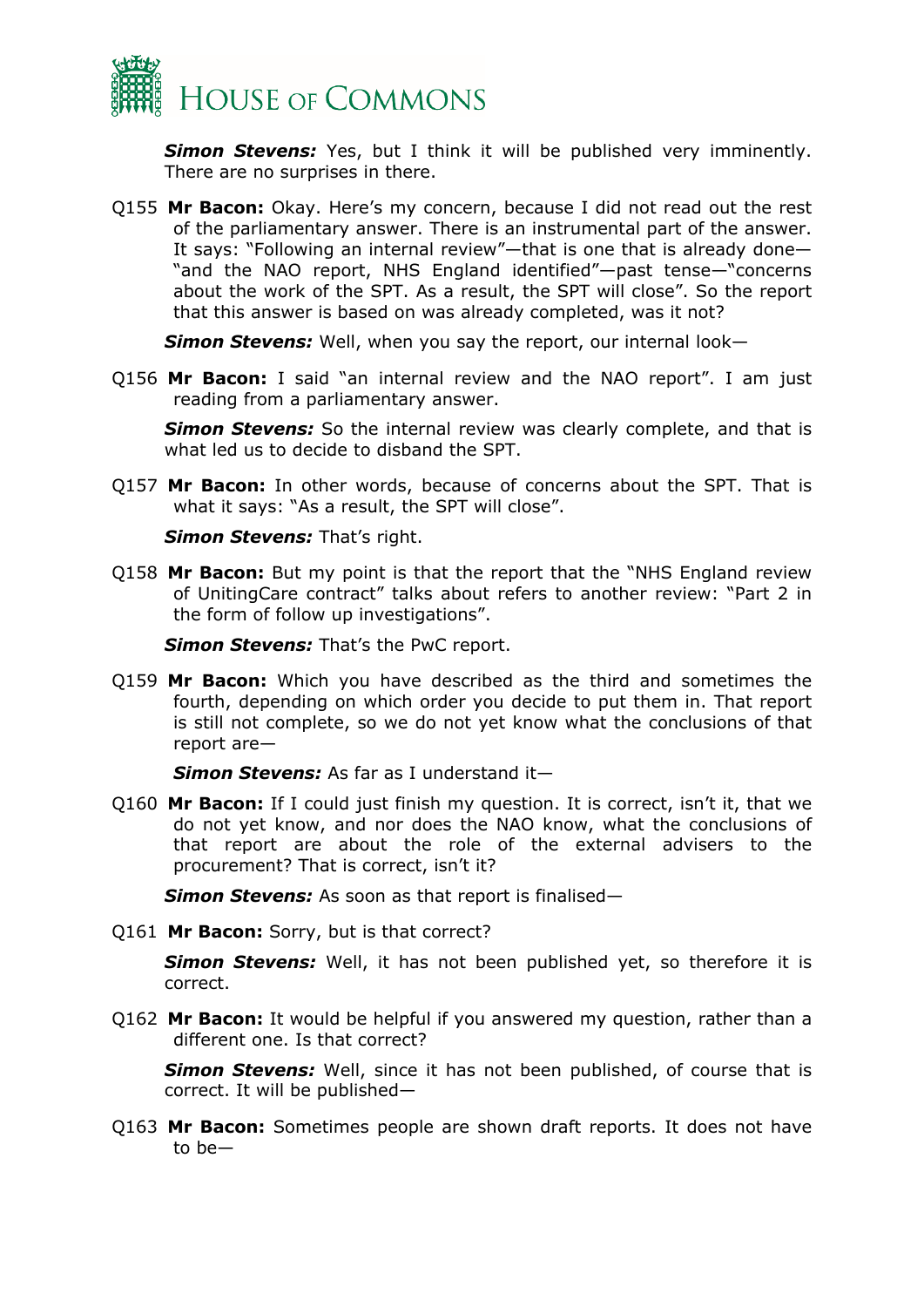

*Simon Stevens:* I do not know the answer to that question, and I do not know whether Sir Amyas has or has not—

Q164 **Mr Bacon:** No, the NAO has not seen it. So we do not yet know, and nor does the NAO, what Part 2—the investigation recommended by Mr Stout, specifically on the role of the external adviser to the procurement—says. And I think it is rather germane information, isn't it? And, by the way, it was not just the external advisers, it was the role of the CCG executive leadership as well. We need to know this stuff, and we need to know it soon. When will it be finished?

**Simon Stevens:** I think it is pretty much there, so I would have thought we can get it to you if not this week, then next, but let me check that.

Q165 **Mr Bacon:** This Report was published in July, 14 July—the NAO Report was published in July. How extensive is this PwC report? It has got some terms of reference, it is fairly clear—we need to know about the effectiveness of the gateway review process, the role of the external advisers, the role of the CCG executive leadership and also governing body and related audit functions throughout the procurement of contract period. It does not sound like rocket science. Five heads of additional inquiry.

**Simon Stevens:** Let us hope it is a useful addition to the literature on this topic.

**Mr Bacon:** One would hope so. I would like to suggest, Chair, that we await this report before we reach our own conclusions, and that we allow the NAO to take a look at it, because we cannot really form a full conclusion otherwise.

**Chair:** I agree.

**Simon Stevens: Perfectly reasonable.** 

Q166 **Karin Smyth:** What has happened to the team? They have been disbanded—what has happened to them?

**Simon Stevens:** As I understand it, there were 21 people in this team; 20 of them have left, gone—

Q167 **Chair:** Retired, made redundant?

*Simon Stevens:* I think 19 of them were on short-term contracts, and there were two permanent employees, and of those two permanent employees, one has gone back to clinical practice, as I understand—she was a nurse, and has gone back to clinical nursing—and the other, last remaining person leaves next month.

**Chair:** We might come back to that.

Q168 **Philip Boswell:** I have two questions to Mr Thomas and Mr Sinker. You intimated in answer to Mr Phillips's earlier questions that risk management was indeed carried out. If so, why? Unlike your competitors, was adequate contingency not included in the bid? Secondly, given your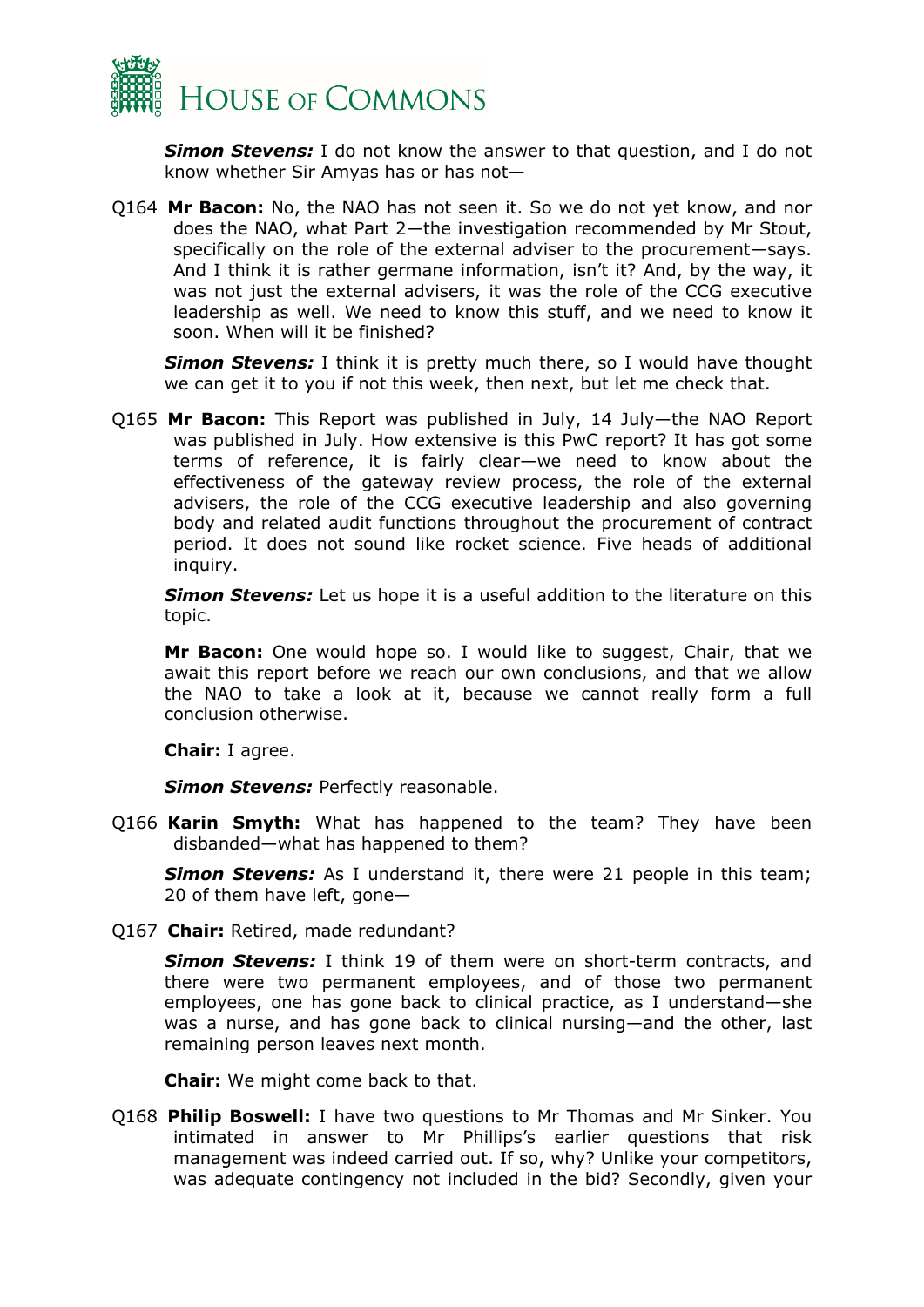

stated keenness to win the bid and the disparity, did you effectively buy this contract hoping to make good any deficit using variations of subsequent renegotiation?

*Aidan Thomas:* No, we did not buy the contract. I want to add to what Roland said earlier is that the other thing is that we wanted to make the contract work. We were actually very proud of the model, and UnitingCare had done a lot of work even prior to the contract award to work with local people to get the contract ideas sorted and to get engagement. So from that perspective, we did not buy the contract, and I want to state that very clearly.

Will you just remind me of the first part of your questions?

Q169 **Philip Boswell:** If risk management was carried out, why then was adequate contingency not included in the bid?

*Aidan Thomas:* We of course did look at risk, and that was actually one of the biggest parts of discussion we had with Monitor about the contract itself and the trust's position in relation to that. There would have been a slightly different process, I think, for Addenbrooke's, but we certainly did look at risk and we did look at contingency. We were aware of the risks to the trust in it, as well as the wider risks.

I do not want to give the wrong impression either from what I said earlier. I think the savings potential in the contract was there. I personally, in a long career in the NHS, have seen some of the things in that contract work, on a different scale. So I firmly believed that it could work. What I would add, though, is that it has never been done on the scale of this, and that is the bit that is untried.

*Roland Sinker:* I agree with everything that Aidan said. My only build would be the contingency that Addenbrooke's had available to support the contract was eroded as our financial position deteriorated during the course of the financial year and we became in support of liquidity funding from the Treasury.

*Aidan Thomas:* Can I add something? The other thing on risk management, which I didn't say before, is that of course part of the risk management were the conditions that were put in the contract. So that was part of how it was handled.

**Chair:** We will go back to that in a moment.

*Sir Amyas Morse:* I just want to ask a question about the future, so I should ask Ms Dowling, I guess. How much are you paying for these services now? So we've now got this collaborative, open, sharing way of working, which you described and which sounds very good. Over the same five-year period, what are you now going to pay?

*Tracy Dowling:* I'm sorry; I don't have that figure with me. What I—

*Sir Amyas Morse:* I'd like to know what it is. Is it more or less than the range of bids you had before? In other words, I'd just like to be clear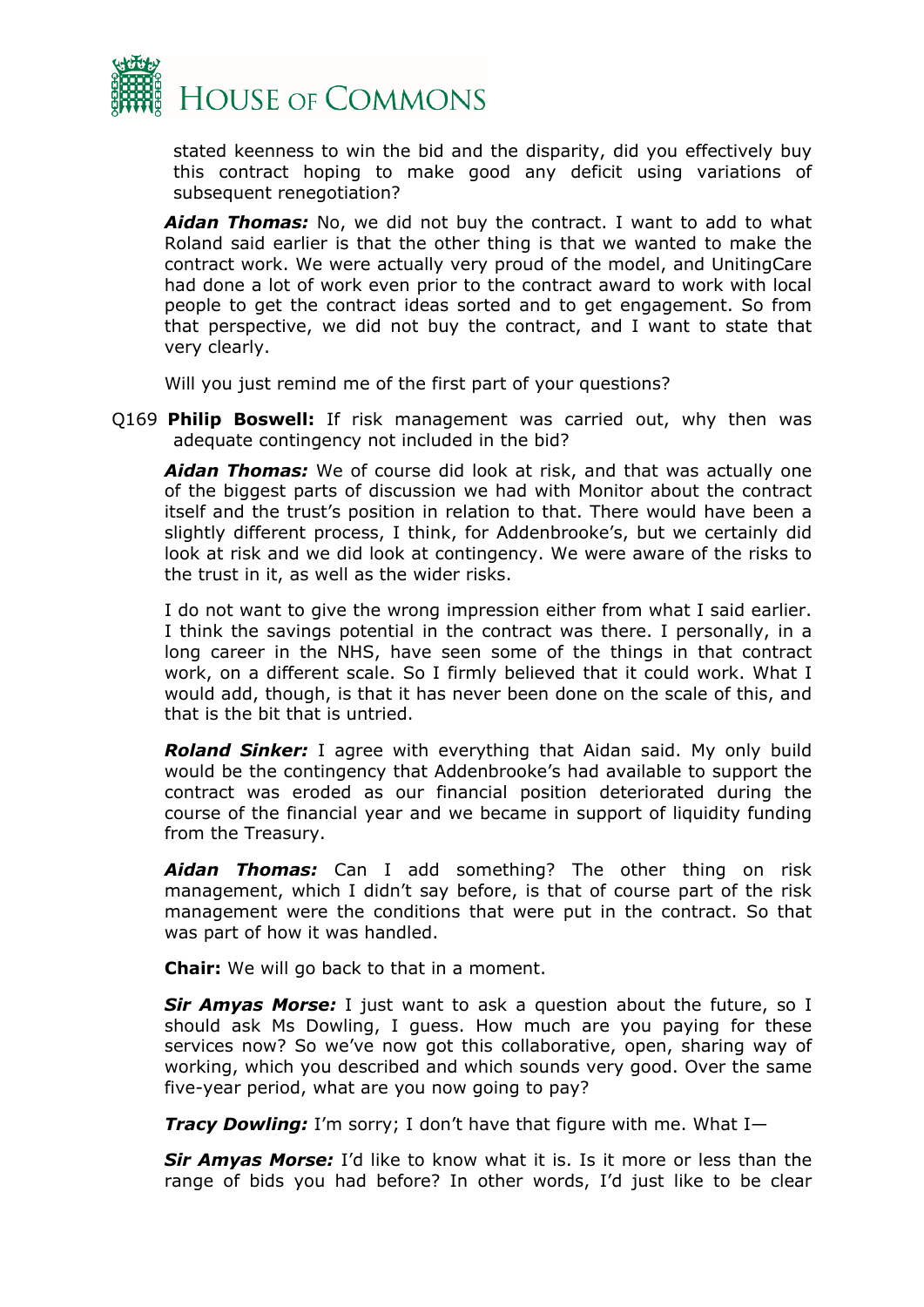

whether the net net of being able to do all this is that you are actually paying more. What's the answer to that?

*Tracy Dowling:* I think that, in terms of the next five years, that's what we're working through as part of our sustainability plan. In terms of this year, we are paying less than the amount of money that UnitingCare would have wanted this year, but we are paying more for these services than the CCG would have expected at the bid price. That is because we are paying at full payment by results tariff for the admissions into hospital and we have increased our investment in the services that UnitingCare had set up. So we have not taken away any services that had been established by UnitingCare.

*Sir Amyas Morse:* Just to make sure that I've understood that, when you talked about what UnitingCare "would have wanted", is that the £887 million number that we are talking about, which they actually had in their internal costings as what they should have charged in the first place and what they needed to get from you? You are saying you are not paying quite as much as what they thought they needed to have to cover the costs, but you are paying more than the £726 million that they actually bid. Is that right?

*Tracy Dowling:* Yes, that is right and that is one of the reasons why we have financial challenges in our system.

We do not now have one contract for these services. We contract separately now with the acute hospitals for attendances and admissions for older people, and with the mental health trusts for community services and third sector organisations. The totality of that is less than for this year—less than the amount that UnitingCare were saying they would need—but it's more than the bid price. So, the financial position of the CCG is less favourable than it would have been had the services been able to be provided at the bid price.

*Sir Amyas Morse:* Okay. So it would be very helpful to understand that in specific detail for the next five years. Thank you.

*Tracy Dowling:* It would be marvellous to do, and that is part of what we are working through with our sustainability and transformation plan—

- Q170 **Chair:** If you could send us the detail that you have now, that will inform our report.
- Q171 **Caroline Flint:** We have heard from Mr Stevens that he has got seven safeguards to prevent this from happening again. Why weren't those safeguards in place already, and who is responsible for that? Is it NHS England, or is it NHS Improvement, which once was Monitor, and Monitor was also supposed to be looking into checking the resilience of these partnerships, and their commissioning and contract arrangements? Whose job is it?

*Simon Stevens:* I think the NAO's answer to the question is on page 10 of its Report, which is, "CCGs and foundation trusts have significant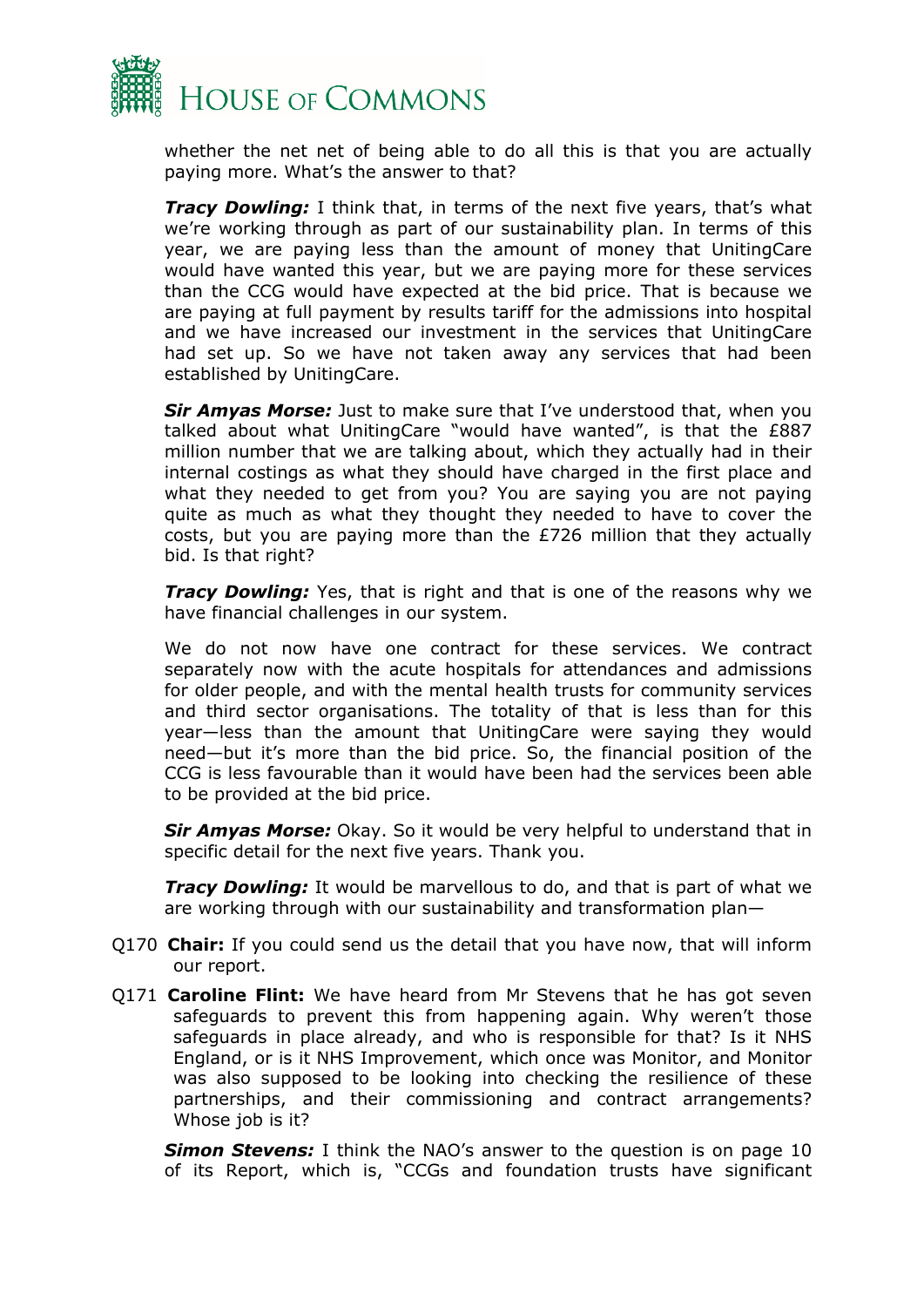

statutory freedoms to make their own decisions. The regulators and oversight bodies acted in accordance with their statutory roles". The point is that if we want more of these kinds of changes, we will have to evolve the way we work together nationally, as well as putting in these safeguards locally. We will have to evolve our systems to deal with these kinds of issues.

#### Q172 **Caroline Flint:** When's that going to be completed by?

*Simon Stevens:* From October, we will publish a checklist that will have to be gone through for any CCG wanting to embark on these kinds of service changes, and NHS England and NHS Improvement will create a joint assurance process that, for any part of the country that is going through a big thing of this nature, will answer four questions.

First, can we be convinced that the clinical model—the service model they are talking about—will actually produce net benefits to the health service across the whole economy? Second, is the provider—whoever they are actually capable of managing the contract and the risk that is involved? Thirdly, have people thought through the consequences for other providers? That is not to say there is a veto on change, but nevertheless in the real world there may be consequences for other providers, so what are you going to do about that? Fourthly, as we talked about earlier, does there need to be any change in the regulation that NHS improvement has for that provider or providers and the Care Quality Commission as well? Those four tests would have to be applied to any of these kinds of arrangements in future.

Q173 **Caroline Flint:** What is worrying for the public is that in different guises we have had strategic oversight with different names. NHS Improvement was once called Monitor. Before NHS England we had the strategic health authorities. The oversight of what PCTs and then CCGs are meant to do has been around for quite a long time, but we constantly hear that there is not enough expertise in the system to make sure that silly mistakes are not made. For example, on the establishment of a limited liability partnership, who is responsible for not giving the advice that if you set up a limited liability partnership you are not open to the VAT privileges that you have if you are an NHS entity? Who would have been responsible for informing the CCG or someone of that?

*Simon Stevens:* The parties to the agreement are responsible.

*Roland Sinker:* What I'd add to Simon's comments is that at least half of Simon's seven lessons learned are exactly the sort of things that foundation trust boards should be thinking about. Both Aidan and I, our boards, have carried out quite extensive reviews—Aidan, I know yours has just completed—into how we make decisions.

Q174 **Caroline Flint:** Sorry to interrupt you, Mr Sinker. Yes, you are absolutely right that the foundation trusts should have been thinking about these things, but if you are setting up a particular partnership, why wouldn't you seek the correct advice from whomever to say, "Can we be absolutely clear what we will and will not be liable for by setting up this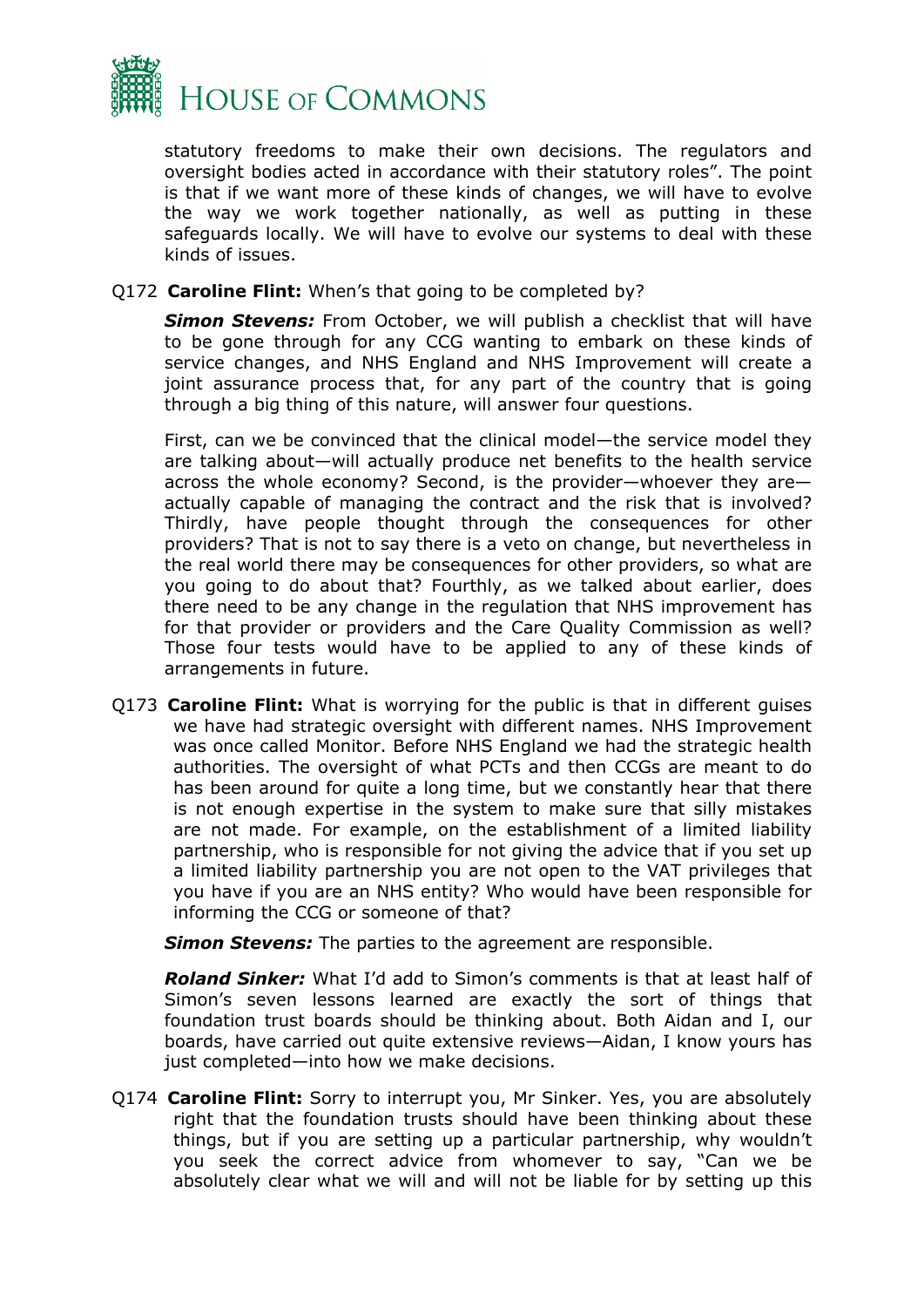

partnership—this type of LLP?"

*Aidan Thomas:* On the VAT issue we did seek advice—that's the one you mentioned. We took advice from different companies on the tax implications, and we—

Q175 **Caroline Flint:** Who did you take advice from?

*Aidan Thomas:* At the time—hang on a second.

**Chair:** Did you take advice—

*Aidan Thomas:* We took it from KPMG and HMRC. I think it is fair to say that—this links to a point earlier made by Ms Smyth—if you look at what was happening, this was NHS money going through an LLP but into NHS services. It wasn't clear from HMRC at the time, and it still finally isn't, what the VAT relations were.

Q176 **Chair:** Sorry, you say it finally isn't—

*Aidan Thomas:* My understanding—

**Chair:** But the NAO report is pretty clear that the VAT was not reclaimable.

*Aidan Thomas:* It's still not finally clear from HMRC.

Q177 **Chair:** We are seeing HMRC in a few weeks, so I just want you to be really clear on this.

*Aidan Thomas:* I think I am talking in general terms.

*Simon Stevens:* Maybe we could get you a combined note on what the current issue is, as we see it—or as the team sees it—on VAT. Obviously, the VAT Act 1994 is quite complex—

**Chair:** It is extraordinary. It may be complex but you have HMRC and lots of clever, highly paid tax advisers and I am sure that someone could have got this right.

Q178 **Caroline Flint:** I think this goes to the heart of the concern about the assumptions made of what you would be liable for and therefore, the costs of running the contract, and to what Mr Boswell said—did you say it was a lowball, Auditor General?—about doing a bid that was far too low in terms of what you could expect to have to pay out for and what you could expect in terms of additional funding from the CCG. It all adds to a sense that you were not really clear about what it was all going to cost.

*Aidan Thomas:* I think this goes back to the point that Simon Stevens made earlier; it is very clearly in one of his seven recommendations. I agree that the right thing in future, and the thing we are all mindful of, is that we should not be agreeing contracts where we have large numbers of outstanding uncertainties. We did take advice on VAT; it's just that it wasn't clear.

Q179 **Caroline Flint:** All right, you're saying that you took advice on VAT but it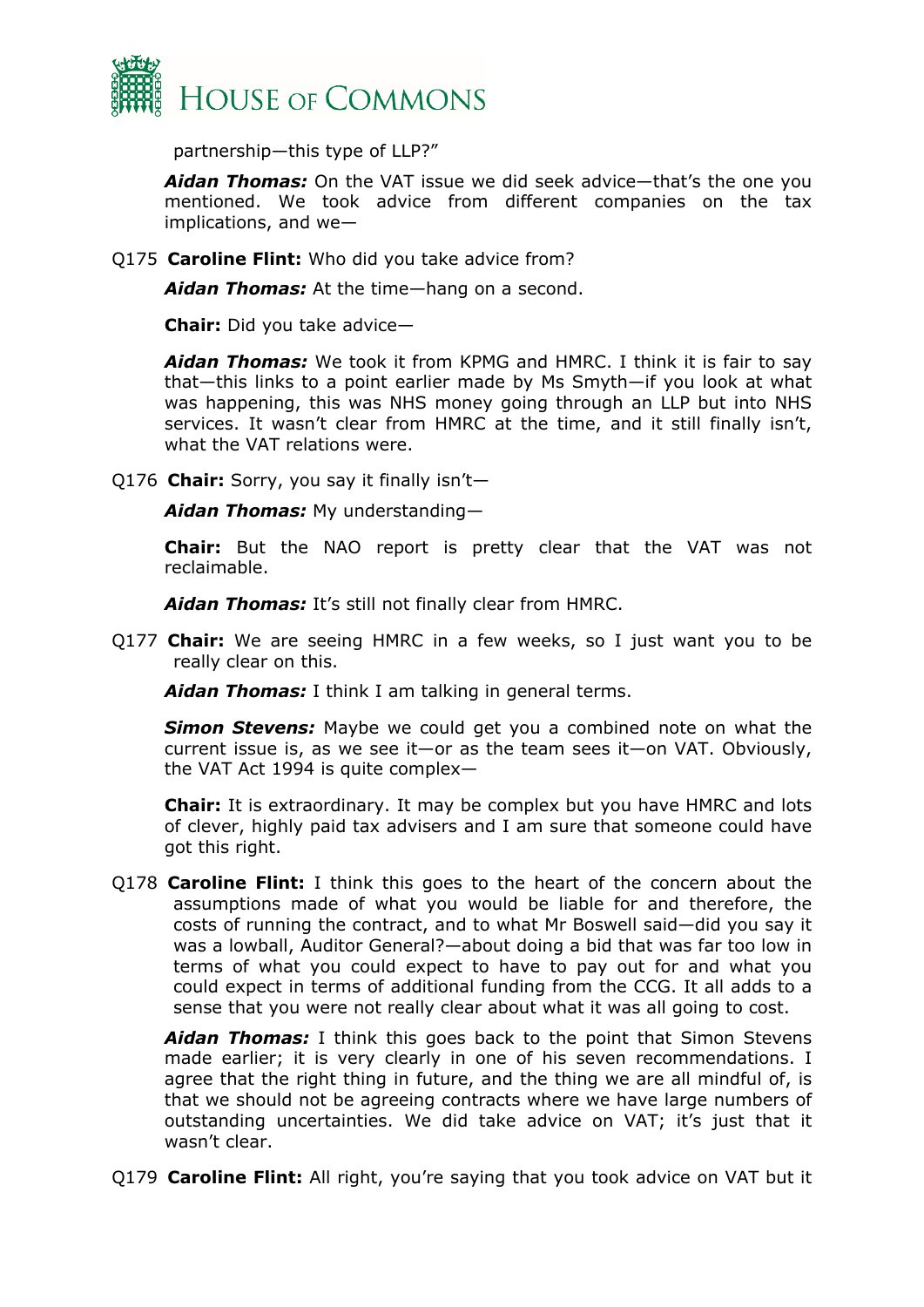

wasn't clear whether or not you would be liable for VAT. But you still decided to go ahead on the basis of the contract you set up.

*Aidan Thomas:* Well, we managed—

Q180 **Caroline Flint:** You made a huge assumption.

*Aidan Thomas:* No, we didn't. We managed the risk that was associated with it. As I answered to Mr Boswell, it was included in discussions we had with the CCG about how the contract was run.

**Caroline Flint:** Managing the risk sounds like you are shoving it under the carpet to me. These are very serious matters.

Q181 **Chair:** Perhaps we can just ask Tracy Dowling whether the CCG was aware that, one, the management of this VAT risk was there, and two, that the CCG would fill the gap if the VAT ruling went the wrong way.

*Tracy Dowling:* No, I don't think the CCG was aware that it would have to manage the gap on that. I think what the CCG should have done is made sure it was absolutely explicit in the tender documents where the responsibility for VAT would sit; and given that with procurement of this type we could receive bids from any kind of organisation I think the tender documentation should be really clear that any organisation that has a VAT liability would be responsible for putting that cost, and that risk, within their bid submission; and I don't think our documents were sufficiently clear on that. Hence the uncertainty afterwards.

Q182 **Chair:** Yours weren't, at your CCG; Mr Stevens?

*Simon Stevens:* For a nano-second of role reversal could I ask a question, which is did the other two bidders include VAT?

**Tracy Dowling:** I would need to go back and check to give an absolute answer.

*Simon Stevens:* From stage left we are hearing yes as the answer to the question. But that ends my attempts to usurp the Committee's remit.

Q183 **Chair:** It's always useful to know that we do not all know what is going on. I think it is pretty obvious from some of what has happened. It all just beggars belief, really.

We had this issue with the CCG not knowing and not having the right contract documentation. Across NHS England—maybe this is for Mr Hay across the piece, is that normal? Is that the norm or was the CCG in Cambridgeshire and Peterborough an outlier?

*Stephen Hay:* I think from the research I have done into this case that the CCG and the providers knew there was a pretty material contract risk, and it is £160 million to £170 million. It is in a board paper that was submitted to us by Cambridge and Peterborough at the end of January, and as far as we are concerned that contract gap was raised with the CCG and was also in our bid.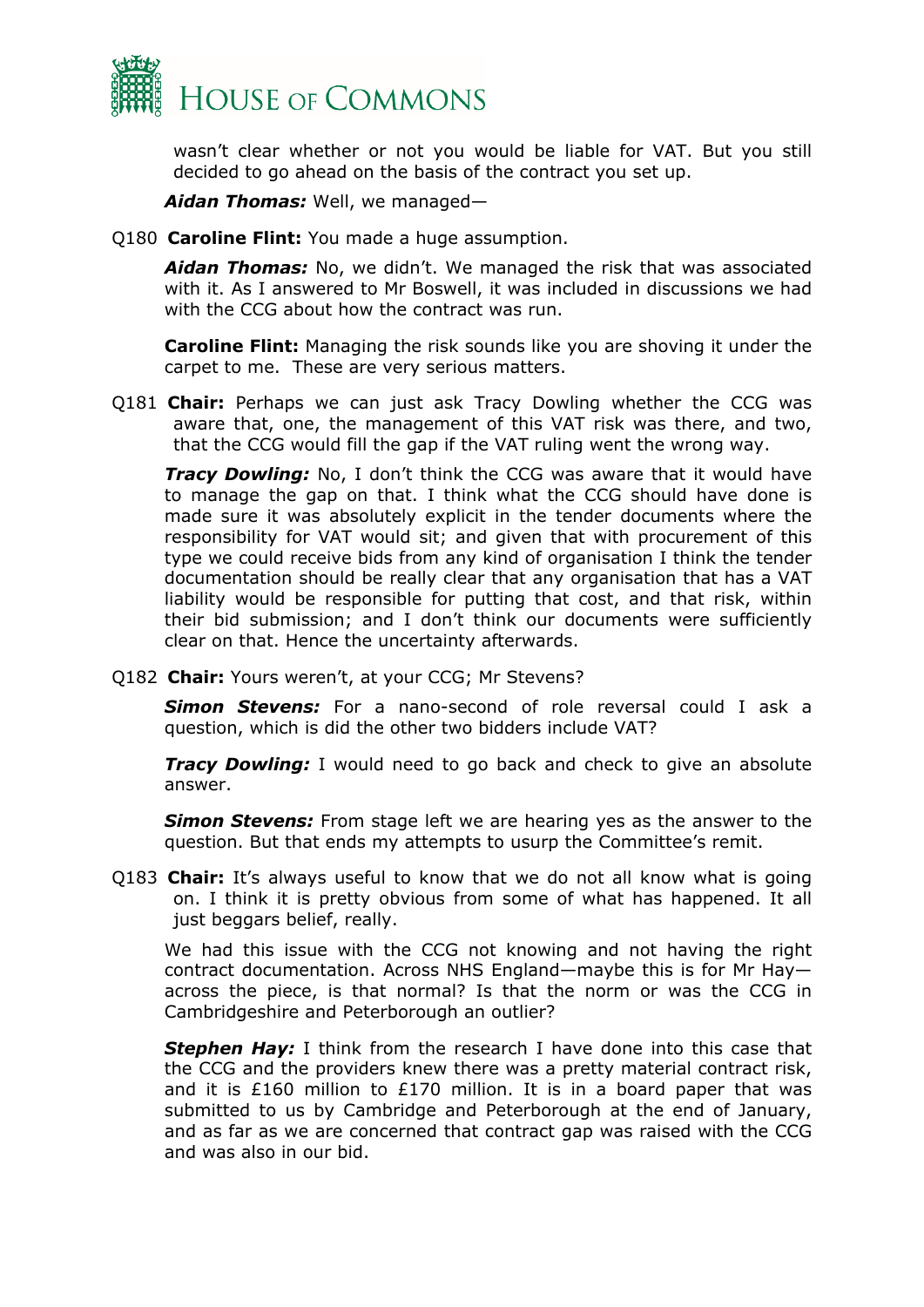

Q184 **Chair:** The question was is this a common problem across the NHS, that the contract arrangements do not require the bidders to make it clear what the VAT liability is. Twenty per cent. is a big issue, a big difference.

**Stephen Hay:** My view is that this was quite a unique situation, this particular joint venture.

Q185 **Chair:** So you don't know the answer. Tell us if you don't know.

**Stephen Hay:** I haven't come across this particular issue before.

Q186 **Chair:** Mr Stevens, I hope it is on your agenda.

**Simon Stevens:** I think usually it is explicit, but the VAT rules are quite complicated as between type of bidder; so one of the complaints is that in some ways there is not a level playing field, in that if you are an NHS bidder you have a different VAT look-through than if you are not, and different types of cost within a contract are subject to different VAT rates; so it is not just 20% across the board, in or out. It is more complex than that. I think we should get you a note ahead of your discussions with the Revenue, but this is the Value Added Tax Act 1994. A lot of case law has developed but it is not as simple as one might think.

- Q187 **Chair:** If you take, also, pensions on some of these subcontracted or contracted out services, there are different pension liablities; there is a marketplace now, in the NHS, but these are issues that I am sure our sister Committee will be looking into. I am going to let Caroline Flint finish off; then Mr Phil Boswell; then Karin Smyth.
- Q188 **Caroline Flint:** I understand there are something like £16 million of unfunded costs as a result of what happened. At PMQs today the MP for South East Cambridgeshire, Lucy Frazer, raised concerns about the continued viability of the minor injury unit in her area. Could you maybe outline what impacts this is going to have on some of the other service provision within this CCT area? Who is going to pay the cost? Who will pay the price?

*Tracy Dowling:* As the CCG, we do have a deficit position this year and are having to take action to look at all of our services—not just the minor injury unit services—in terms of best value for money and cutting our cloth and living within our resources. In terms of the minor injury unit we are also reviewing them against the draft Keogh standards for urgent care centres, and looking to find different models of provision—not just minor injury but other urgent care services. That is an area that we are reviewing as part of our STP.

Q189 **Caroline Flint:** Okay, but, given a difficult area, do you agree with the figure of £16 million of unfunded costs resulting from what has gone on wrong here. Is that agreed?

#### *Tracy Dowling:* Yes.

Q190 **Caroline Flint:** So where are you going to find that money from?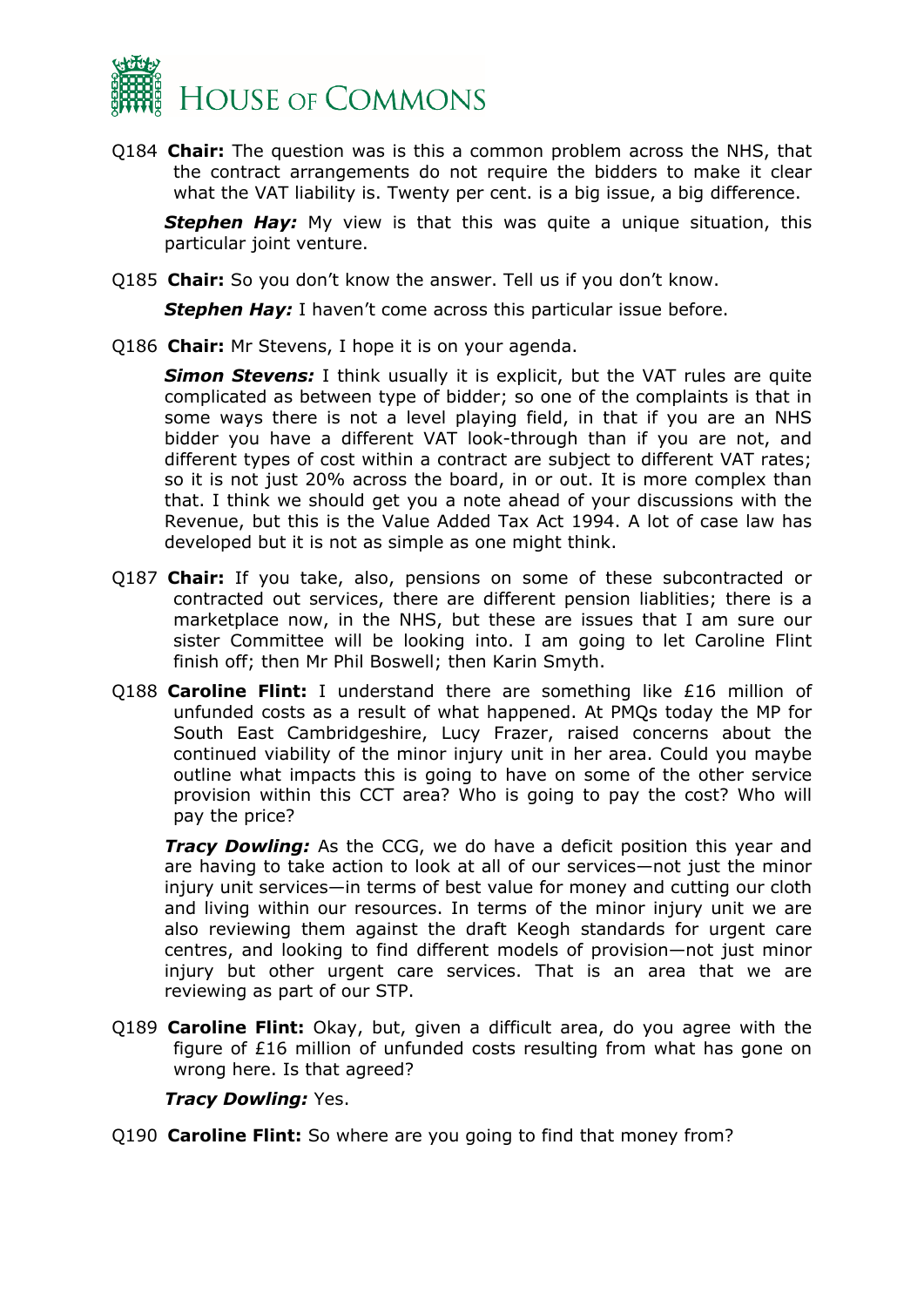

*Tracy Dowling:* We are currently spending more money than we have got. We have got to look at all of our services, and part of continuing to redesign these services for older people is to get those efficiencies that will get our finances back on track.

Q191 **Caroline Flint:** But in the short term?

*Tracy Dowling:* In the short term, we are looking at a whole raft of other efficiencies. We are looking at accelerating some of these changes. We are one of the first in the country to do integrated urgent care.

Q192 **Caroline Flint:** I understand that everywhere is doing that across the country, but is it fair to say that if this process had been better managed, and there had been better knowledge and oversight, the existing difficult situation for Cambridgeshire wouldn't have been further worsened by an extra £16 million of unfunded costs?

*Tracy Dowling:* I don't think we know, because we do not know how this would have played out had it continued. What we have to do now is to—

Q193 **Chair:** Sorry, so it might have been worse?

*Tracy Dowling:* We don't know. The reason why the contract terminated is that it was clear that it was not affordable for those costs to continue.

**Caroline Flint:** Goodness knows how much more it would have been if it had carried on.

**Chair:** I am going to bring in the Comptroller and Auditor General while Caroline Flint and I roll back gobsmacked.

*Sir Amyas Morse:* I just want to understand a bit about the circumstances, Ms Dowling. You came from NHS England.

#### *Tracy Dowling:* Yes.

*Sir Amyas Morse:* So you were the new broom to sort things out, right? What happened to the previous CEO of the CCG? Are they still working in the NHS? Have they disappeared along with the special projects team? In other words, was this part of a bit of a clean-up? I would just like to know. You were the person who was parachuted in to sort this out. Is that right?

*Tracy Dowling:* I was already within the CCG. Dr Neil Modha was a GP accountable officer, and he resigned that role in January this year and is just practising as a GP.

*Sir Amyas Morse:* And did he resign it because of anything to do with this contract?

*Tracy Dowling:* No. He had done four years' tenure in his post, and he had planned that after four years he would step down to focus on the priorities within his practice.

Q194 **Chair:** Mr Sinker and Mr Thomas, you are still around, and you were around then overseeing this debacle—let's be honest, that's what it was.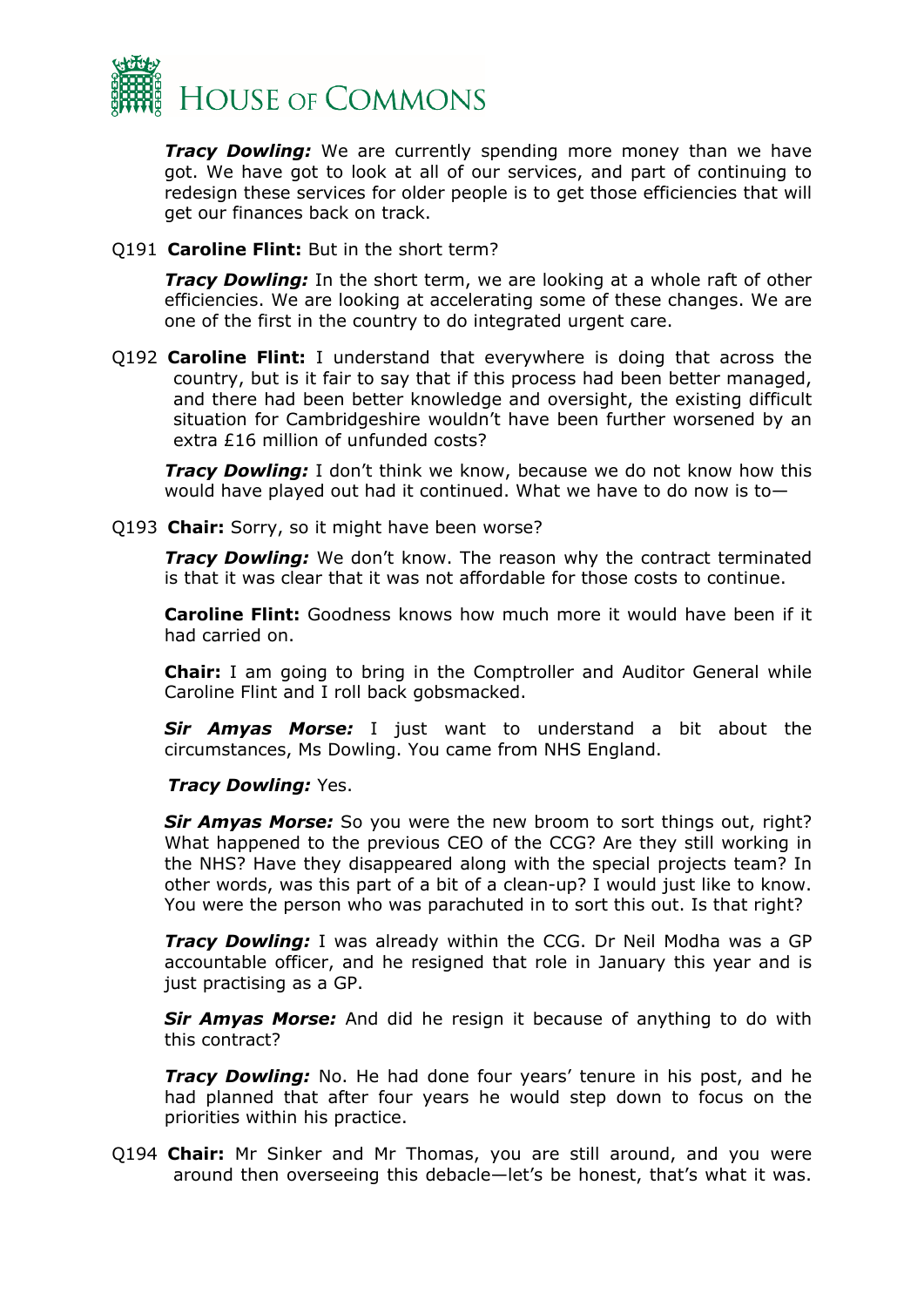

Ms Dowling, who else in the CCG was responsible for the contract, apart from the CEO? He was a GP so he had a different set of skills.

*Tracy Dowling:* We have also had a change of chair at governing body level, and I have restructured the executive team to make sure we employ executives who have the capability to transform services. I believe that that is the CCG's responsibility.

- Q195 **Chair:** So what happened to the people who were responsible for this? You have changed chair and the GP chief exec has gone back to being a GP. Who else? Not names, but was there a finance director looking at this?
- Q196 **Caroline Flint:** Ms Dowling was actually the chief operating officer at the CCG during this time, I think.

*Tracy Dowling:* I was the chief operating officer last year.

Q197 **Chair:** That is after the contract was signed.

*Tracy Dowling:* After the contract was signed, yes. The chief strategy officer who had responsibility for this is now working in another part of the NHS, and the director of finance has retired.

Q198 **Chair:** We're just puzzled—I raised accountability earlier—where the buck stops with this. In other jobs, if you do not perform you get demoted or you get some sort of rap. It seems like everyone's still working. What's been the consequence?

**Simon Stevens:** Does it really feel like that? I think, actually, Tracy's just described a pretty big clean-up.

**Chair:** It doesn't quite sound like that.

Q199 **Caroline Flint:** One's gone to work somewhere else in the NHS.

**Simon Stevens:** One's gone back to practice, one's retired and one's left.

Q200 **Chair:** But there other people in the other constituent parts—a couple of them are in front of us here—who were involved at the time. My point is not about individuals but about who is responsible when you have got, as is increasingly going to be the case, these multiple-party contracts? Who is in charge? It still isn't clear from the previous answer you gave me.

*Simon Stevens:* As we discussed, there were three bodies—two trusts and a CCG—and here they are. They are in charge.

**Chair:** That's the problem.

*Roland Sinker:* What Tracy articulated is very much the position at Addenbrooke's as well. There have been a number of changes to the executive team and board over the course of the past 12 months that are very well known.

Q201 **Philip Boswell:** Supplemental to my earlier questions on the contracting strategy, you stated, Mr Thomas, that the difference here was scale. I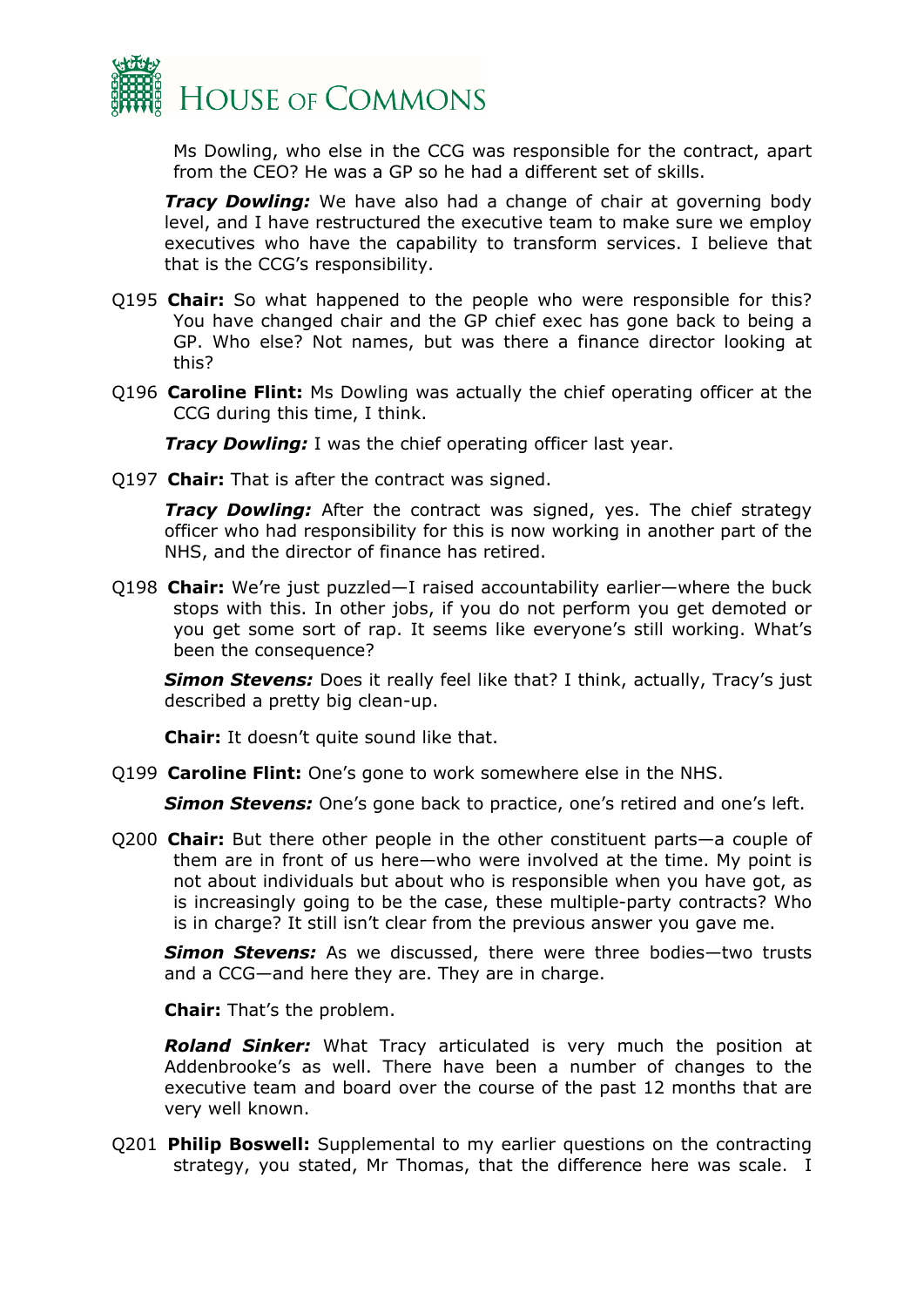

thank you for your earlier answer. You have seen some of the mechanisms included in this bid work previously in respect of projected cost savings. Can you give one example of a service provision strategy or cost-saving mechanism included in this bid that has worked before, but was caused by the scale, in this instance, to fail?

*Aidan Thomas:* The first thing to say is that none of the schemes in this bid has failed this time, because either they have been implemented and are starting to work, or they have not yet been implemented because we cannot afford them. So there is no question of them failing this time—I think that is an important point—and, in fact, we are working hard to make them work now. I can give you some examples from my previous history, if you are interested.

Q202 **Philip Boswell:** I just wanted to know why you would then attribute the failure of this project to its scale, rather than to the mechanisms themselves.

*Aidan Thomas:* I think we need to be clear that what failed was the contract, not the services. That is the important point to make. The services are not what failed. It is a very important point to make, because there is evidence that some of the things that we are implementing jointly and working together on are working. That is a very important point to make on behalf of the staff involved in all of that.

**Karin Smyth:** That leads me neatly on to my point. I think that's right. You clearly have a model that works, that we would want to replicate elsewhere and that the patients we hear feel is good and should be used. I think there are two questions about that. First, as I said earlier, why can't that be done by yourselves without a third vehicle? Also, is it not the case that this is a very sad and sorry tale of multiple reports? Between us, we cannot really get what comes first or what they are telling us. The use of special projects and several large, reputable consultancy firms, at quite phenomenal cost to the taxpayer; and this hearing, follow-on hearings and a lot of things attached—all of that is a result of the requirement in the Health and Social Care Act to undertake some kind of competitive tendering process, and to do this differently. I can see Mr Stevens is looking at me.

#### *Simon Stevens: Raring to go.*

**Karin Smyth:** My question is first of all to Ms Dowling, though. We would not be here, would we, if not for the drivers in the Health and Social Care Act?

*Tracy Dowling:* I think we wouldn't be here if the contractual mechanism had worked through all of those—

Q203 **Karin Smyth:** You wouldn't have used a contractual mechanism like this without being forced to by the provisions of the Health and Social Care Act.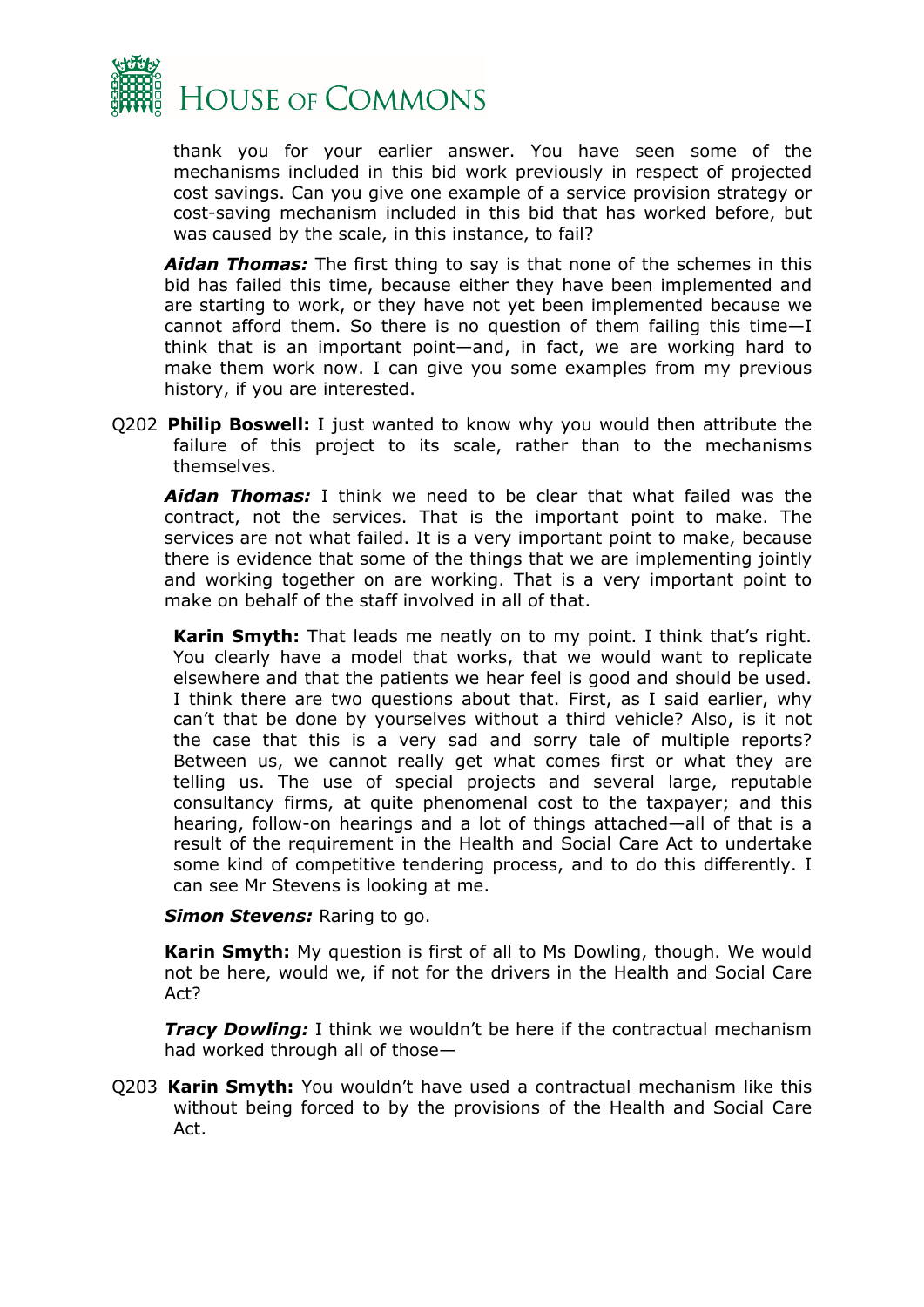

*Tracy Dowling:* I think the CCG might have done. I couldn't say whether the CCG would or would not have done. They may have done, because it would have been an option open to them.

Q204 **Karin Smyth:** Did people feel under pressure in that system—

*Simon Stevens:* Just to put some factual context on it—

**Karin Smyth:** Okay, but do you feel that people felt under pressure to do something innovative or different, or where they were uncertain about the environment, in order to test something which has proved to be highly risky?

**Tracy Dowling:** I think people were actually really enthusiastic about doing something different, because it was really clear that the historical way those services were being delivered wasn't going-

Q205 **Karin Smyth:** Not in terms of the model. We all agree the model is good, but the vehicle for delivery is the problem. Were they enthusiastic about the vehicle?

*Tracy Dowling:* Yes, I think they were, and I think there was enthusiasm for the intent to get some different approaches to creative service redesign. As Aidan has said, where this went wrong was in the contractual oversight and the commercial capability, and in the understanding of the different vehicles.

Q206 **Karin Smyth:** But it wasn't just in the contractual oversight, though, was it? It was in the establishment of the contract.

*Simon Stevens:* Just on the very specific point about the requirements in 2012, as I am sure you recall, it was actually in 2009 that community health services were split off from primary care trusts, and the biggest move to outsourcing community health services occurred prior to 2012 as part of that separation, so I don't think one can attribute these kinds of procurement exercises to the 2012 Act per se. However, I do think we have an opportunity as part of our Brexit negotiation to see whether we cannot have a smarter version of the Public Contracts Regulations 2015, so we have more flexibility in these kinds of matters in future.

Q207 **Karin Smyth:** So you would say it is the EU procurement rules, as opposed to whether—

*Simon Stevens:* The EU procurement rules predate the 2012 Act, and frankly it is the public procurement rules from the EU that have driven a lot of this, when overlaid on the decision to separate community health services from what primary care trusts were doing.

Q208 **Karin Smyth:** Would you accept, then, that the 2012 Act added a layer of complexity that perhaps people didn't understand locally about what they did and didn't have to go to procurement on?

*Simon Stevens:* It certainly added complexity.

Q209 **Chair:** Well done, Ms Smyth. That's as far as you're going to get with an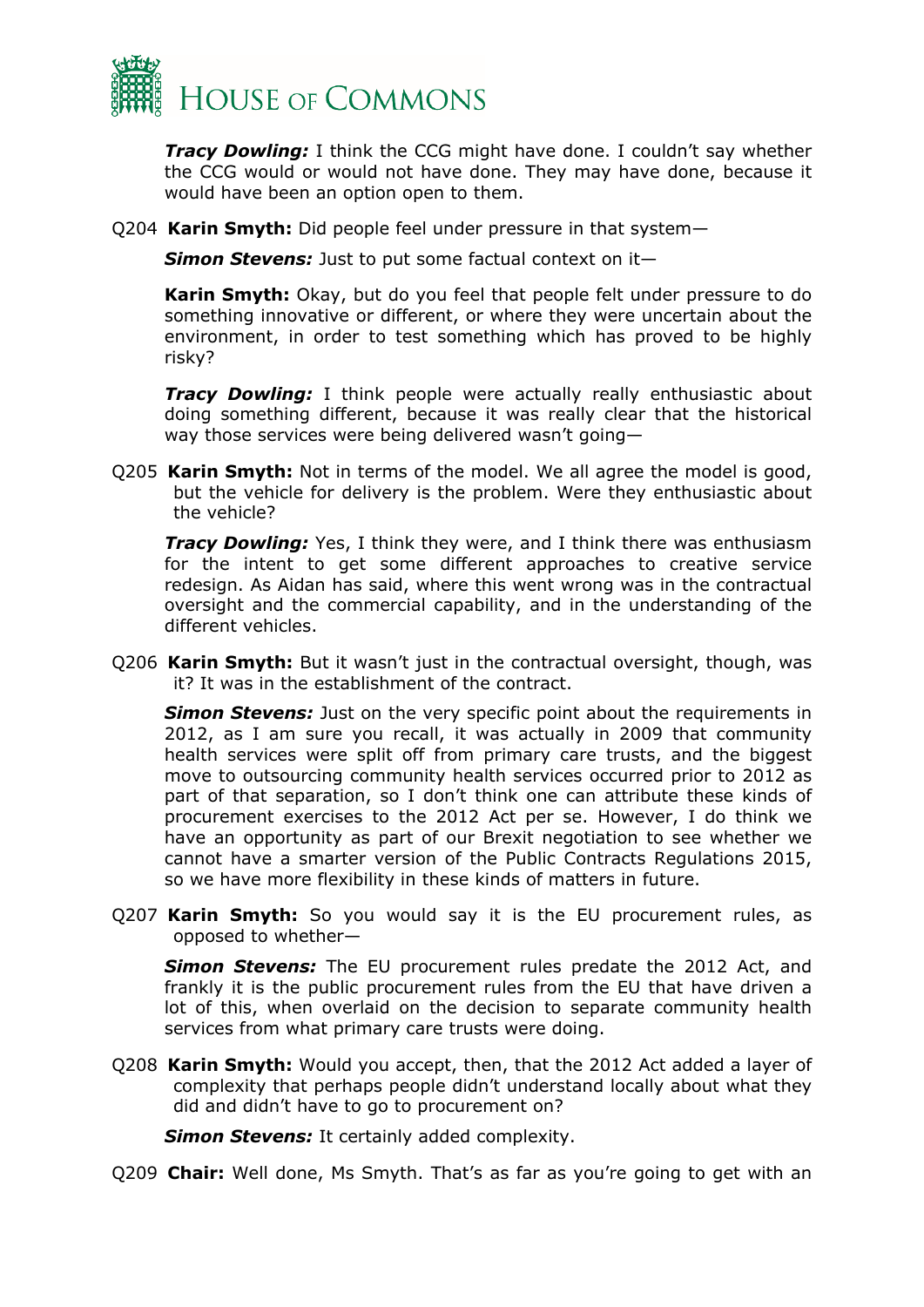

experienced operator like Mr Stevens.

I just want to rattle through the last questions—I am aware of the time and I want to finish in the next few minutes. Mr Stevens, in this sorry saga, you have disbanded the special team that was set up to deal with these projects. Do you think there is enough commercial expertise in the health service, given the climate we're in?

**Simon Stevens:** The SPT was actually set up in 2009 as a creature of the East Midlands Strategic Health Authority, and was then inherited by the successor bodies including, ultimately, the East Midlands CSU.

Q210 **Chair:** Do you think you've got enough commercial expertise now?

**Simon Stevens:** What we've got to do, given that it is thinly spread, is to standardise some our approaches so that people aren't having to reinvent the wheel. We are going to memorialise those seven tests and processes so that people do not have to get their own external advice or hire their own people to get some of these basics right, and we will have that operating across the system. It is also why NHS Improvement and NHS England are together going to put a supervisory structure on top of these. As evidence of that, on the back of what has happened here, we have already reviewed some of these procurements that were bubbling up in other parts of the country and have asked the CCGs and others locally either to stop them altogether, for example in South Warwickshire, or, in a number of other cases, to substantially amend the approach they are taking.

Q211 **Chair:** You say you are standardising it. Do you need to recruit more commercial expertise? We have an issue across Government that there isn't enough commercial expertise, as you can probably pick up. Whitehall is doing work to resolve that. Have you got enough resource already?

*Simon Stevens:* Actually I think we do need more, but I think we can solve these kinds of issues through the approaches that I have described. I think there are some other areas where we are going to ramp up our commercial expertise. We talked before we got going on Cambridgeshire about specialised commissioning, for example. We are taking on more responsibility for negotiating drugs prices with individual pharmaceutical companies and are having some success in doing that, but that means we are going to need to increase our commercial bandwidth in areas like that.

Q212 **Chair:** Okay, well I think you will be in competition with lots of other people after Brexit.

Can I just ask another couple of quick questions? The Cambridgeshire MPs have been very vocal and interested in this issue. Stephen Barclay MP has been in the hearing this afternoon, although I think he may have now left—I should have acknowledged him earlier. The others are equally concerned and interested. Will you agree to meet those Cambridgeshire MPs to talk about what has happened, the lessons learned and their concerns about services in Cambridgeshire?